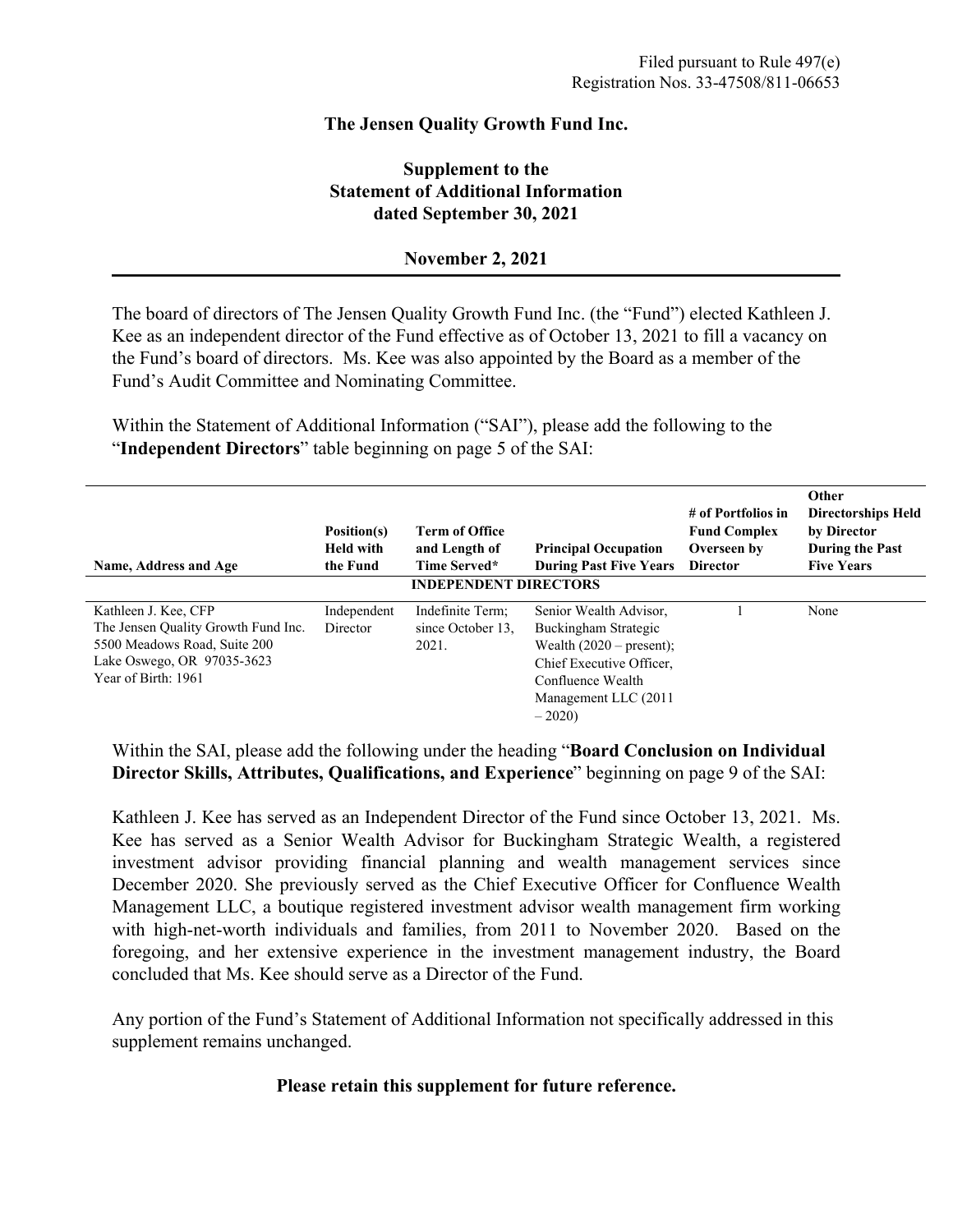





This Statement of Additional Information ("SAI") provides general information about The Jensen Quality Growth Fund Inc. (the "Fund"). This SAI is not a prospectus. The Fund offers its shares through a prospectus dated September 30, 2021 for its Class I, Class J, Class R, and Class Y shares, (the "Prospectus"), and this SAI should be read in conjunction with the Prospectus. This SAI is incorporated by reference into the Fund's Prospectus. In other words, it is legally a part of the Fund's Prospectus. The Prospectus is available upon request without charge by writing the Fund c/o U.S. Bank Global Fund Services, 615 E. Michigan Street, Milwaukee, WI 53202 or calling 800-992-4144.

The Fund's most recent Annual Report to shareholders is a separate document than this SAI. The financial statements, accompanying notes and report of the independent registered public accounting firm appearing in the Annual Report are incorporated into this SAI by reference to the Fund's Annual Report for the year ended May 31, 2021 as filed with the Securities and Exchange Commission. The Fund's Annual Report for the year ended May 31, 2021 is available upon request without charge by calling 800-992-4144 or by visiting the Fund's website at www. jenseninvestment.com.

5500 Meadows Road Suite 200 Lake Oswego, Oregon 97035-3623

800-992-4144 ienseninvestment.com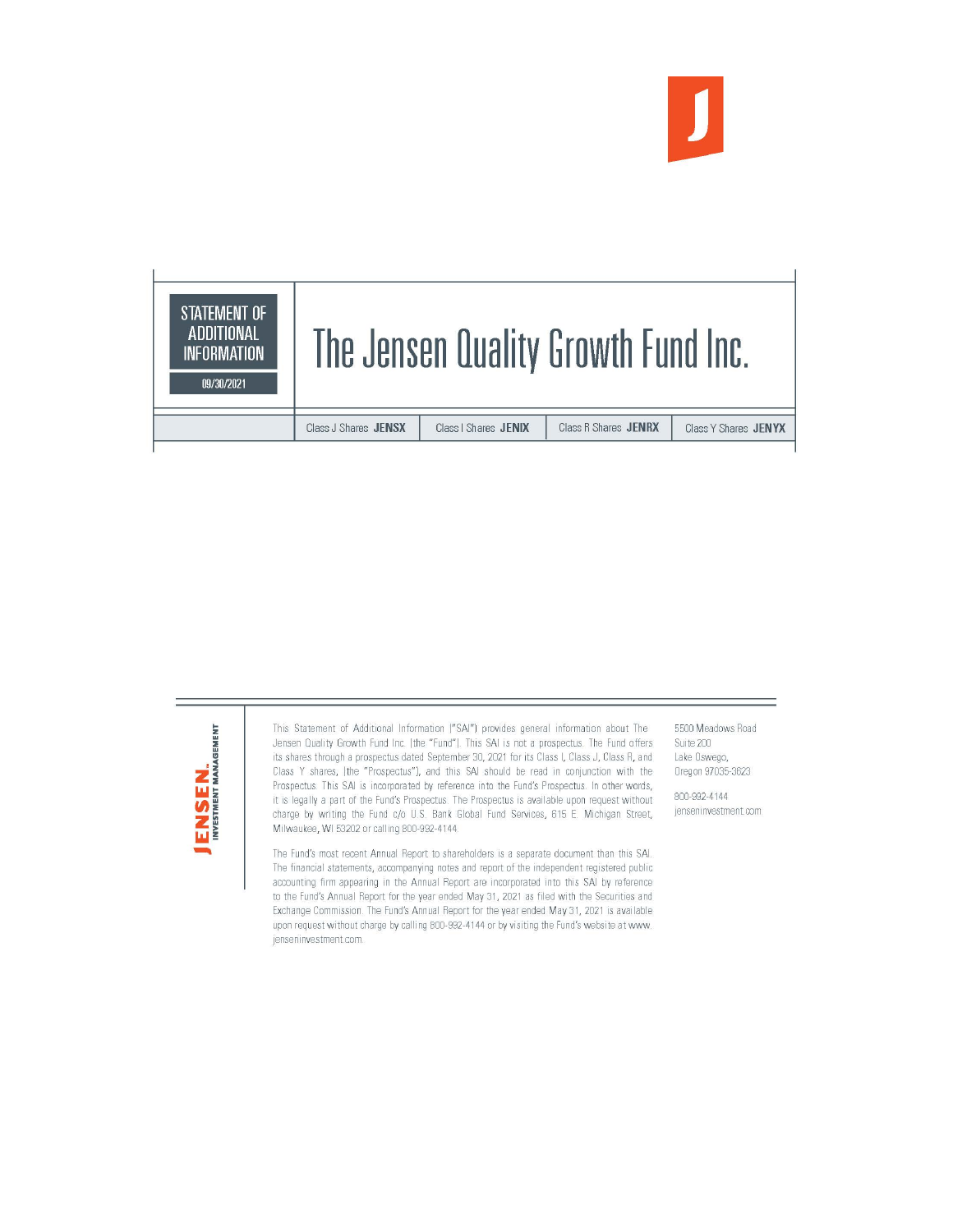## **TABLE OF CONTENTS**

|                              | Page           |
|------------------------------|----------------|
|                              |                |
|                              | 1              |
|                              | 1              |
|                              | 4              |
|                              | 4              |
|                              | 4              |
|                              | 4              |
|                              | 5              |
|                              | 10             |
|                              | 11             |
|                              | 12             |
|                              | 12             |
|                              | 12             |
|                              | 12             |
|                              | 15             |
|                              | 15             |
|                              | 15             |
|                              | 16             |
|                              | 16             |
|                              | 19             |
|                              | 19             |
|                              | 20             |
|                              | 20             |
|                              | 20             |
|                              | 23             |
|                              | 23             |
|                              | 24             |
|                              | 24             |
|                              | 25             |
|                              | 25             |
|                              | 26             |
|                              | 26             |
|                              | 27             |
|                              | 28             |
|                              |                |
| Purchases and Redemptions    | 28             |
| <b>Conversion Privileges</b> | 28             |
|                              | 29             |
| <b>TAXATION OF THE FUND.</b> | 30             |
| Tax Status of the Fund.      | 30             |
|                              | 31             |
|                              | 32             |
|                              | 33             |
| COST BASIS REPORTING         | 33             |
| <b>GENERAL INFORMATION</b>   | 33             |
|                              | 33             |
|                              | 33             |
|                              | 34             |
| APPENDIX A.                  | Appendix - A-1 |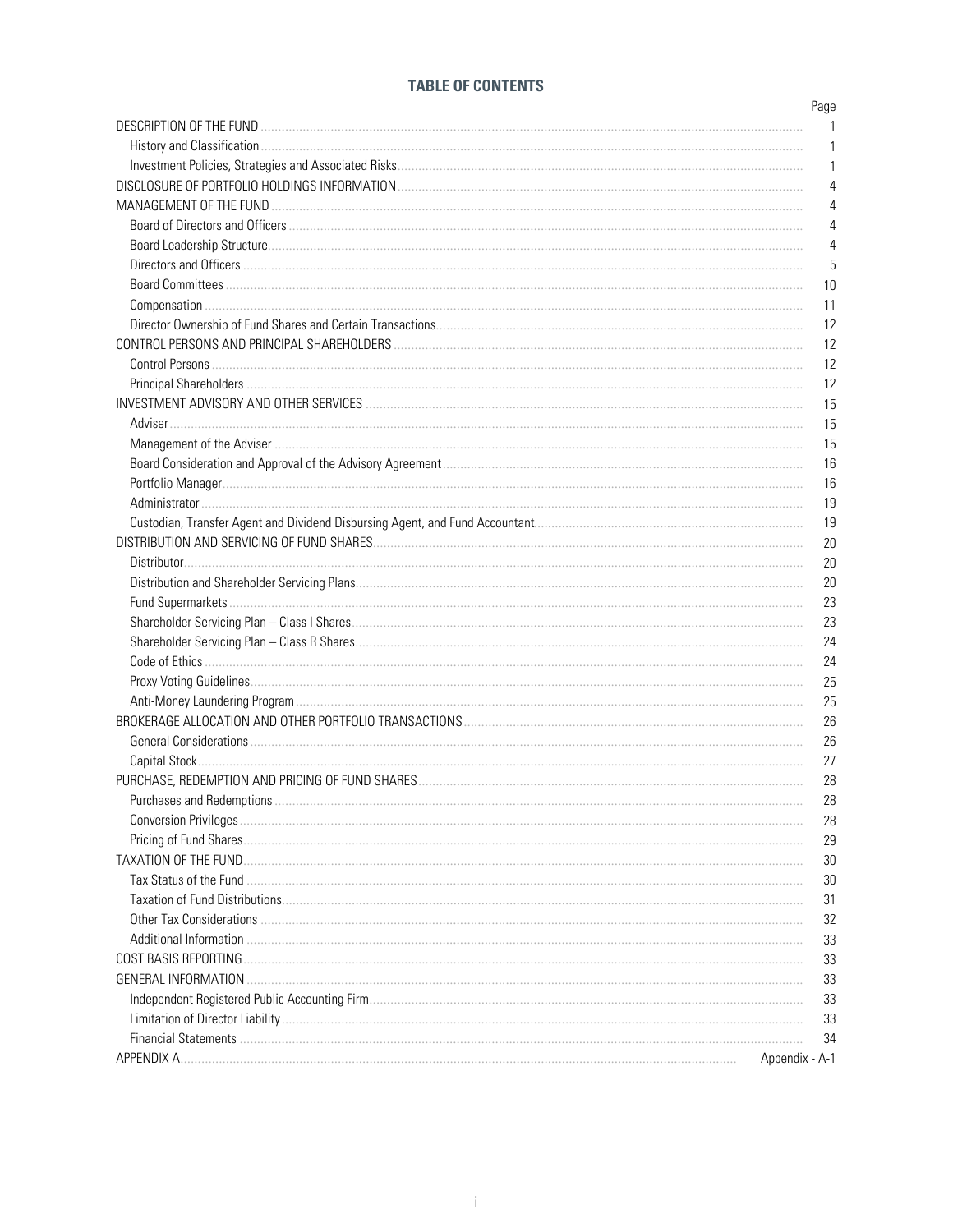# <span id="page-3-0"></span>**DESCRIPTION OF THE FUND**

### History and Classification

The Jensen Quality Growth Fund Inc. (the "Fund") is an open-end, non-diversified, management investment company registered under the Investment Company Act of 1940, as amended ("1940 Act"). The Class J, Class I and Class Y shares are considered no load mutual fund share classes. The Fund was organized as an Oregon corporation on April 17, 1992 and commenced operations on August 3, 1992. Prior to that date, the Fund had no operations other than organizational matters. The Fund's name prior to March 1, 2018 was The Jensen Portfolio, Inc. dba Jensen Quality Growth Fund. Shareholders of the Fund approved the Fund's name change at a meeting of shareholders on November 15, 2017.

The Fund is designed to provide individuals and trusts, pension and profit sharing plans, employee benefit trusts, endowments, foundations, other institutions, and corporations with access to the professional investment management services offered by Jensen Investment Management, Inc., which serves as the investment adviser (the "Adviser") to the Fund.

In accordance with a Multiple Class Plan adopted pursuant to Rule 18f‑3 under the 1940 Act, the Fund offers four classes of shares for investors—Class J, Class I, Class R and Class Y shares. Class J is the class of shares comprising the original Jensen Fund. Class J shares are available to retail investors and assessed a combined distribution and shareholder servicing fee of 0.25% per year of the Fund's average daily net assets for Class J shares. Class R shares are available to defined contribution plans and other retirement plans and assessed a combined distribution and shareholder servicing fee of 0.50% per year of the Fund's average daily net assets for Class R shares. In addition, Class R shares are assessed an additional shareholder servicing fee not to exceed 0.25% per year of the Fund's average daily net assets for Class R shares to pay for shareholder support services, including the recordkeeping and administrative services provided by retirement plan administrators to retirement plans (and their participants) that are shareholders of Class R shares. Class I shares are available to institutional investors and individuals willing to make a significant initial investment in the Fund. Class I shares are assessed a shareholder

servicing fee not to exceed 0.10% per year of the Fund's average daily net assets for Class I shares, and are not subject to any distribution fees. More information regarding the Rule 12b‑1 Plan and Shareholder Servicing Plan can be found under the section entitled "Distribution and Servicing of Fund Shares – Distribution and Shareholder Servicing Plans." Class Y shares are available only to institutional and individual investors willing to make a higher, significant initial investment in the Fund and to employees and clients of the Adviser. Class Y shares are not subject to any shareholder servicing or distribution fees.

See the sections entitled "Management of the Fund" and "Investment Advisory and Other Services" in this SAI for more information about the Adviser.

## Investment Policies, Strategies and Associated Risks

#### **Investment Objective**

The Fund's investment objective is long-term capital appreciation. The Fund's investment objective is not a fundamental policy and may be changed by the Board of Directors without shareholder approval upon 60 days' written notice to shareholders.

The Fund's Prospectus discusses the types of securities in which the Fund will invest, and describe the Fund's investment objectives and strategies. See the section entitled "Investment Objective, Principal Investment Strategies and Primary Risks" in the Prospectus. This Statement of Additional Information ("SAI") contains information supplemental to the Prospectus concerning the techniques and operations of the Fund, the securities the Fund will invest in, and the policies the Fund follows.

### Commercial Paper Ratings

Moody's Investors Services ("Moody's") and Standard & Poor's Corporation ("S&P") are private services that provide ratings of the credit quality of commercial paper. A description of the ratings assigned to commercial paper by Moody's and S&P are included as Appendix A to this SAI. The Fund may purchase commercial paper that is rated P-1 by Moody's or A‑1 by S&P and demand notes issued by companies whose commercial paper receives such ratings.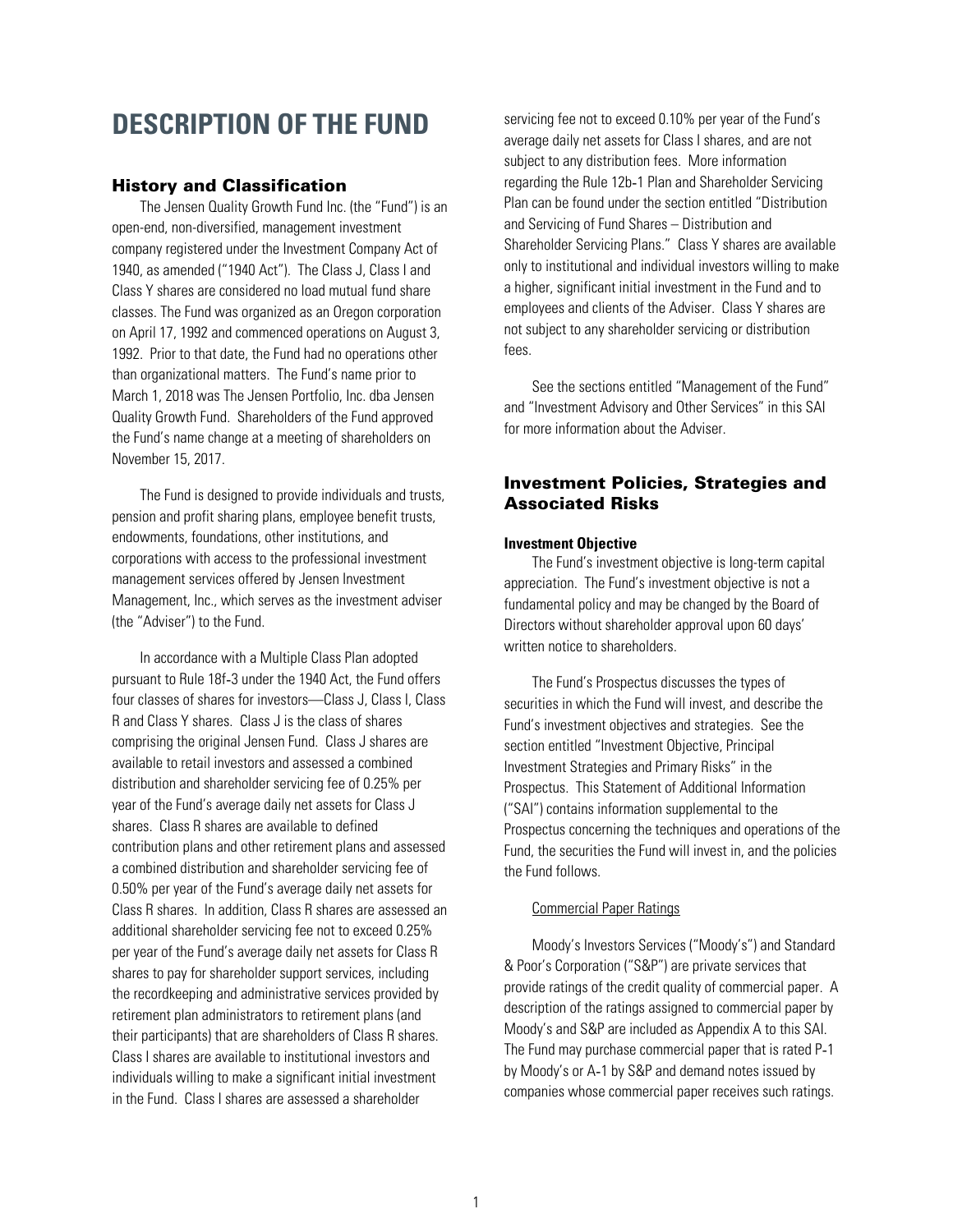### American Depositary Receipts

The Fund may invest in certain foreign securities, directly and by purchasing American Depositary Receipts ("ADRs"). In addition, the Fund invests in domestic companies that engage in substantial foreign business. Some of the risk factors associated with such investments are described in the Prospectus under "Principal Risks— International Risk, Foreign Securities and ADRs." This information supplements the information about ADRs contained in the Prospectus.

Generally, ADRs are denominated in United States dollars and are publicly traded on exchanges or over-thecounter in the United States. ADRs are receipts issued by domestic banks or trust companies evidencing the deposit of a security of a foreign issuer.

ADRs may be issued in sponsored or unsponsored programs. In sponsored programs, an issuer has made arrangements to have its securities trade in the form of ADRs. In unsponsored programs, the issuer may not be directly involved in the creation of the program. Although regulatory requirements with respect to sponsored and unsponsored programs are generally similar, in some cases it may be easier to obtain financial information from an issuer that has participated in the creation of a sponsored program. The Fund will acquire only ADRs issued in sponsored programs.

#### **Fundamental Investment Restrictions**

The Fund has adopted the fundamental investment restrictions below. These restrictions may not be changed without the approval of the shareholders. Any change must be approved by the lesser of:

- (1) 67% or more of the Fund's shares present at a shareholder meeting if the holders of more than 50% of the Fund's outstanding shares are present in person or by proxy; or
- (2) More than 50% of the Fund's outstanding shares.

In accordance with these restrictions, the Fund may not:

1. At the close of any fiscal quarter, have less than 50% of its total assets represented by:

- (i) Cash and cash equivalents permitted by Section 851 of the Internal Revenue Code of 1986, as amended (the "Code"), and government securities; and
- (ii) Other securities limited, with respect to any one issuer, to an amount not greater in value than 5% of the value of the total assets of the Fund and to not more than 10% of the outstanding voting securities of such issuer.

Compliance with the Fund's policy limiting to 5% the amount of assets that may be invested in any one issuer is measured at the close of each fiscal quarter. The percentage of Fund assets in any one issuer could amount to more than 5% due to market appreciation of the Fund's investment. Changes to valuations between measurement dates will not necessarily affect compliance with this policy. The Fund's investment in any one issuer will not, however, exceed 25% of the value of the Fund's total assets at the close of any fiscal quarter.

- 2. Concentrate its investments in any one industry if, as a result, 25% or more of the Fund's assets will be invested in such industry. This restriction, however, does not limit the Fund from investing in obligations issued or guaranteed by the U.S. government, or its agencies or instrumentalities.
- 3. Borrow money, except as permitted under the 1940 Act.
- 4. Purchase securities on margin, except such short-term credits as are standard in the industry for the clearance of transactions.
- 5. Make short sales of securities or maintain a short position.
- 6. Lend portfolio securities.
- 7. Make loans to any person or entity, except that the Fund may, consistent with its investment objectives and policies, invest in: (a) publicly traded debt securities; (b) commercial paper; and (c) demand notes, even though the investment in such obligations may be deemed to be the making of loans.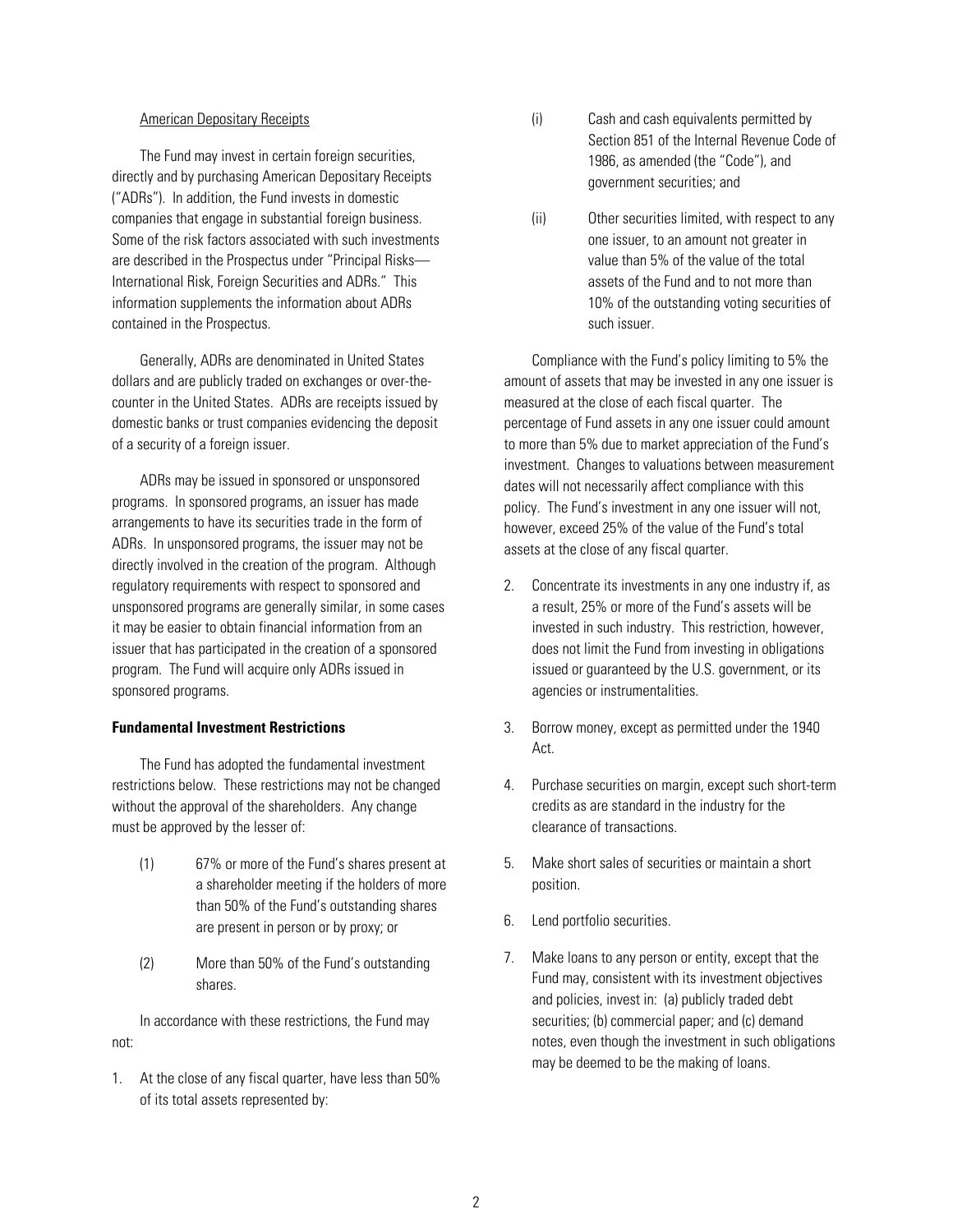- 8. Invest in, or engage in transactions involving: real estate or real estate mortgage loans; commodities or commodities contracts, including futures contracts; oil, gas or other mineral exploration or development programs, or option contracts.
- 9. Invest in any security that would expose the Fund to unlimited liability.
- 10. Underwrite the securities of other issuers, or invest in restricted or illiquid securities.
- 11. Invest in securities of other investment companies, except as permitted under the 1940 Act.
- 12. Issue any senior securities.
- 13. Change the investment policies set forth in the Fund's then current Prospectus and SAI, unless at least 30 days' prior written notice is provided to each shareholder describing each policy change and the reasons for the change.

### Temporary Defensive Strategies

For temporary defensive purposes, in response to adverse market, economic, political or other conditions, the Adviser may invest up to 25% of the Fund's assets in cash or cash equivalents.

### Portfolio Turnover

The Fund purchases portfolio securities with the expectation of holding them for long-term appreciation. The Fund will not sell its position in a portfolio company unless the Adviser determines that:

The portfolio company should be replaced with another qualifying security that the Adviser has determined to have a greater opportunity to achieve the Fund's objective (as further described in the Fund's Prospectus); or

The issuer of the security no longer meets one or more of the investment criteria specified in the Fund's Prospectus. However, if such failure is due to an extraordinary situation that the Adviser believes will not have a material adverse impact on the company's operating performance, then the Fund may hold and continue to invest in the company.

Accordingly, the Fund does not expect its annual portfolio turnover generally to exceed 25%. The turnover rate could, however, be significantly higher or lower depending on the performance of the portfolio companies, the number of shares of the Fund that are redeemed, or other external factors outside the control of the Fund and the Adviser.

High portfolio turnover rates (100% or more) will generally result in higher brokerage expenses, may result in a greater number of taxable transactions, and may increase the volatility of the Fund.

In computing the portfolio turnover rate, all securities whose maturity or expiration dates at the time of acquisition was one year or less are excluded. The turnover rate is calculated by dividing (a) the lesser of purchases or sales of portfolio securities for the fiscal year by (b) the monthly average of the value of the portfolio securities owned by the Fund during the fiscal year.

The following are the portfolio turnover rates for the fiscal years ended May 31, 2021 and 2020:

| <b>Portfolio Turnover Rate</b>     |        |  |  |
|------------------------------------|--------|--|--|
| For the Fiscal Years Ended May 31, |        |  |  |
| 2020<br>2021                       |        |  |  |
| 12.33%                             | 23.38% |  |  |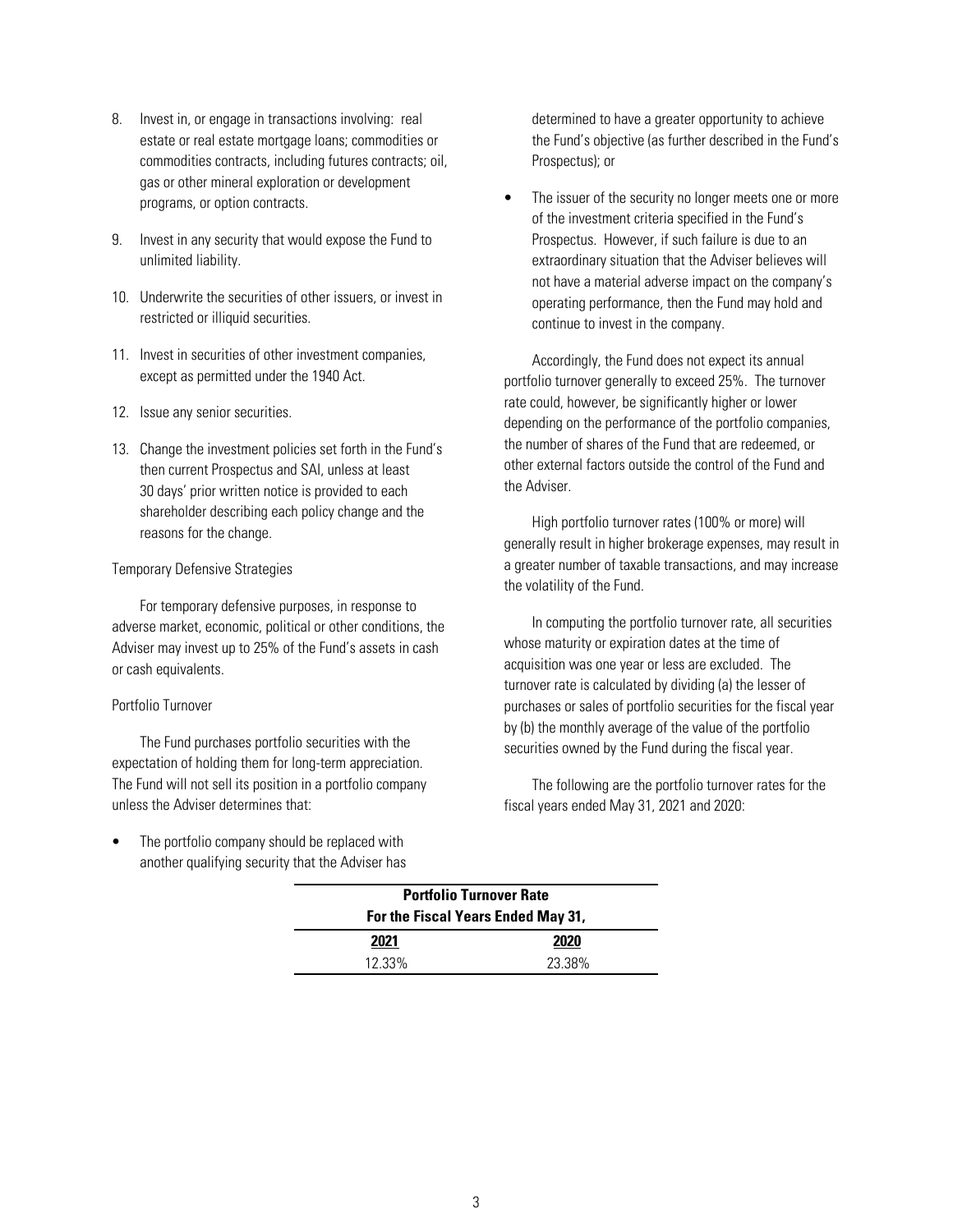# <span id="page-6-0"></span>**DISCLOSURE OF PORTFOLIO HOLDINGS INFORMATION**

The Fund's Board of Directors has adopted portfolio holdings disclosure policies that govern the timing and circumstances of disclosing the Fund's portfolio investments to shareholders and third-parties to ensure that disclosure is in the best interests of the Fund's shareholders. In adopting the policies, the Board of Directors considered actual and potential material conflicts that could arise between the interests of Fund shareholders, the Adviser, distributor, or any other person affiliated with the Fund.

The Fund's complete portfolio holdings are filed with the SEC within 60 days of the end of each fiscal quarter in the Fund's Annual Report and Semi-Annual Report to shareholders on Form N-CSR and in the Fund's quarterly holdings reports on Part F of Form N-PORT. These reports are available, free of charge, on the EDGAR database on the SEC's website at www.sec.gov. The Fund also discloses its portfolio holdings as of each calendar quarter end on its website at www.jenseninvestment.com. The portfolio holdings information is normally updated within ten days after each quarter end and remains posted on the website until replaced with the next calendar quarter's portfolio holdings information. In the event that the Fund makes significant changes to its portfolio holdings during the calendar quarter, the Fund may choose to update its portfolio holdings information on the website.

To assure that the Fund's portfolio holdings information is disseminated fairly to the public and to prevent selective disclosure of such information and to avoid conflicts of interest with the Fund's shareholders, the Adviser, Distributor (as defined below), or any other affiliated person of the Fund, the Fund's portfolio holdings information may not be disclosed to any person earlier than the day after the portfolio holdings information is first published on the Fund's website, except as described below or otherwise when the Fund's Chief Compliance Officer determines that such disclosure is in the best interests of the Fund's shareholders. The Fund may provide to third-party service providers portfolio holdings information on a more frequent basis when there is a legitimate business purpose for such disclosure. These third party service providers may include the custodian,

administrator, transfer agent, distributor, legal counsel, independent registered public accounting firm, proxy services, printers, broker-dealers executing fund transactions and investment research data services. The Fund's service arrangements with each of these entities include a duty of confidentiality (including appropriate limitations on trading) regarding portfolio holdings data by each service provider and its employees, either by law or by contract.

The Fund's portfolio holdings policies and procedures prohibit the Adviser, its affiliates or employees, and the Fund from receiving any direct or indirect compensation in connection with the disclosure of information about the Fund's portfolio holdings.

The Fund's Board of Directors receives a report from the Chief Compliance Officer on an annual basis on his/her review and assessment of the adequacy and reasonableness of the Fund's portfolio holdings disclosure policies and procedures.

# **MANAGEMENT OF THE FUND**

## Board of Directors and Officers

The Fund is managed under the supervision of its Board of Directors (the "Board"), which consists of five individuals (each a "Director"), four of whom are not "interested" persons of the Fund or the Adviser as that term is defined under the 1940 Act ("Independent Directors"). The Board is responsible for the overall management of the Fund, including the general supervision and review of the Fund's investment policies and activities. The Board appoints the officers who conduct the day-today business of the Fund. The directors are fiduciaries for the Fund's shareholders and are governed by the laws of the state of Oregon in this capacity.

## Board Leadership Structure

The Board conducts regular quarterly in-person meetings and may hold telephonic, video or special inperson meetings as necessary. At these regular quarterly meetings, the Board receives information from the Adviser concerning the Fund's performance, portfolio holdings, adherence to the Fund's investment discipline and restrictions, market outlook and other information. In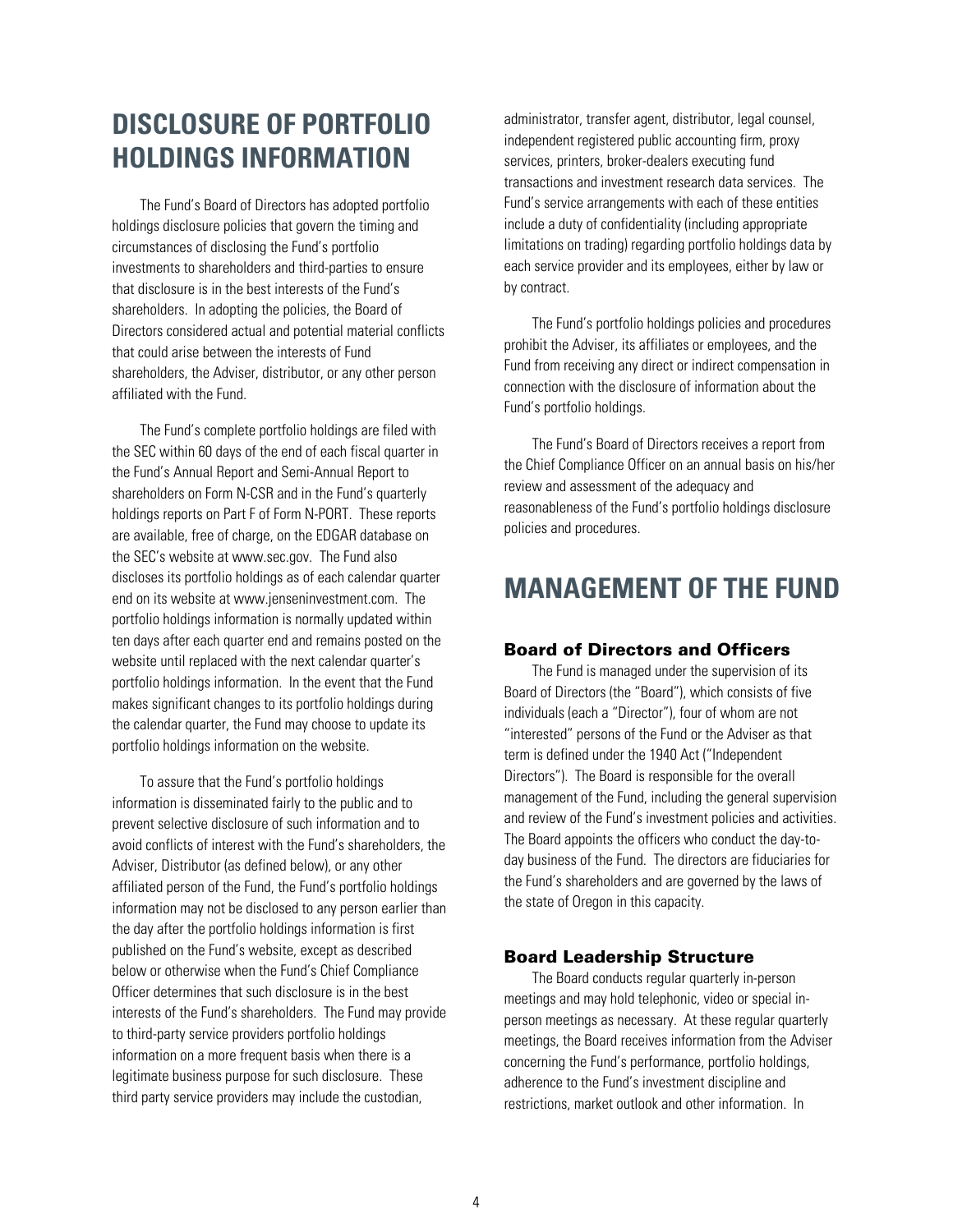<span id="page-7-0"></span>addition, in connection with its consideration of whether to renew the Fund's investment advisory contract with the Adviser, the Board reviews the nature, extent and quality of the services provided to the Fund by the Adviser. The Board annually reviews the Fund's service contracts with the Fund Services, Custodian and Distributor (each as defined herein). The Independent Directors also hold quarterly regularly scheduled in-person meetings outside of the presence of the interested Directors and the Adviser, and may meet as needed in between their regularly scheduled meetings. The Fund's Chief Compliance Officer ("CCO") reports to the Board at the regular quarterly Board meetings and meets separately with the Independent Directors at their quarterly meetings.

The Fund's current Chairman of the Board is an Independent Director. The Board has adopted a policy that the Board should be composed of 75% or more Independent Directors and a Chairman who is an Independent Director.

Robert Harold, an Independent Director, serves as Chairman of the Board. The Chairman's duties include setting the agenda for each Board meeting in consultation with the Adviser and the other Directors and presiding over Board meetings. The Chairman also meets with the Adviser between meetings and facilitates communications between the Board and the Adviser, and serves as the point person for addressing issues in between regular Board meetings, including serving as a conduit of information from Independent Directors to the Adviser. He also acts as the primary contact for the Directors with the Fund's CCO and the Adviser. The Directors believe this structure facilitates the orderly and efficient flow of information to the Directors from the Adviser. The Fund believes that Mr. Harold's extensive experience in financial management for Nike, Inc., a global footwear and apparel company, and his

background as a certified public accountant (now retired) qualifies him to serve as Chairman of the Board.

The Board reviews its leadership structure periodically as part of its annual self-assessment process. The Directors have concluded that the Board's leadership structure of a Chairman who is an Independent Director and a Board constituted of more than 75% Independent Directors is appropriate given the specific characteristics or circumstances of the Fund.

The Directors believe the Board's leadership structure allows them to effectively perform their oversight responsibilities and to act in the best interests of the Fund's shareholders.

As described in more detail below under the section heading "**Board Committees**", the Board has established three standing committees—the Audit, Governance & Nominating, and Pricing Committees. All of the committees are chaired by Independent Directors and, in the case of the Audit Committee and Governance & Nominating Committee, are composed solely of Independent Directors. Each committee meets periodically to perform its delegated oversight responsibilities and report its findings and recommendations to the Board. The Board may establish additional committees or ad hoc or special committees in the future or as needed to assist the Board in carrying out its oversight responsibilities.

## Directors and Officers

The directors and officers of the Fund are listed below, together with information about their principal business occupations during at least the last five years:

| Name, Address and Age        | Position(s)<br><b>Held with</b><br>the Fund | <b>Term of Office and</b><br><b>Length of Time</b><br>Served** | <b>Principal Occupation</b><br><b>During Past Five Years</b> | # of<br><b>Portfolios</b><br>in Fund<br><b>Complex</b><br><b>Overseen</b><br>by Director | <b>Other Directorships</b><br><b>Held by Director</b><br><b>During the Past</b><br><b>Five Years</b> |
|------------------------------|---------------------------------------------|----------------------------------------------------------------|--------------------------------------------------------------|------------------------------------------------------------------------------------------|------------------------------------------------------------------------------------------------------|
| <b>INDEPENDENT DIRECTORS</b> |                                             |                                                                |                                                              |                                                                                          |                                                                                                      |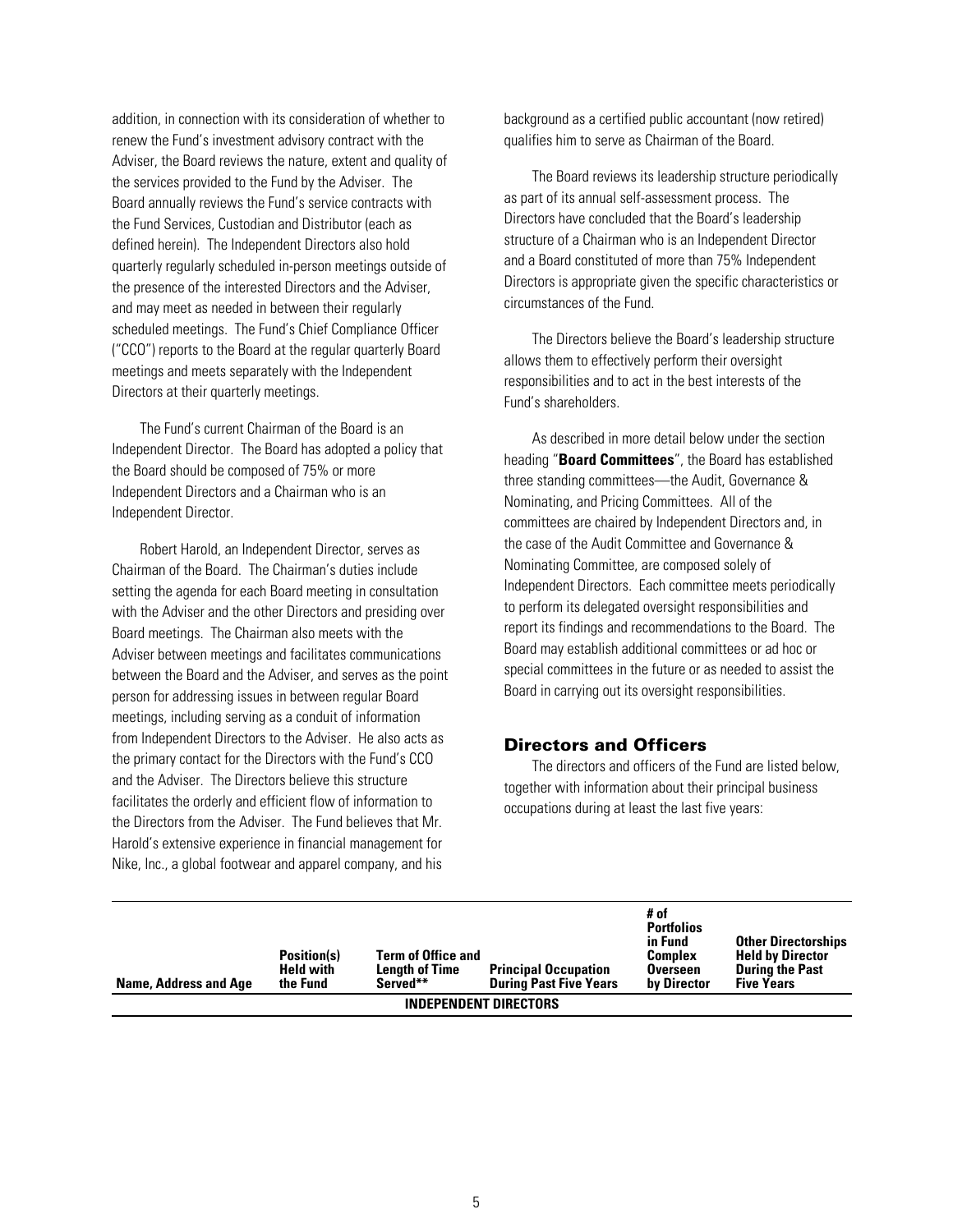| <b>Name, Address and Age</b>                                                                                                                 | <b>Position(s)</b><br><b>Held with</b><br>the Fund | <b>Term of Office and</b><br><b>Length of Time</b><br>Served**               | <b>Principal Occupation</b><br><b>During Past Five Years</b>                                                                                                                                                                                                                                                                                                                                                                                                                       | # of<br><b>Portfolios</b><br>in Fund<br><b>Complex</b><br><b>Overseen</b><br>by Director | <b>Other Directorships</b><br><b>Held by Director</b><br><b>During the Past</b><br><b>Five Years</b>                                         |
|----------------------------------------------------------------------------------------------------------------------------------------------|----------------------------------------------------|------------------------------------------------------------------------------|------------------------------------------------------------------------------------------------------------------------------------------------------------------------------------------------------------------------------------------------------------------------------------------------------------------------------------------------------------------------------------------------------------------------------------------------------------------------------------|------------------------------------------------------------------------------------------|----------------------------------------------------------------------------------------------------------------------------------------------|
| Roger A. Cooke<br>The Jensen Quality Growth<br>Fund Inc.<br>5500 Meadows Road<br>Suite 200<br>Lake Oswego, OR 97035<br>Year of Birth: 1948   | Independent<br>Director                            | Indefinite Term;<br>since June 1999.                                         | Retired, Senior Vice<br>President, General Counsel<br>and Secretary of Precision<br>Castparts Corp., a diversified<br>manufacturer of complex<br>metal products, (2000 -<br>2013); Executive Vice<br>President - Regulatory and<br>Legal Affairs of Fred Meyer,<br>Inc. (now a division of<br>Kroger), a retail grocery and<br>general merchandise<br>company (1992 - 2000).                                                                                                       | 1                                                                                        | None                                                                                                                                         |
| Robert E. Harold<br>The Jensen Quality Growth<br>Fund Inc.<br>5500 Meadows Road<br>Suite 200<br>Lake Oswego, OR 97035<br>Year of Birth: 1947 | Chairman and<br>Independent<br>Director            | Indefinite Term;<br>since September<br>2000 and Chairman<br>since July 2015. | Retired. Senior Director of<br>Financial Planning of Nike,<br>Inc., a footwear and apparel<br>company (2001 - 2002);<br>Global Brand Controller for<br>Nike, Inc. (1996, 1997, 2000)<br>- 2001); Interim Chief<br>Financial Officer for Nike,<br>Inc. (1998 - 1999); Interim<br>Chief Executive Officer for<br>Laika, Inc., an animation<br>studio (March 2005 -<br>October 2005).                                                                                                 | 1                                                                                        | Director of Laika, Inc.,<br>an animation studio<br>$(2002 - present).$                                                                       |
| Kenneth Thrasher<br>The Jensen Quality Growth<br>Fund Inc.<br>5500 Meadows Road<br>Suite 200<br>Lake Oswego, OR 97035<br>Year of Birth: 1949 | Independent<br>Director                            | Indefinite Term;<br>since July 2007.                                         | Retired. Chairman (2002 -<br>2018) and CEO (2002 - 2009)<br>of Complí, a web-based<br>compliance and risk<br>management software<br>solution company; President<br>and CEO of Fred Meyer, Inc.<br>(now a division of Kroger), a<br>retail grocery and general<br>merchandise company, from<br>1999-2001, and other<br>executive positions at Fred<br>Meyer, Inc., including EVP<br>and Chief Administrations<br>Officer and SVP and Chief<br>Financial Officer, from<br>1982-1999. | 1                                                                                        | Northwest Natural<br>Gas Holding Company<br>and Northwest<br>Natural Gas Company<br>(a natural gas<br>distribution and<br>service provider). |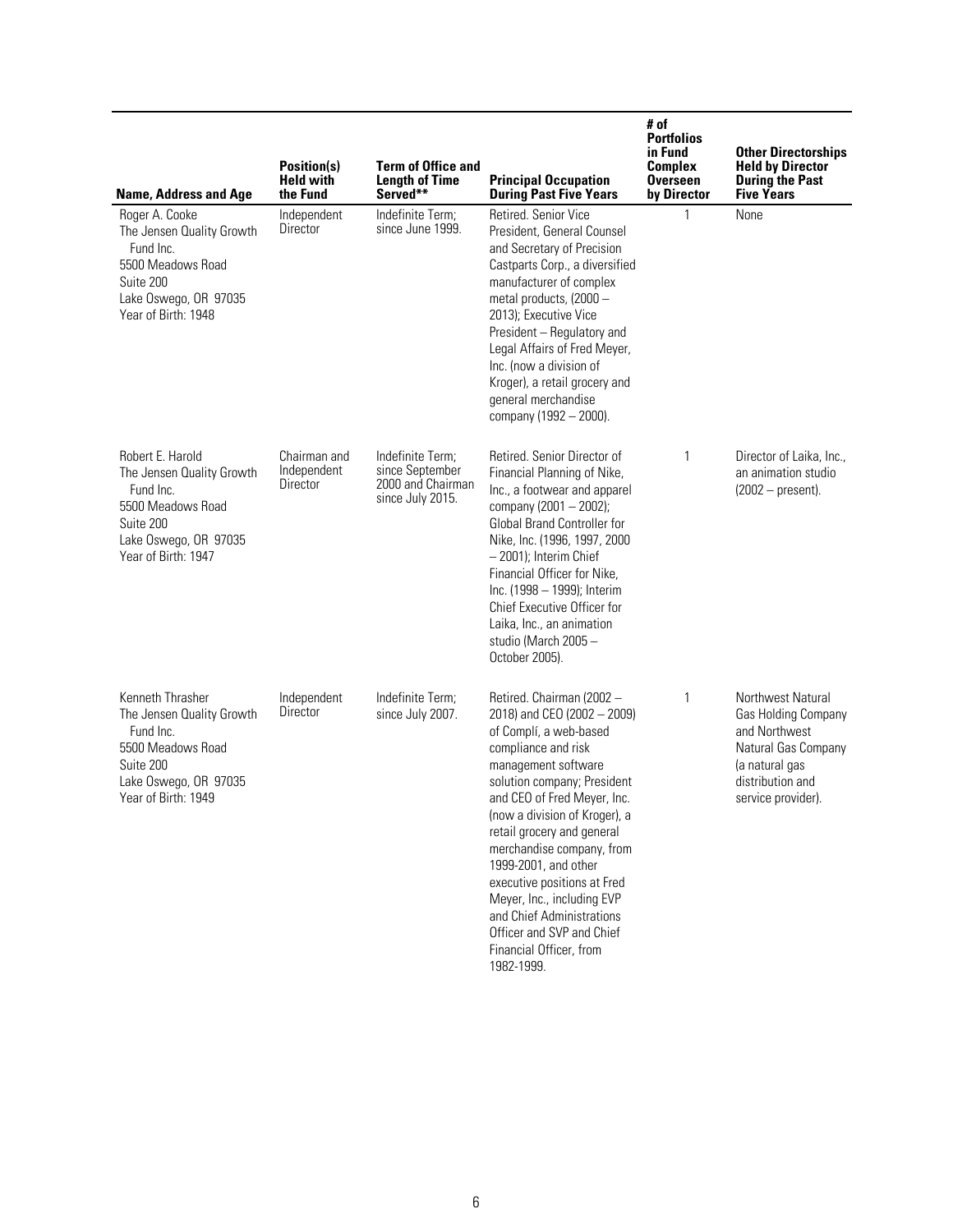| <b>Name, Address and Age</b>                                                                                                                            | <b>Position(s)</b><br><b>Held with</b><br>the Fund | <b>Term of Office and</b><br><b>Length of Time</b><br>Served**                                                                     | <b>Principal Occupation</b><br><b>During Past Five Years</b>                                                                                                                                                                                  | # of<br><b>Portfolios</b><br>in Fund<br><b>Complex</b><br><b>Overseen</b><br>by Director | <b>Other Directorships</b><br><b>Held by Director</b><br><b>During the Past</b><br><b>Five Years</b> |
|---------------------------------------------------------------------------------------------------------------------------------------------------------|----------------------------------------------------|------------------------------------------------------------------------------------------------------------------------------------|-----------------------------------------------------------------------------------------------------------------------------------------------------------------------------------------------------------------------------------------------|------------------------------------------------------------------------------------------|------------------------------------------------------------------------------------------------------|
| Janet G. Hamilton, PhD, CFA<br>The Jensen Quality Growth<br>Fund Inc.<br>5500 Meadows Road<br>Suite 200<br>Lake Oswego, OR 97035<br>Year of Birth: 1955 | Independent<br>Director                            | Indefinite Term;<br>since October 2016.                                                                                            | Associate Professor, Finance,<br>Portland State University's<br>School of Business (1986 -<br>present) and Area Director<br>(2016-present).                                                                                                   |                                                                                          | None                                                                                                 |
|                                                                                                                                                         |                                                    | <b>INTERESTED DIRECTOR</b>                                                                                                         |                                                                                                                                                                                                                                               |                                                                                          |                                                                                                      |
| Robert D. McIver*<br>Jensen Investment<br>Management, Inc.<br>5500 Meadows Road<br>Suite 200<br>Lake Oswego, OR 97035<br>Year of Birth: 1965            | Director and<br>President                          | Indefinite Term;<br>since July 2015; 1<br>Year Term as<br>President of the<br>Fund; Served as<br>President since<br>February 2007. | Director (since July 2015) of<br>the Fund; President and<br>Director (February 2007 -<br>present) and Director of<br>Operations (2004 - February<br>2007) of Jensen Investment<br>Management, Inc.                                            | 1                                                                                        | Jensen Investment<br>Management, Inc.<br>(since February 2007)                                       |
|                                                                                                                                                         |                                                    | <b>OFFICERS OF THE FUND</b>                                                                                                        |                                                                                                                                                                                                                                               |                                                                                          |                                                                                                      |
| Robert D. McIver*<br><b>SEE ABOVE</b>                                                                                                                   |                                                    |                                                                                                                                    |                                                                                                                                                                                                                                               |                                                                                          |                                                                                                      |
| Shannon M. Contreras*<br>Jensen Investment<br>Management, Inc.<br>5500 Meadows Road<br>Suite 200<br>Lake Oswego, OR 97035<br>Year of Birth: 1973        | Treasurer and<br><b>Vice President</b>             | 1 Year Term; Served<br>since February 2020.                                                                                        | Director of Finance,<br><b>Treasurer and Senior</b><br>Compliance Officer (February<br>2020 - Present), Senior<br>Compliance Officer and<br>Associate - Finance (October<br>2014 – February 2020) of<br>Jensen Investment<br>Management, Inc. | N/A                                                                                      | N/A                                                                                                  |
| Eric H. Schoenstein*<br>Jensen Investment<br>Management, Inc.<br>5500 Meadows Road<br>Suite 200<br>Lake Oswego, OR 97035<br>Year of Birth: 1965         | <b>Vice President</b>                              | 1 Year Term; Served<br>since January 2011.                                                                                         | Chief Investment Officer and<br>Portfolio Manager (since<br>2021); and Director and Vice<br>President of Business<br>Analysis (2002 - 2021) for<br>Jensen Investment<br>Management, Inc.                                                      | N/A                                                                                      | Trustee of the Oregon<br><b>State University</b><br>Foundation (2008-<br>present)                    |
| Richard W. Clark***<br>Jensen Investment<br>Management, Inc.<br>5500 Meadows Road<br>Suite 200<br>Lake Oswego, OR 97035<br>Year of Birth: 1969          | <b>Vice President</b>                              | 1 Year Term; Served<br>since April 2017.                                                                                           | Director - Sales and<br>Marketing for Jensen<br>Investment Management,<br>$Inc. (2001-present).$                                                                                                                                              | N/A                                                                                      | N/A                                                                                                  |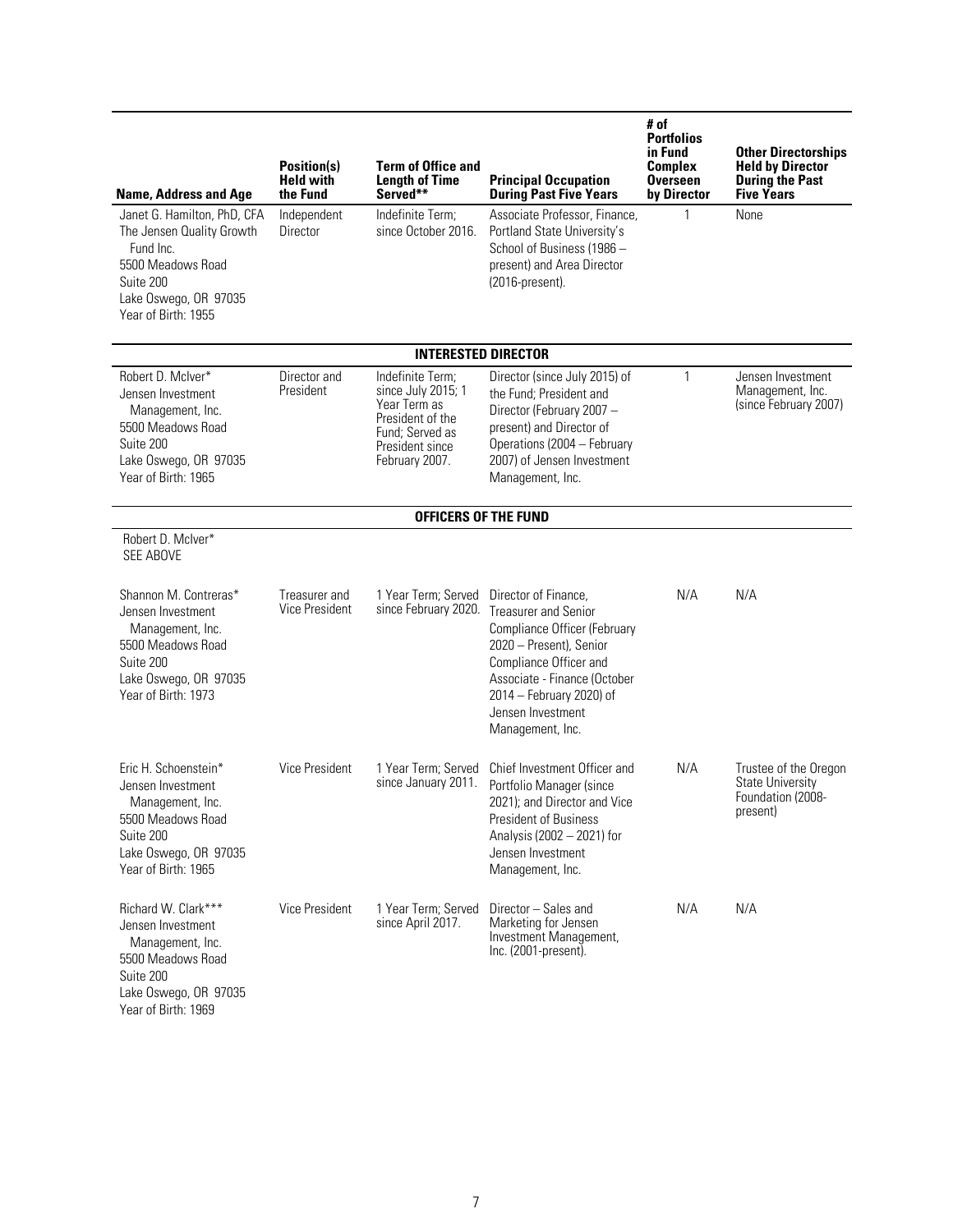| Name, Address and Age                                                                                                                          | Position(s)<br><b>Held with</b><br>the Fund                                        | <b>Term of Office and</b><br><b>Length of Time</b><br>Served**                                                                                                     | <b>Principal Occupation</b><br><b>During Past Five Years</b>                                                                                                                                                            | # of<br><b>Portfolios</b><br>in Fund<br><b>Complex</b><br><b>Overseen</b><br>by Director | <b>Other Directorships</b><br><b>Held by Director</b><br><b>During the Past</b><br><b>Five Years</b> |
|------------------------------------------------------------------------------------------------------------------------------------------------|------------------------------------------------------------------------------------|--------------------------------------------------------------------------------------------------------------------------------------------------------------------|-------------------------------------------------------------------------------------------------------------------------------------------------------------------------------------------------------------------------|------------------------------------------------------------------------------------------|------------------------------------------------------------------------------------------------------|
| Gabriel L. Goddard*<br>Jensen Investment<br>Management, Inc.<br>5500 Meadows Road<br>Suite 200<br>Lake Oswego, OR 97035<br>Year of Birth: 1972 | Chief Compliance<br>Officer and AML<br>Officer: Vice<br>President and<br>Secretary | 1 Year Term: Served<br>since January 2018<br>las Vice President<br>and Secretary) and<br>since February 2020<br>as Chief Compliance<br>Officer and AML<br>Officer. | Vice President and Secretary<br>(January 2018-present),<br>Secretary, General Counsel,<br><b>Chief Compliance Officer</b><br>(2012-present), and Director<br>(2017-present) of Jensen<br>Investment Management,<br>Inc. | N/A                                                                                      | N/A                                                                                                  |

This individual is an "interested person" of the Fund within the meaning of the 1940 Act because they also serves as an officer of the Adviser and owns securities of the Adviser.

Each Director serves for an indefinite term in accordance with the Bylaws of the Fund until the date a Director dies, resigns, retires or is removed in accordance with the Bylaws of the Fund.

This individual is an "interested person" of the Fund within the meaning of the 1940 Act because he owns securities of the Adviser.

#### **Role in Risk Oversight**

The Fund is subject to several risks, including compliance, investment, operational and reputational risk, among others. The Board is responsible for oversight of the management and affairs of the Fund, including oversight of risk management. The day-to-day management of the Fund's investment and operational risks is overseen and performed primarily by the Adviser and the Fund's other service providers including the custodian, administrator, fund accountant, transfer agent and the distributor, subject to supervision by the Adviser. To aid in the management of risk, whether compliance, operational, investment, reputational or other, the Fund has adopted compliance policies and procedures to identify particular risks and to minimize the occurrence of events or circumstances that could have a material adverse effect on the Fund's investment performance or its operations. In addition, the Fund's service providers use a variety of processes, procedures and controls to identify and manage particular risks. All of these service providers have an independent interest in managing risk appropriately, however, their policies and procedures to manage risks may differ from the Fund's and each other's in the setting of priorities, the resources available or the effectiveness of relevant controls.

The Board implements its risk oversight function in a variety of ways, including by the whole Board and through Board committees. At the regular Board and Board committee meetings, the Board receives reports from the

Adviser and other service providers on the Fund's activities and various risks relating to the Fund. In addition, the Fund's CCO regularly reports to the Board his review of the Fund's compliance with the Fund's policies and procedures and includes material compliance matters since the last report. Not less than annually, the CCO provides to the Board a report on whether the Fund's compliance policies and procedures are adequately and effectively designed to avoid violations by the Fund of the federal securities laws. The Fund's independent accountant reviews with the Audit Committee (and interested Directors) on not less than an annual basis its audit report of the Fund's financial statements, including discussions of major risks identified by the independent accountant and whether there are any significant deficiencies or material weaknesses in the Fund's internal controls. Board oversight of risk is also performed in between regular Board meetings through communications between the Board and the Adviser. Independent Directors are encouraged to communicate directly, or through the Fund's Chairman, with the Fund's management.

The Board recognizes that it cannot identify or quantify all the risks facing the Fund, and some risks cannot be mitigated or eliminated in a cost-effective manner. Moreover, there are limitations to the effectiveness of the processes, methods and controls the Fund uses to manage risk. Some risks, such as investmentrelated risk, are simply part of the Fund's business and are necessary to achieve the Fund's investment goals.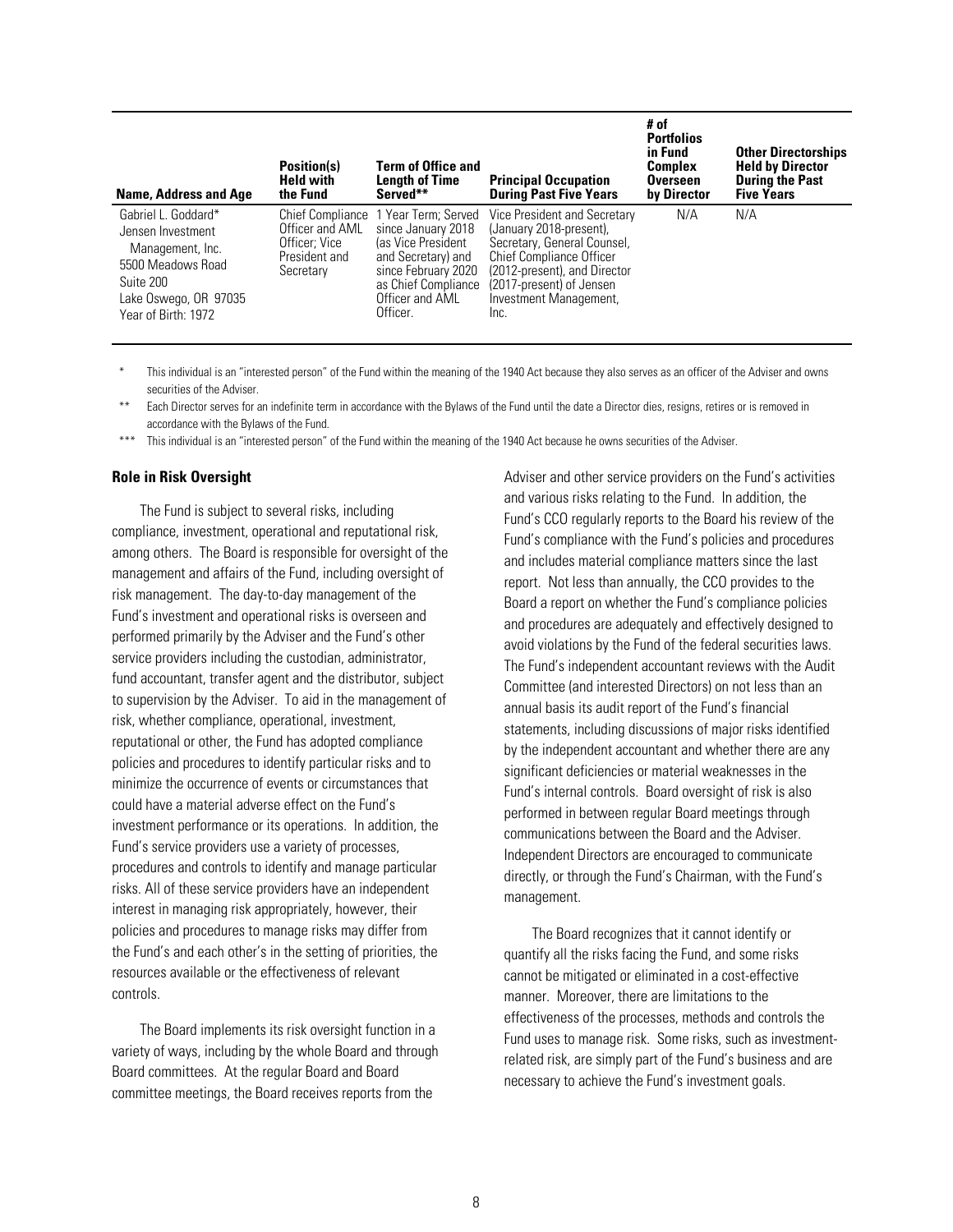Accordingly, there are limitations to the Board's oversight of risk and the Fund's ability to manage risk.

## **Board Conclusion on Individual Director Skills, Attributes, Qualifications, and Experience**

The Governance & Nominating Committee of the Board is responsible for assessing the experience, qualifications, attributes and skills of potential candidates for nomination to serve as directors of the Fund. The Governance & Nominating Committee is composed of all of the Fund's Independent Directors and takes into account a wide variety of factors and the specific work experience and other qualifications of candidates to serve as directors. On an annual basis, the Board conducts a self-assessment and considers, among other things, whether the existing Directors have the requisite experience and skills to provide effective oversight. The Board intends that its Directors must continually meet the following criteria among other criteria considered by the Governance & Nominating Committee:

- They possess skills and abilities relevant to the mutual fund and investment company industry, including an ability to read and understand financial statements;
- They possess knowledge of matters relating to the mutual fund and investment company industry, and remain active enough to keep them in contact with the markets, the business and technical environments and the communities in which the Fund is active;
- They are able to function as a part of an effective group, willing to speak their mind but respecting and cooperating with other members of the Board;
- They recognize in their activities for the Fund the predominance of overall Fund performance above any particular area of special personal interest; and
- They are of good reputation and character, conduct themselves in accordance with high ethical standards and possess personal and professional integrity, in this and in other ways maintaining the respect of their fellow directors.

The Board has concluded that each of the Directors is qualified and should continue to serve on the Board because he or she meets the criteria described above, and based on (i) his or her individual skills, attributes, qualifications or business experience and (ii) the skills, attributes, qualifications or business experience of the Directors as a group. Information about the specific skills, attributes, qualifications or business experience of each Director is as follows.

**Roger A. Cooke.** Mr. Cooke is an Independent Director and has served as a Director since 1999. Mr. Cooke served as the Senior Vice President, General Counsel and Secretary of Precision Castparts Corp., a diversified manufacturer of complex metal products traded on the New York Stock Exchange, from 2000 through 2013. Prior to joining Precision Castparts Corp., Mr. Cooke was for eight years the Executive Vice President – Regulatory and Legal Affairs of Fred Meyer, Inc., a former publicly traded retail grocery and general merchandise company acquired by The Kroger Co. in 1998. Based on the foregoing, and because of the experience gained serving as a Director since 1999, the Board concluded that Mr. Cooke should continue to serve as a Director of the Fund.

**Robert Harold.** Mr. Harold is an Independent Director and has served as a Director since 2000 and Chairman of the Board since July 2015. Mr. Harold began his career by working for over 12 years at a public accounting firm, serving in various positions. Mr. Harold has been designated an "audit committee financial expert" by the Board based on his extensive accounting and financial experience. During his professional career, Mr. Harold held several senior financial and management positions at Nike, Inc., a publicly traded global footwear and apparel company, including Global Brand Controller (1996 – 1997 and 2000 – 2001), Senior Director of Financial Planning (2001 – 2002), and Interim Chief Financial Officer (1998 – 1999). Based on the foregoing, and because of the experience gained serving as a Director since 2000, the Board concluded that Mr. Harold should continue to serve as a Director of the Fund.

**Kenneth Thrasher.** Mr. Thrasher is an Independent Director and has served as a Director of the Fund since 2007. Mr. Thrasher has been designated an "audit committee financial expert" by the Board based on his extensive management and financial experience serving in the capacity of Chief Executive Officer or President of both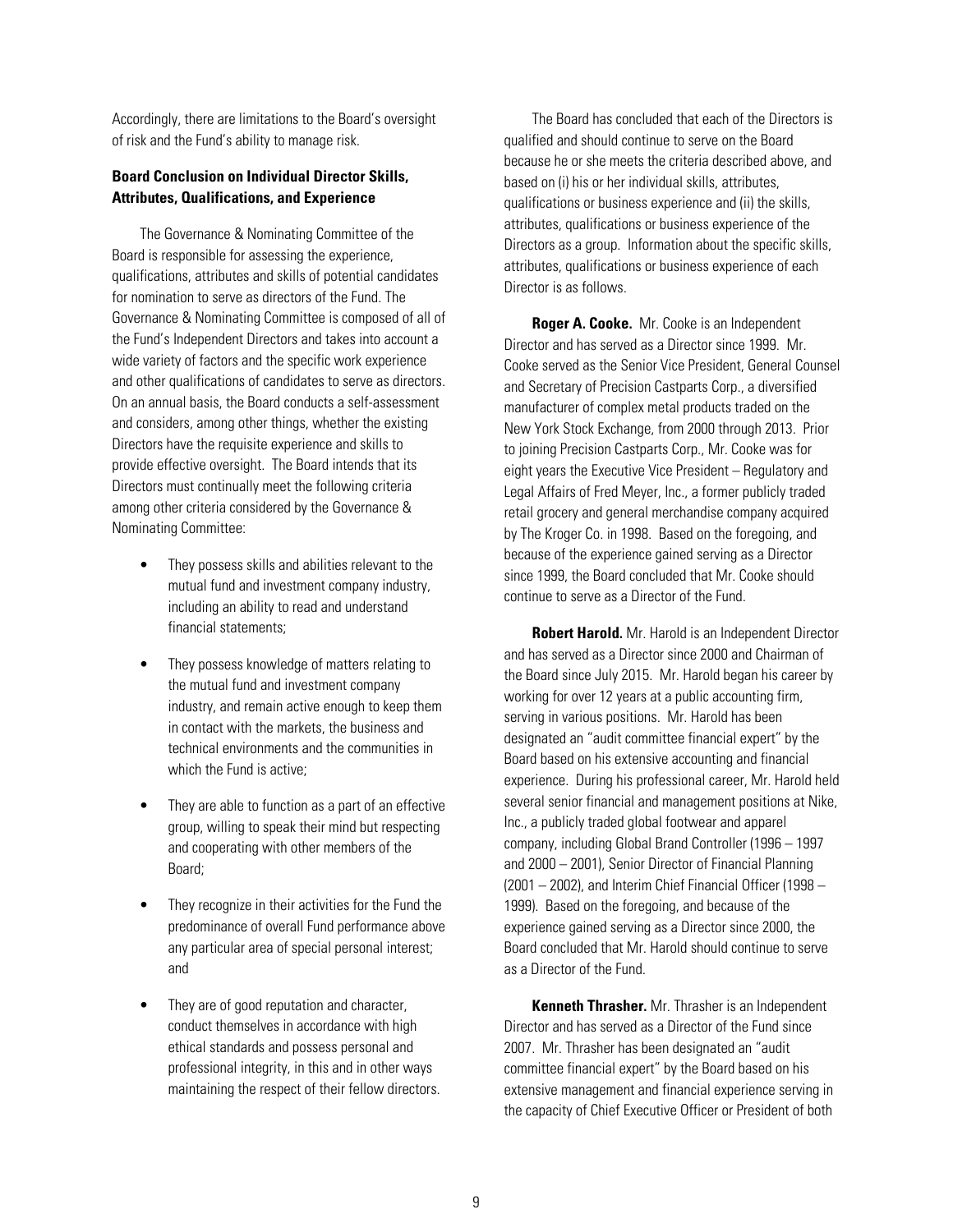<span id="page-12-0"></span>publicly traded and private companies, as well as serving as Chief Financial Officer in his career at each. Mr. Thrasher served as the Chairman of the Board of Directors at Complí, a web-based compliance and risk management software solution company, and serves on the Board of Directors of Northwest Natural Gas Company, a publicly traded natural gas distribution and service provider. Based on the foregoing, and because of the experience gained serving as a Director since 2007, the Board concluded that Mr. Thrasher should continue to serve as a Director of the Fund.

**Prof. Janet G. Hamilton, PhD, CFA.** Dr. Hamilton is an Independent Director and has served as a Director of the Fund since October 19, 2016. Dr. Hamilton has been designated an "audit committee financial expert" by the Board based on her extensive academic experience, financial analysis skills and status as a Chartered Financial Analyst ("CFA"). Dr. Hamilton serves as an Associate Professor and Area Director, Finance, at Portland State University's School of Business where she has been employed since 1986. Additionally, Dr. Hamilton served on the Finance Faculty for the Oregon Executive MBA program at the University of Oregon from 1989 to 2012. In her roles as both an associate professor of finance and member of the finance faculty, Dr. Hamilton has developed skills in economic problem solving, valuation, and financial analysis. Her academic research has been published in various finance journals. Dr. Hamilton has previously served in several capacities on the Board of Directors for the CFA Society of Portland, including as President. Based on the foregoing, and because of her experience gained serving as a Director since October 2016, the Board concluded that Dr. Hamilton should continue to serve as a Director of the Fund.

**Robert D. McIver.** Mr. McIver has served as a Director of the Fund since July 2015. He has served as President and Director of the Adviser since 2007 and as Director of Operations from 2004-2007. Prior to the Adviser, Mr. McIver was General Manager of Fairmont Villa Management and Vice President of Fairmont Riverside Golf Estates Ltd. from 2001-2004, and before that was a portfolio manager at Schroder Investment Management for 10 years, and Chief Investment Officer at Schroder & Co. Trust Bank for two years. Based on the foregoing, and because of the experience gained serving as President and Director of the Adviser since 2007, and his knowledge of

the investment management industry, the Board concluded that Mr. McIver should continue to serve as a Director of the Fund.

## Board Committees

#### Audit Committee

The Fund's Audit Committee is comprised of all of the Independent Directors, and Mr. Thrasher is the chairman of the Audit Committee. The Audit Committee reviews financial statements and other audit-related matters for the Fund. The Audit Committee also holds discussions with management and with the independent registered public accounting firm engaged by the Fund concerning the scope of the audit and the independent registered public accounting firm's independence. The Audit Committee meets twice a year, and if necessary, more frequently. The Audit Committee met twice during the fiscal year ended May 31, 2021.

#### Governance & Nominating Committee

The Fund's Governance & Nominating Committee is comprised of all of the Independent Directors, and Dr. Hamilton is the chairperson of the Governance & Nominating Committee. The Governance & Nominating Committee evaluates and nominates Board candidates to fill vacancies and for election and re-election as and when required. The Board has adopted the following procedures by which shareholders may recommend nominees to the Governance & Nominating Committee. While the Governance & Nominating Committee normally is able to identify from its own resources an ample number of qualified candidates, the Governance & Nominating Committee will consider properly qualified candidates for the Board submitted by shareholders, so long as the shareholder or shareholder group submitting a proposed nominee (1) beneficially owns more than 5% of the Fund's voting shares; (2) has held such shares continuously for the past two years; and (3) is not an adverse holder (*i.e.*, the shareholder or shareholder group has acquired such shares in the ordinary course of business and not with the purpose nor with the effect of changing or influencing the control of the Fund). Such suggestions must be sent in writing to the Fund's Secretary at the address of the Fund (5500 Meadows Road, Suite 200, Lake Oswego, OR 97035-3623) and must be accompanied by the shareholder's contact information, the nominee's contact information and number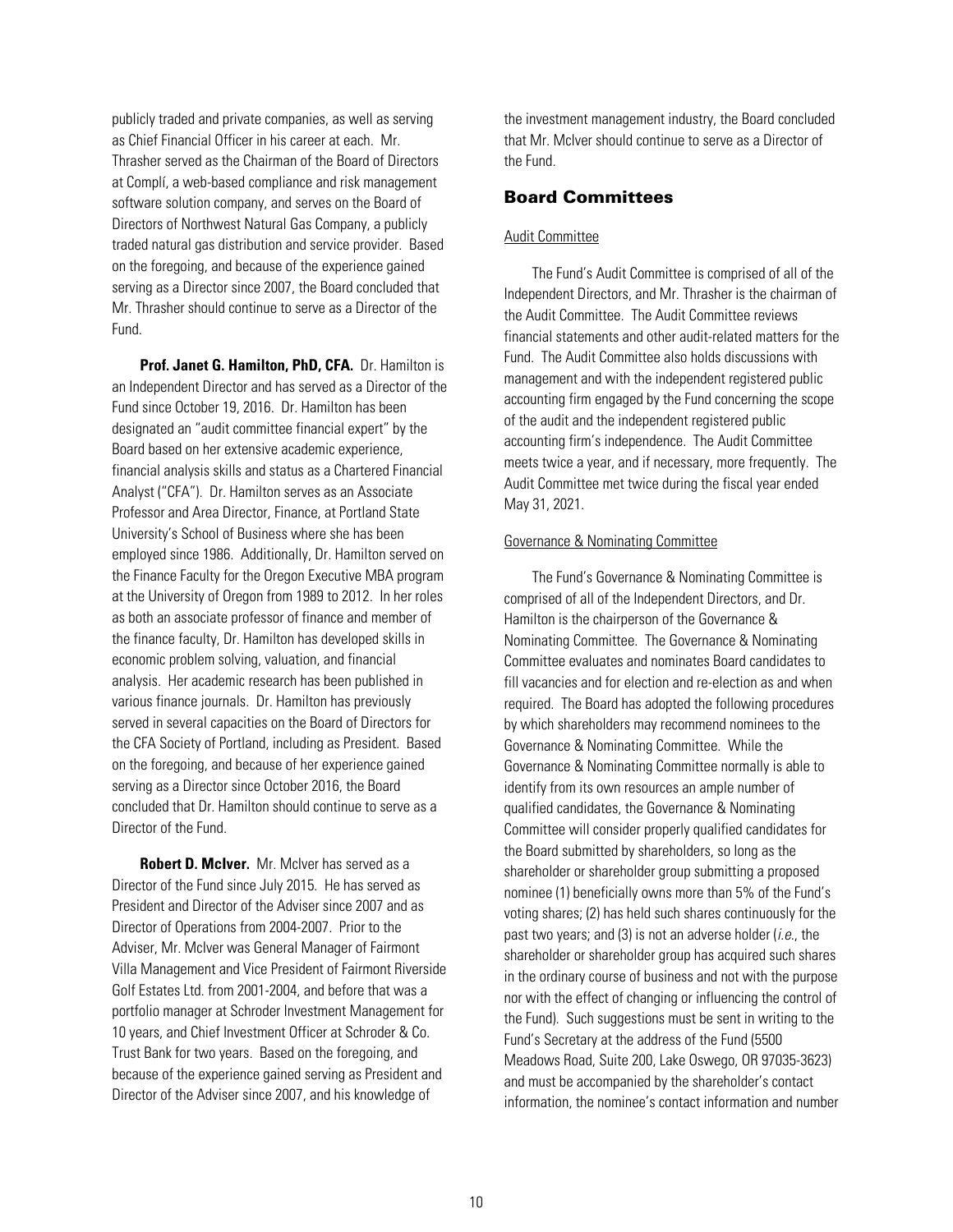<span id="page-13-0"></span>of Fund shares owned by the nominee, all information regarding the nominee that would be required to be disclosed in solicitations of proxies for elections of directors required under the Securities Exchange Act of 1934, as amended, and a notarized letter from the nominee stating his or her intention to serve as a nominee and be named in the Fund's proxy statement, if so designated by the Governance & Nominating Committee. Shareholder recommendations for nominations to the Board will be accepted on an ongoing basis and such recommendations will be kept on file for consideration when there is a vacancy on the Board. The Governance & Nominating Committee did not meet during the fiscal year ended May 31, 2021.

#### Pricing Committee

The Fund's Pricing Committee is comprised of Mr. Harold, the Fund's Chairman and an Independent Director, Mr. McIver, the President and a Director of the Fund, Ms. Contreras, the Fund's Treasurer, Mr. Goddard, the Fund's Chief Compliance Officer and Mr. Cooke, an Independent Director who is also the chairman of the Pricing Committee. The Board of Directors has established the Pricing Committee and delegated to it certain of the Board's responsibilities, including fair valuing securities for which market quotations are not readily available. The Pricing Committee meets as needed to address any valuation issues that require its attention between regular Board

meetings and, in certain instances, may establish valuations pursuant to the Fund's pricing policies and procedures. Any valuations established by the Pricing Committee are presented to the Board for its review and ratification at its regularly scheduled quarterly meetings. The Pricing Committee did not meet during the fiscal year ended May 31, 2021.

## Compensation

The Fund does not compensate directors who are officers or employees of the Adviser. The Independent Directors are each paid an annual retainer of \$34,000 from the Fund, plus a fee of \$5,000 for each Board meeting attended in person and \$3,000 for each Board meeting held by telephone. In addition, the chairman of the Audit Committee is paid an annual fee of \$5,000 and the chairman of the Governance and Nominating Committee is paid an annual fee of \$3,000. They are also reimbursed for travel and other reasonable out-of-pocket expenses in connection with attendance at Board meetings, but such reimbursements are not considered "compensation" and therefore are not included in the amounts shown in the table below. The Fund does not offer any retirement benefits for the directors. The Board holds regular quarterly meetings. During the fiscal year ended May 31, 2021, the directors received the following compensation from the Fund:

| <b>Name of Person</b>           | <b>Aggregate</b><br><b>Compensation From</b><br><b>Fund</b> | <b>Pension or</b><br><b>Retirement Benefits</b><br><b>Accrued as Part of</b><br><b>Fund Expenses</b> | <b>Estimated Annual</b><br><b>Benefit Upon</b><br><b>Retirement</b> | <b>Total Compensation</b><br>from Fund Paid to<br><b>Directors</b> |
|---------------------------------|-------------------------------------------------------------|------------------------------------------------------------------------------------------------------|---------------------------------------------------------------------|--------------------------------------------------------------------|
| <b>Interested Directors</b>     |                                                             |                                                                                                      |                                                                     |                                                                    |
| Robert D. McIver                | None                                                        | None                                                                                                 | None                                                                | None                                                               |
|                                 |                                                             |                                                                                                      |                                                                     |                                                                    |
| <b>Independent Directors</b>    |                                                             |                                                                                                      |                                                                     |                                                                    |
| Roger A. Cooke                  | \$52,000                                                    | None                                                                                                 | None                                                                | \$52,000                                                           |
| Robert E. Harold <sup>(1)</sup> | \$65,000                                                    | None                                                                                                 | None                                                                | \$65,000                                                           |
| Kenneth Thrasher                | \$56,000                                                    | None                                                                                                 | None                                                                | \$56,000                                                           |
| Janet G. Hamilton               | \$54,000                                                    | None                                                                                                 | None                                                                | \$54,000                                                           |

(1) Mr. Harold is the Chairman of the Board, for which he receives an annual fee of \$15,000 included in the fees noted above effective April 1, 2021.

For the fiscal year ended May 31, 2021, members of the Audit Committee and Governance & Nominating Committee were paid a fee of \$1,000 for each meeting attended in person, and Independent Directors were paid a fee of \$1,000 for each meeting of the Independent Directors attended in person.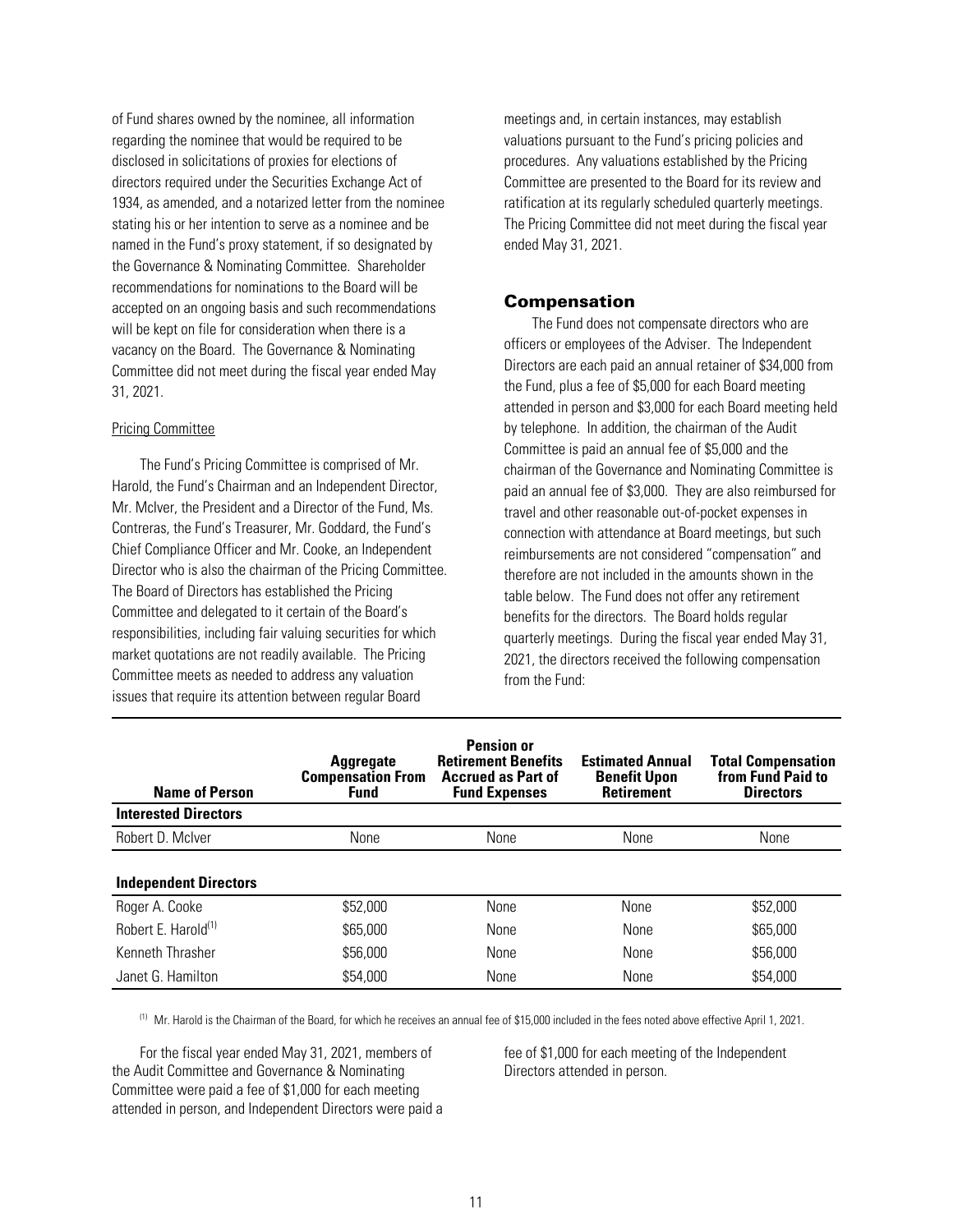## <span id="page-14-0"></span>Director Ownership of Fund Shares and Certain Transactions

The following table shows the dollar range of shares beneficially owned by each director in the Fund as of December 31, 2020:

### **Interested Directors:**

| <b>Name of Director</b> | <b>Aggregate Dollar Range of</b><br><b>Equity Securities in the Fund</b> |  |  |
|-------------------------|--------------------------------------------------------------------------|--|--|
| Robert D. McIver        | Over \$100,000                                                           |  |  |

### **Independent Directors:**

| <b>Name of Director</b> | <b>Aggregate Dollar Range of</b><br><b>Equity Securities in the Fund</b> |
|-------------------------|--------------------------------------------------------------------------|
| Roger A. Cooke          | Over \$100,000                                                           |
| Robert E. Harold        | Over \$100,000                                                           |
| Kenneth Thrasher        | Over \$100,000                                                           |
| Janet G. Hamilton       | Over \$100,000                                                           |

As of December 31, 2020, none of the Independent Directors or members of their immediate families owned any securities of the Adviser, the Distributor or any other entity directly or indirectly controlling, controlled by, or under common control with the Adviser or Distributor.

During the two most recently completed calendar years, none of the Independent Directors nor members of their immediate families conducted any reportable transactions (or series of transactions) with the Fund or with any other investment company advised by the Adviser or distributed by the Distributor, an officer of the Fund or of any other investment company advised by the Adviser or distributed by the Distributor, the Adviser, Distributor, an officer of the Adviser or Distributor or any affiliate of the Adviser or Distributor in which the amount exceeded \$120,000.

# **CONTROL PERSONS AND PRINCIPAL SHAREHOLDERS**

## Control Persons

As of August 31, 2021, officers and directors, as a group, owned of record or beneficially less than 1% of the Class J, Class I, Class R and Class Y shares of the Fund. As of August 31, 2021, there were no control persons of the Fund. The term "control" means:

- The beneficial ownership, either directly or through one or more controlled companies, of more than 25% of the voting securities of a company;
- The acknowledgment or assertion by either the controlled or controlling party of the existence of control; or
- A final adjudication under section 2(a)(9) of the 1940 Act that control exists.

## Principal Shareholders

As of August 31, 2021, the following shareholders owned of record or were known by the Fund to own beneficially 5 percent or more of any class of the Fund's outstanding shares: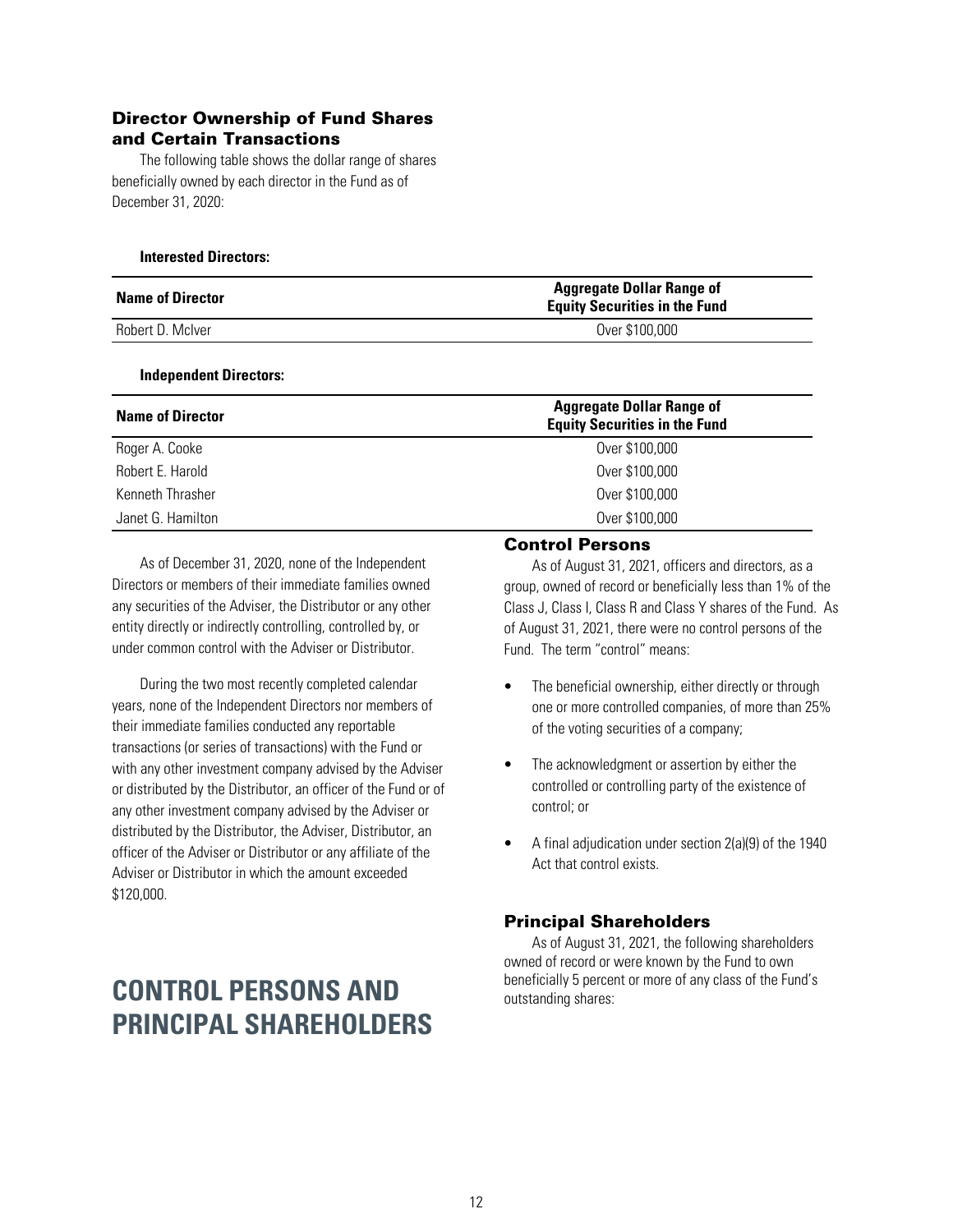# **Class J Shares**

| <b>Name and Address</b>                                                                                                                            | <b>Parent</b><br>Company                                  | <b>Jurisdiction</b> | % Ownership | <b>Type of</b><br><b>Ownership</b> |
|----------------------------------------------------------------------------------------------------------------------------------------------------|-----------------------------------------------------------|---------------------|-------------|------------------------------------|
| Charles Schwab & Co., Inc.<br>Reinvestment Account<br>Special Custody Account FBO Its Customers<br>211 Main Street<br>San Francisco, CA 94105-1905 | The Charles<br>Schwab<br>Corporation                      | DE                  | 47.55%      | Record                             |
| National Enancial Services IIC<br><b>FBO Its Customers</b><br>499 Washington Boulevard, 4th Floor<br>Jersey City, NJ 07310-1995                    | <b>Fidelity Global</b><br><b>Brokerage</b><br>Group, Inc. | DE                  | 24.58%      | Record                             |
| TD Ameritrade, Inc.<br>For the Exclusive Benefit of Our Clients<br>P.O. Box 2226<br>Omaha, NE 68103-2226                                           | N/A                                                       | N/A                 | 8.23%       | Record                             |

# **Class I Shares**

| <b>Name and Address</b>                                                                                                                            | <b>Parent</b><br><b>Company</b> | <b>Jurisdiction</b> | % Ownership | <b>Type of</b><br><b>Ownership</b> |
|----------------------------------------------------------------------------------------------------------------------------------------------------|---------------------------------|---------------------|-------------|------------------------------------|
| Wells Fargo Clearing Services, LLC<br>1 North Jefferson Avenue<br><b>MSC M03970</b><br>St. Louis, MO 63103-2287                                    | Wells Fargo<br>Advisors, LLC    | DE                  | 35.86%      | Record                             |
| Charles Schwab & Co., Inc.<br>Reinvestment Account<br>Special Custody Account FBO Its Customers<br>211 Main Street<br>San Francisco, CA 94105-1905 | N/A                             | N/A                 | 21.78%      | Record                             |
| National Financial Services LLC<br><b>FBO Its Customers</b><br>499 Washington Boulevard, 4th Floor<br>Jersey City, NJ 07310-1995                   | N/A                             | N/A                 | 14.06%      | Record                             |

# **Class R Shares**

| <b>Name and Address</b>                                                                                                            | <b>Parent</b><br><b>Company</b> | <b>Jurisdiction</b> | % Ownership | <b>Type of</b><br><b>Ownership</b> |
|------------------------------------------------------------------------------------------------------------------------------------|---------------------------------|---------------------|-------------|------------------------------------|
| Great-West Trust Company LLC<br>Employee Benefits Clients 401K<br>8515 East Orchard Road, #2T2<br>Greenwood Village, CO 80111-5002 | Power Financial<br>Corporation  | Québec, Canada      | 39.51%      | Record                             |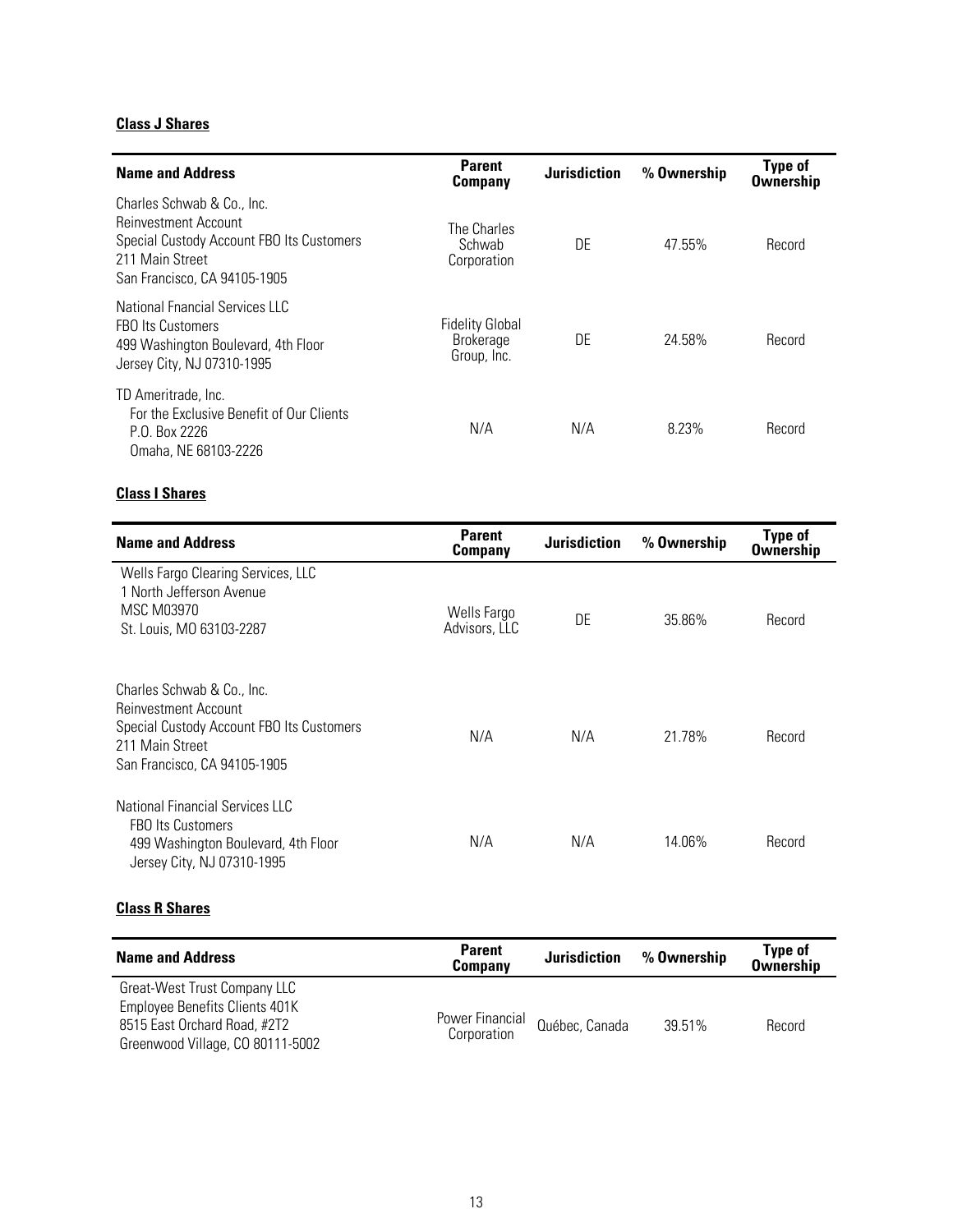# **Class R Shares**

| <b>Name and Address</b>                                                                                                          | <b>Parent</b><br><b>Company</b> | <b>Jurisdiction</b> | % Ownership | <b>Type of</b><br><b>Ownership</b> |
|----------------------------------------------------------------------------------------------------------------------------------|---------------------------------|---------------------|-------------|------------------------------------|
| Great-West Life & Annuity Insurance Company<br>c/o Fascorp<br>8515 East Orchard Road, #2T2<br>Greenwood Village, CO 80111-5002   | N/A                             | N/A                 | 25.93%      | Record                             |
| State Street Bank & Trust Co.<br>Trustee and/or Custodian<br>FBO ADP Access Product<br>1 Lincoln Street<br>Boston, MA 02111-2900 | N/A                             | N/A                 | 13.95%      | Record                             |
| National Financial Services IIC<br><b>FBO Its Customers</b><br>499 Washington Boulevard, 4th Floor<br>Jersey City, NJ 07310-1995 | N/A                             | N/A                 | 9.41%       | Record                             |

# **Class Y Shares**

| <b>Name and Address</b>                                                                                                                                   | <b>Parent</b><br>Company          | <b>Jurisdiction</b> | % Ownership | <b>Type of</b><br><b>Ownership</b> |
|-----------------------------------------------------------------------------------------------------------------------------------------------------------|-----------------------------------|---------------------|-------------|------------------------------------|
| Edward D. Jones and Co.<br>For the Benefit of Customers<br>12555 Manchester Road<br>St. Louis, MO 63131-3710                                              | Edward D.<br>Jones & Co.,<br>L.P. | M0                  | 34.49%      | Record                             |
| Wells Fargo Bank NA<br>FBO Omnibus Cash Account<br>P.O. Box 1533<br>Minneapolis, MN 55480-1533                                                            | N/A                               | N/A                 | 12.13%      | Record                             |
| Pershing LLC<br>1 Pershing Plaza<br>Jersey City, NJ 07399-0001                                                                                            | N/A                               | N/A                 | 10.22%      | Record                             |
| Saxon & Co.<br>FBO 40400904099990<br>P.O. Box 95497<br>Cleveland, OH 44101-4597                                                                           | N/A                               | N/A                 | $9.44\%$    | Record                             |
| Capinco c/o U.S. Bank<br>1555 North Rivercenter Drive, Suite 302<br>Milwaukee, WI 53212-3958                                                              | N/A                               | N/A                 | 8.44%       | Record                             |
| Charles Schwab & Co., Inc.<br><b>Reinvestment Account</b><br>Special Custody Account FBO Its Customers<br>211 Main Street<br>San Francisco, CA 94105-1905 | N/A                               | N/A                 | 6.00%       | Record                             |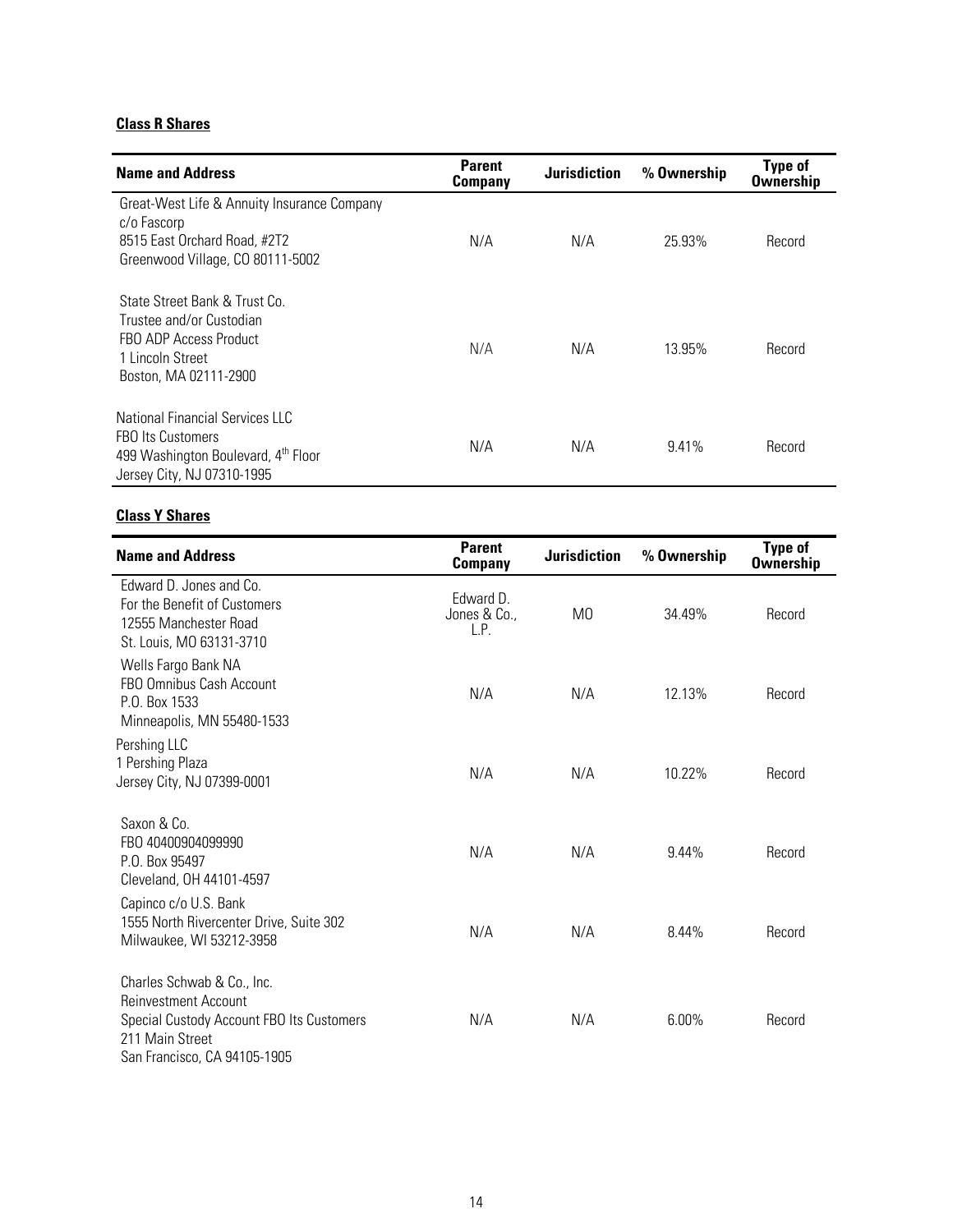# <span id="page-17-0"></span>**INVESTMENT ADVISORY AND OTHER SERVICES**

## Adviser

Jensen Investment Management, Inc., the investment adviser to the Fund since its inception in 1992, provides investment advisory services to the Fund pursuant to an Investment Advisory and Service Contract dated February 28, 2018 ("Advisory Agreement"), which was approved by the Board of Directors on July 18, 2017 and by the Fund's shareholders on November 15, 2017. The current term of the Advisory Agreement commenced on August 1, 2021 and will continue until July 31, 2022 unless terminated earlier in accordance with its terms. Under the Advisory Agreement, the Adviser is responsible for the overall management of the Fund. The Adviser reviews the portfolio of securities and investments in the Fund, and advises and assists the Fund in the selection, acquisition, holding or disposal of securities and makes recommendations with respect to other aspects and affairs of the Fund. The Adviser is also responsible for placing orders for the purchase and sale of the Fund's investments directly with the issuers or with brokers or dealers selected by the Adviser. See the section entitled "Brokerage Allocation and Other Portfolio Transactions" in this SAI. Additional information about the services provided by the Adviser to the Fund is described under the section entitled "Management of the Fund" in the Fund's Prospectus.

**Annual Investment Advisory Fee**

**(as a percentage of the Fund's average daily net assets)**

The Adviser also serves as the investment adviser to the Jensen Quality Value Fund and the Jensen Global Quality Growth Fund, each of which is an open-end mutual fund.

## Management of the Adviser

Robert D. McIver, Gabriel L. Goddard, Eric H. Schoenstein -- each of whom is an officer of the Fund - and Allen T. Bond are officers and directors of the Adviser. Each of Mr. Schoenstein and Mr. McIver, each a Managing Director of the Adviser and a portfolio manager of the Fund, beneficially owns 25% or more of the outstanding stock of the Adviser. Accordingly, Mr. Schoenstein and Mr. McIver are each presumed to be a control person of the Adviser. For further information, see below and "Management of the Fund" in this SAI.

For its services to the Fund, the Investment Adviser receives an investment advisory fee paid monthly by the Fund at an annual rate calculated as a percentage of the average daily net assets of the Fund. The table below illustrates the Fund's base investment advisory fee annual rate and the reduced annual fee rates on Fund assets in excess of certain levels (breakpoints):

| \$4 billion or less | More than \$4 billion, up<br>to \$8 billion | More than \$8 billion, up<br>to \$12 billion | More than \$12 billion |
|---------------------|---------------------------------------------|----------------------------------------------|------------------------|
| $0.500\%$           | 0.475%                                      | 0.450%                                       | 0.425%                 |

The investment advisory fees paid to the Adviser for the services provided to the Fund for the past three fiscal years were as follows:

| <b>Investment Advisory Fees Paid</b><br><b>During Fiscal Years Ended May 31,</b> |              |              |  |
|----------------------------------------------------------------------------------|--------------|--------------|--|
| 2021                                                                             | 2020         | 2019         |  |
| \$46,527,639                                                                     | \$39,408,775 | \$33,222,026 |  |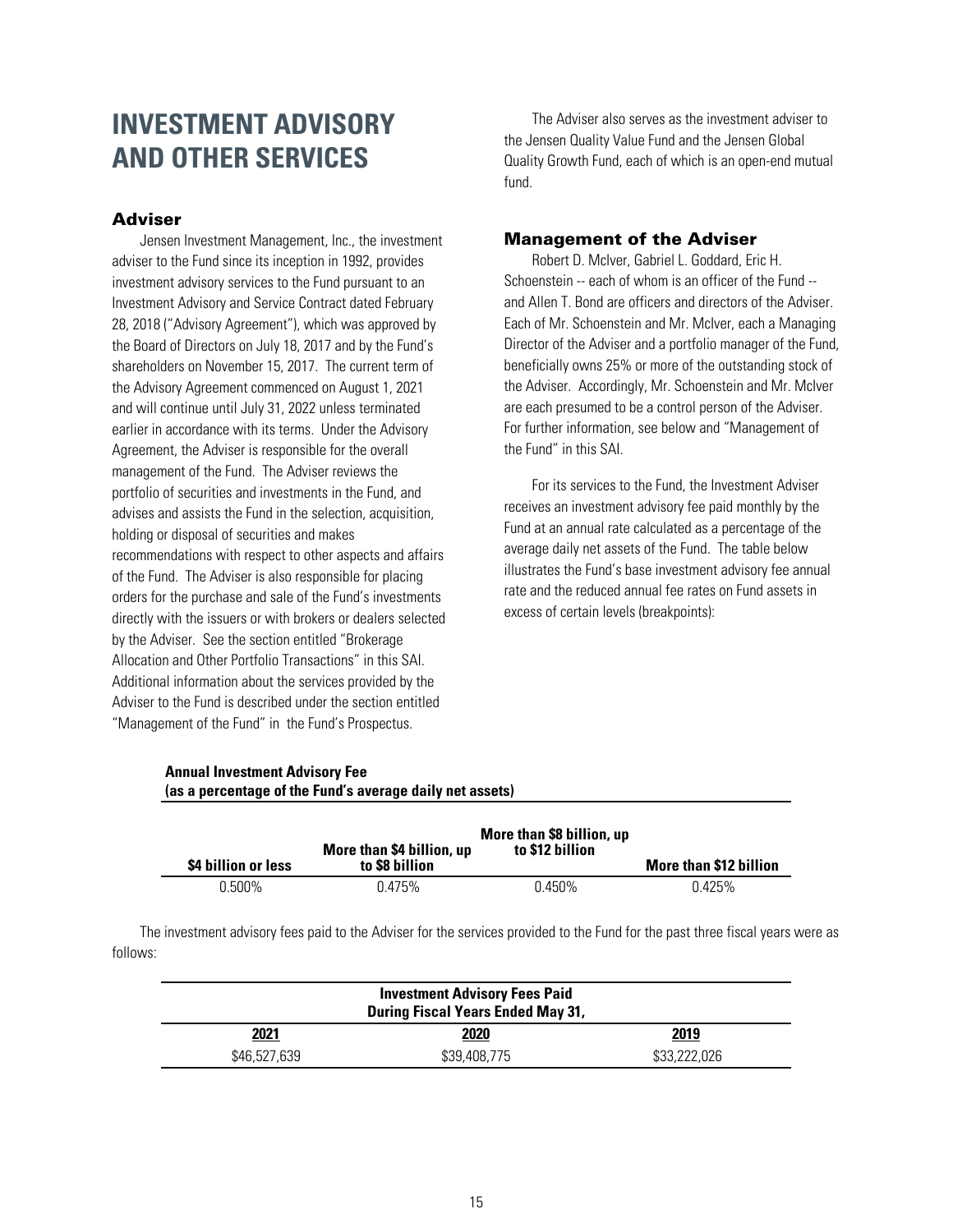<span id="page-18-0"></span>The investment advisory fee paid by the Fund is allocated among the Fund's four share classes based on the average daily net assets of each share class.

The Advisory Agreement provides that, in the absence of willful misfeasance, bad faith, gross negligence or reckless disregard for its obligations or duties thereunder, the Adviser is not liable for any act or omission or loss in the course of, or in connection with, the rendering of services under the Advisory Agreement. The Advisory Agreement does not restrict the ability of the Adviser to act as investment adviser for any other person, firm or corporation, and the Adviser advises other individual and institutional investors. The Adviser also serves as the investment adviser to the Jensen Quality Value Fund and the Jensen Global Quality Growth Fund, each an open-end mutual fund.

The Advisory Agreement continues in effect from yearto-year, so long as such continuance is approved annually by either (1) the Board; or (2) a vote of the majority of the outstanding voting shares of the Fund.

The Advisory Agreement is terminable without penalty on not less than 60 days' written notice by the Board, by vote of the majority of the outstanding voting shares of the Fund, or upon not less than 60 days' written notice by the Adviser. The Advisory Agreement terminates automatically upon its assignment as defined in the 1940 Act. In addition, the Advisory Agreement provides that, in the event of a material change in the management or ownership of the Adviser, whether caused by death, disability or other reason, the Board is required to meet as soon as practicable after such event to consider whether another investment adviser should be selected for the Fund. In such event, the Advisory Agreement may be terminated without any prior notice.

The Advisory Agreement reserves to the Adviser the right to grant the use of a name similar to the Fund's name to another investment company or business enterprise without approval of the Fund's shareholders and reserves the right of the Adviser to withdraw the use of the Fund's name from the Fund. However, if the Adviser chooses to

withdraw from the Fund the use of the Fund's name, at the time of such withdrawal, the Adviser would have to submit to the Fund's shareholders the question of whether they wish to continue the Advisory Agreement.

As used in this SAI and in the Fund's Prospectus, when referring to approval of the Advisory Agreement to be obtained from shareholders of the Fund, the term "majority" means the vote, at any meeting of the shareholders, of the lesser of:

- (1) 67% or more of the Fund's shares present at such meeting, if the holders of more than 50% of the Fund's outstanding shares are present in person or by proxy; or
- (2) More than 50% of the Fund's outstanding shares.

## Board Consideration and Approval of the Advisory Agreement

A discussion regarding the Board's approval of the Fund's investment advisory agreement with the Adviser will be available in the Fund's Semi-Annual Report to shareholders dated November 30, 2021.

## Portfolio Manager

The Fund is managed by an investment team consisting of Eric H. Schoenstein, Robert D. McIver, Kurt M. Havnaer, Allen T. Bond, Kevin J. Walkush and Adam D. Calamar. The information provided below supplements the information provided in the Prospectus under the heading "Portfolio Managers" with respect to the investment professionals responsible, either individually or jointly, for the day-to-day management of the Fund, other accounts including two registered open-end investment companies, a collective investment fund, private clients and institutional investors, including pension plans, foundations and endowments ("other accounts"), as set forth below as of June 30, 2021.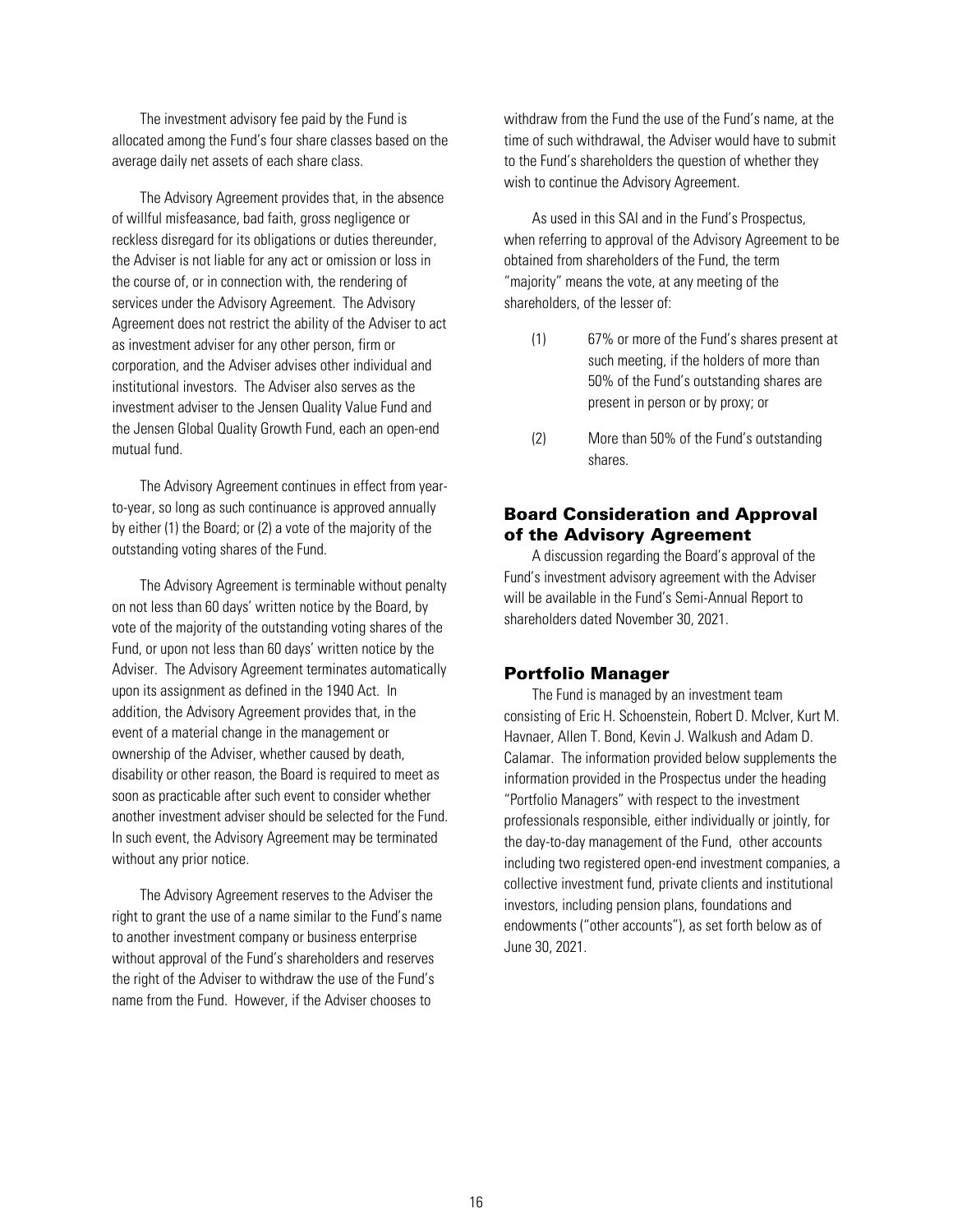| <b>Category of Account</b>               | <b>Total Number</b><br>of Accounts<br><b>Managed</b> | <b>Total Assets in</b><br><b>Accounts</b><br><b>Managed</b><br>(in Millions) | <b>Number of</b><br><b>Accounts for</b><br>which Advisory<br><b>Fee is Based on</b><br><b>Performance</b> | <b>Assets in Accounts for</b><br>which Advisory Fee is<br><b>Based on Performance</b><br>(in Millions) |
|------------------------------------------|------------------------------------------------------|------------------------------------------------------------------------------|-----------------------------------------------------------------------------------------------------------|--------------------------------------------------------------------------------------------------------|
|                                          |                                                      |                                                                              |                                                                                                           |                                                                                                        |
| <b>Robert D. McIver</b>                  |                                                      |                                                                              |                                                                                                           |                                                                                                        |
| Other Registered Investment<br>Companies | 1                                                    | \$29                                                                         | 0                                                                                                         | \$0                                                                                                    |
| Other Pooled Investment Vehicles         | $\theta$                                             | \$0                                                                          | $\overline{0}$                                                                                            | \$0                                                                                                    |
| <b>Other Accounts</b>                    | 37                                                   | \$64                                                                         | 0                                                                                                         | \$0                                                                                                    |
| <b>Eric H. Schoenstein</b>               |                                                      |                                                                              |                                                                                                           |                                                                                                        |
| Other Registered Investment<br>Companies | $\overline{2}$                                       | \$150                                                                        | $\Omega$                                                                                                  | \$0                                                                                                    |
| Other Pooled Investment Vehicles         | 3                                                    | \$997                                                                        | $\overline{0}$                                                                                            | \$0                                                                                                    |
| <b>Other Accounts</b>                    | 114                                                  | \$1,132                                                                      | $\overline{0}$                                                                                            | \$0                                                                                                    |
| <b>Kurt M. Havnaer</b>                   |                                                      |                                                                              |                                                                                                           |                                                                                                        |
| Other Registered Investment<br>Companies | 1                                                    | \$131                                                                        | $\overline{0}$                                                                                            | \$0                                                                                                    |
| Other Pooled Investment Vehicles         | 0                                                    | \$0                                                                          | $\Omega$                                                                                                  | \$0                                                                                                    |
| <b>Other Accounts</b>                    | $\overline{0}$                                       | \$0                                                                          | $\Omega$                                                                                                  | \$0                                                                                                    |
| <b>Allen T. Bond</b>                     |                                                      |                                                                              |                                                                                                           |                                                                                                        |
| Other Registered Investment<br>Companies | 1                                                    | \$29                                                                         | 0                                                                                                         | \$0                                                                                                    |
| Other Pooled Investment Vehicles         | $\mathbf 0$                                          | \$0                                                                          | 0                                                                                                         | \$0                                                                                                    |
| <b>Other Accounts</b>                    | 0                                                    | \$0                                                                          | $\overline{0}$                                                                                            | \$0                                                                                                    |
| <b>Kevin J. Walkush</b>                  |                                                      |                                                                              |                                                                                                           |                                                                                                        |
| Other Registered Investment<br>Companies | 1                                                    | \$29                                                                         | $\overline{0}$                                                                                            | \$0                                                                                                    |
| Other Pooled Investment Vehicles         | $\boldsymbol{0}$                                     | \$0                                                                          | $\boldsymbol{0}$                                                                                          | \$0                                                                                                    |
| <b>Other Accounts</b>                    | 0                                                    | \$0                                                                          | 0                                                                                                         | \$0                                                                                                    |
| <b>Adam D. Calamar</b>                   |                                                      |                                                                              |                                                                                                           |                                                                                                        |
| Other Registered Investment<br>Companies | 1                                                    | \$131                                                                        | $\overline{0}$                                                                                            | \$0                                                                                                    |
| Other Pooled Investment Vehicles         | 0                                                    | \$0                                                                          | 0                                                                                                         | \$0                                                                                                    |
| <b>Other Accounts</b>                    | $\theta$                                             | \$0                                                                          | $\overline{0}$                                                                                            | \$0                                                                                                    |

The Fund's investment team and certain portfolio managers manage other accounts that share the Fund's primary investment objective of long-term capital appreciation and generally have the same principal investment strategies. Because the Adviser employs a similar investment approach in managing the Fund and the other accounts, conflicts of interest may arise. As a result, the Adviser has adopted trade allocation procedures that, among other things, ensure that the trades are allocated

fairly and equitably to the other accounts and the Fund consistent with the Adviser's fiduciary duty to each client.

In determining a fair allocation, the Adviser evaluates a number of factors, including among others, the size of the transaction, transaction costs and the relative size of a client's account. Because the substantial majority of the equity securities purchased by the Adviser for its clients has abundant liquidity and high average daily trading volume, market impact is often not a significant concern. However, when the same investment decision is made for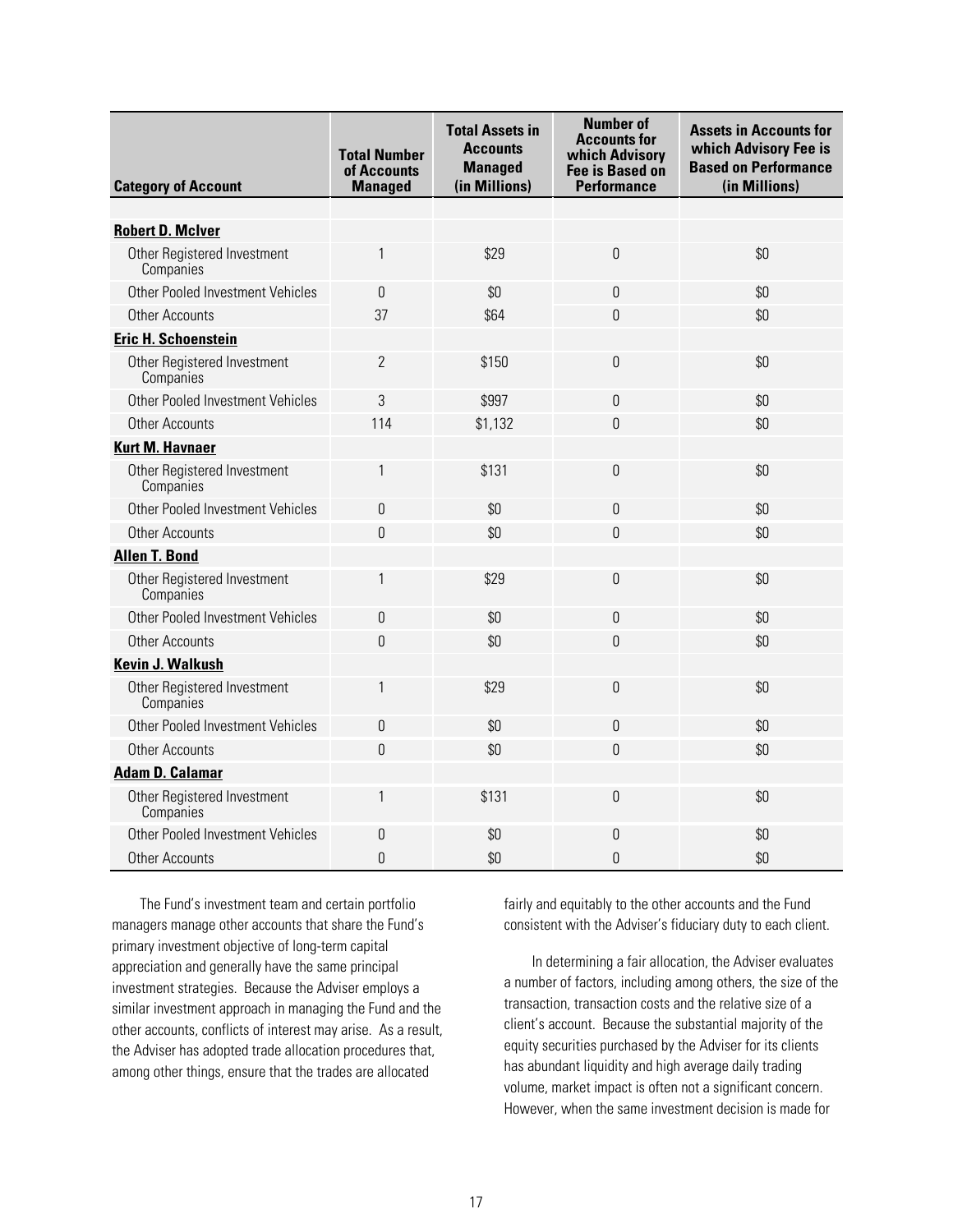more than one client account, which may include the Fund, all client orders given to each broker are generally combined for execution as a "block" trade. Execution prices for block trades are averaged and each participating account receives that average price. Partially filled orders are allocated pro rata each day in proportion to each account's order size.

Conflicts of interest may also arise when portfolio managers trade securities for their own accounts that the Adviser recommends to the Fund and other Adviser client accounts. These trades are subject to the Adviser's and Fund's joint Code of Ethics and Standards of Conduct (the "Code of Ethics"), which is designed to identify and limit conflicts of interest and help portfolio managers and other covered persons comply with applicable laws in the conduct of the Adviser's business. The Code of Ethics requires all employees of the Adviser, including portfolio managers to place the interests of the Adviser's clients ahead of their own interests and the interests of the Adviser, that they not take inappropriate advantage of their position with the Adviser and that they conduct their personal securities transactions in a manner that is not inconsistent with the interests of the Adviser's clients. The Code of Ethics includes restrictions and prohibitions on personal trading and various reporting obligations regarding the portfolio manager's personal securities transactions and holdings.

The Adviser has not identified any other material conflicts between the Fund and other accounts managed by the portfolio managers. However, actual or apparent conflicts of interest may arise in connection with the dayto-day management of the Fund and other accounts. Portfolio managers may give advice, exercise investment responsibility or take other actions that differ among clients. While portfolio managers treat all clients on a fair and equitable basis relative to each other, each account has differing tax considerations, account sizes, policies and investment restrictions. Clients may not participate in all investments or they may participate in different degrees or at different times as other clients. As a result, unequal time and attention may be devoted to the Fund and other

accounts. In addition, the various management fees charged to some of the other accounts are generally higher than the management fee charged to the Fund. This could create a conflict of interest where a portfolio manager appears to have favored an account with a higher management fee solely because the account has outperformed the Fund. However, this apparent conflict is mitigated by the fact that the Fund represents the primary source of the Adviser's total management fee revenue and the portfolio managers do not directly receive any separate compensation based on management fees generated or performance-based fees.

The investment team's compensation is paid by the Adviser. The investment team's compensation consists primarily of a fixed salary and a bonus. Each member's salary is reviewed annually and is based upon consideration of various factors, including, but not limited to, merit, cost of living increases, employment market competition and the individual member's job performance. Discretionary bonuses are paid to all employees of the Adviser. After considering its profitability each year, the Adviser determines a percentage for its use in calculating bonuses which is uniformly applied to each employee's annual salary. In addition, the investment team, along with all eligible employees of the Adviser, participates in the Adviser's discretionary annual Profit Sharing Plan. At each year end, contributions to the plan are calculated as a percentage of each eligible employee's annual salary plus bonus. This percentage is decided upon after considering the Adviser's profitability each year and is also applied uniformly to each such employee. None of the investment team's compensation is related to the performance of the Fund or the amount of the Fund's assets.

Each member of the investment team is a shareholder of the Adviser. As a result, each investment team member also receives his proportional share of any net profit earned by the Adviser.

As of May 31, 2021, the portfolio managers beneficially owned shares of the Fund as follows:

|                                  | <b>Dollar Range of</b>                       |  |
|----------------------------------|----------------------------------------------|--|
| <b>Name of Portfolio Manager</b> | Equity Securities in the Fund <sup>(1)</sup> |  |
| Allen T. Bond                    | \$100,001-\$500,000                          |  |
| Adam D. Calamar                  | \$100,001-\$500,000                          |  |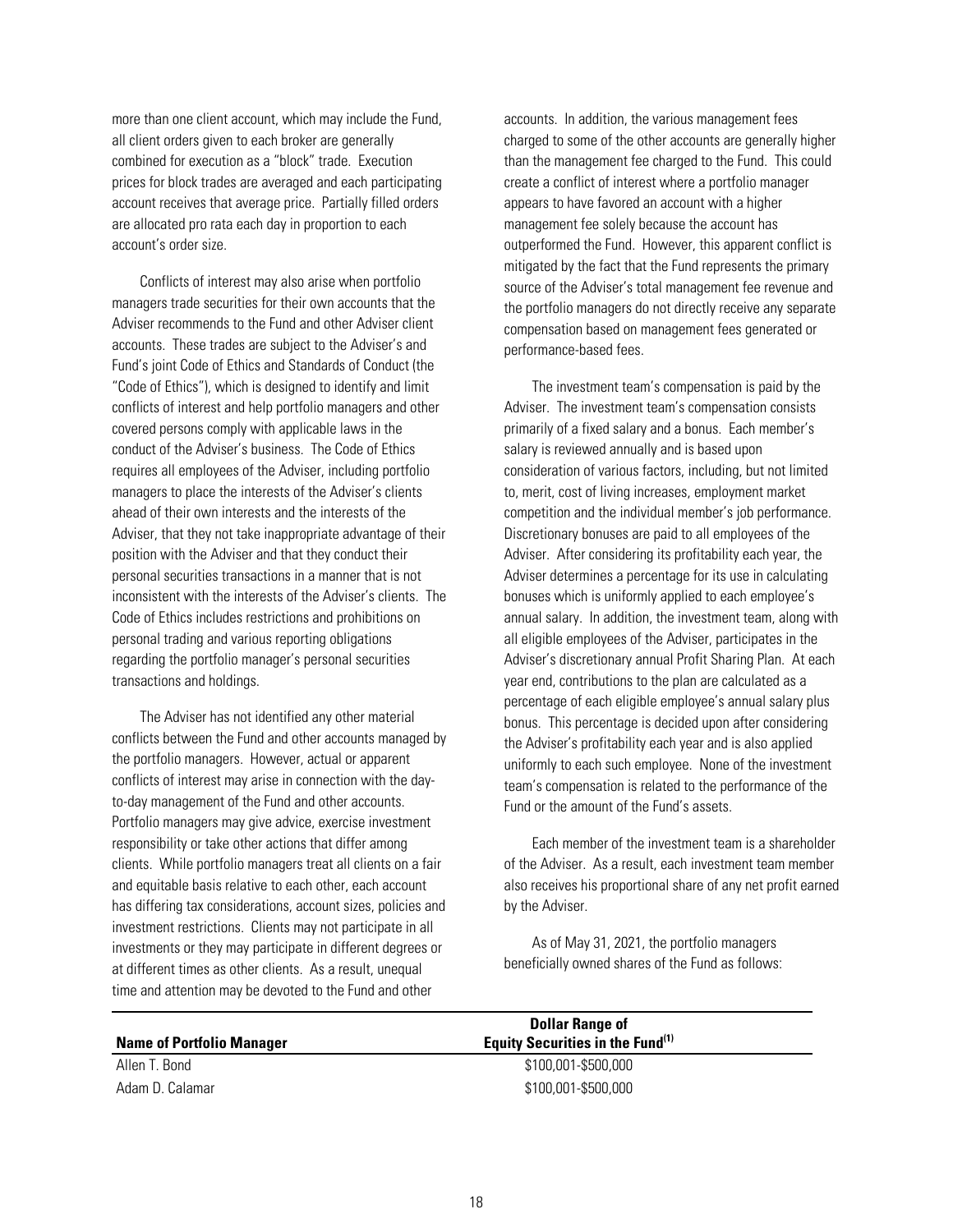<span id="page-21-0"></span>

|                                  | <b>Dollar Range of</b>                       |  |
|----------------------------------|----------------------------------------------|--|
| <b>Name of Portfolio Manager</b> | Equity Securities in the Fund <sup>(1)</sup> |  |
| Kurt M. Havnaer                  | \$100,001-\$500,000                          |  |
| Robert D. McIver                 | Over \$1,000,000                             |  |
| Eric H. Schoenstein              | Over \$1,000,000                             |  |
| Kevin J. Walkush                 | \$100,001-\$500,000                          |  |

<sup>(1)</sup> The dollar range shown above includes Fund shares beneficially owned by the investment team member's account in the Adviser's Profit Sharing Plan.

## Administrator

U.S. Bancorp Fund Services, LLC, doing business as U.S. Bank Global Fund Services ("Fund Services"), 615 East Michigan Street, Milwaukee, Wisconsin 53202, the Fund's administrator, performs administrative functions for the Fund in addition to services it provides as the Fund's transfer agent and dividend disbursing agent. The administrative duties it performs include:

- Compiling data for the Fund;
- Assisting in updating the Fund's Prospectus, SAI, proxy statements, if any, and notices to the Securities and Exchange Commission ("SEC") required pursuant to Rule 24f-2 under the 1940 Act:
- Preparing Annual Reports on Form N-CEN and other required Fund regulatory filings;
- Preparing and filing all federal and state tax returns and required tax filings, other than those required to be made by the Fund's custodian and transfer agent;
- Preparing compliance filings pursuant to state securities laws;
- Preparing financial statements for the Fund's Annual and Semi-Annual Reports to Shareholders with the advice of the Fund's independent registered public accounting firm, as needed, and assisting in editing these reports if requested by the Adviser;
- Monitoring the Fund's expense accruals;
- Monitoring the Fund's status as a regulated investment company under Subchapter M of the Code;
- Maintaining the Fund's fidelity bond as required by the 1940 Act;
- Periodically monitoring the Fund's compliance with the 1940 Act and the investment limitations of the Fund as set forth in the Fund's Prospectus; and
- Generally assisting in the Fund's administrative operations.

For the fiscal years indicated below, the following administrative fees were paid to Fund Services by the Fund:

| <b>Administration Fees Paid</b><br><b>During Fiscal Years Ended May 31,</b> |             |             |
|-----------------------------------------------------------------------------|-------------|-------------|
| 2021                                                                        | 2020        | 2019        |
| \$1,446,892                                                                 | \$1,650,632 | \$2,124,118 |

Fund Services is relieved of liability to the Fund for any act or omission in the course of its performance under the administration agreement, so long as Fund Services acts in good faith and is not negligent or guilty of any willful misconduct. The administration agreement continues in effect from year-to-year. The agreement, however, may be terminated by the Fund or by Fund Services without penalty after at least 90 days' written notice.

# Custodian, Transfer Agent and Dividend Disbursing Agent, and Fund Accountant

U.S. Bank National Association (the "Custodian") 1555 North RiverCenter Drive, Suite 302, Milwaukee, WI 53212, serves as the custodian of the Fund's cash and securities. For its custodial services to the Fund, the Custodian receives monthly fees based upon the Fund's month-end, aggregate net asset value, plus certain charges for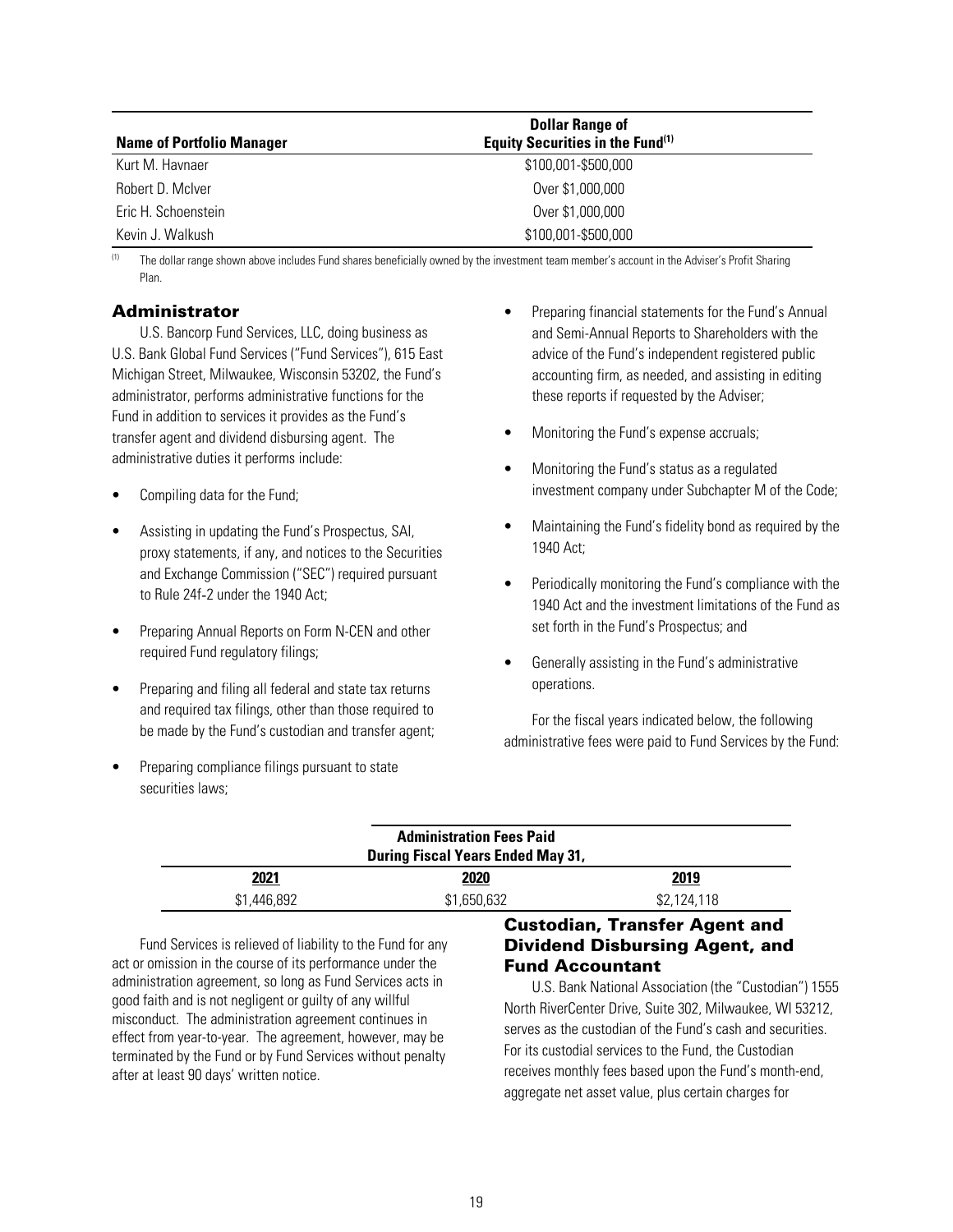<span id="page-22-0"></span>securities transactions. U.S. Bank National Association and Fund Services are affiliated entities.

Fund Services serves as the Fund's transfer agent and dividend disbursing agent. Fund Services processes requests for the purchase or redemption of the Fund's shares, sends statements of ownership to shareholders, and performs other administrative duties on behalf of the Fund. Fund Services does not play any role in establishing the investment policies of the Fund or in determining which securities are to be purchased or sold by the Fund. All fees and expenses of Fund Services are paid by the Fund. For its services as transfer agent and dividend disbursing agent, Fund Services receives fees from the Fund based upon the number of shareholder accounts maintained and the number of transactions effected. Fund Services is also reimbursed by the Fund for out-of-pocket expenses.

Fund Services also serves as the Fund's fund accountant. Fund Services maintains the financial accounts and records of the Fund and provides other accounting services to the Fund, including calculation of the net asset value ("NAV") per share for each share class of the Fund. For its services as fund accountant, Fund Services receives monthly fees based upon the Fund's month-end, aggregate NAV, plus certain charges for pricing the Fund's portfolio holdings pursuant to its calculation of the per share NAV for each share class of the Fund.

# **DISTRIBUTION AND SERVICING OF FUND SHARES**

## **Distributor**

Quasar Distributors, LLC (the "Distributor"), 111 East Kilbourn Avenue, Suite 2200, Milwaukee, Wisconsin, 53202, is the Fund's principal underwriter and the distributor of the Funds' shares pursuant to a distribution

agreement between the Distributor and the Fund (the "Distribution Agreement"). The offering of the Fund's shares is continuous. Pursuant to the Distribution Agreement, the Distributor, as agent, sells shares of the Fund on a best efforts basis. The Distributor is a registered broker-dealer and member of the Financial Industry Regulatory Authority, Inc.

The Distribution Agreement must be renewed annually by the Board of Directors or the vote of a majority of the Fund's outstanding voting securities and, in either case, by a majority of the Board of Directors who are not "interested persons" (as defined in the 1940 Act) of any party to the Distribution Agreement. The Distribution Agreement may be terminated, without the payment of any penalty, by the Fund upon no less than 60 days' written notice through a vote of (i) a majority of the Fund's outstanding voting securities or (ii) a majority of the Board of Directors who are not "interested persons" and who have no direct or indirect financial interest in the operation of the Distribution Agreement. The Distribution Agreement may be terminated by Distributor upon no less than 60 days' written notice to the Fund. The Distribution Agreement will automatically terminate in the event of its assignment.

## Distribution and Shareholder Servicing Plans

As noted in the Fund's Prospectus, the Fund has adopted an Amended and Restated Distribution and Shareholder Servicing Plan pursuant to Rule 12b-1 promulgated by the SEC pursuant to the 1940 Act (the "12b-1 Plan" or the "Plan") for Class J shares and Class R shares. The 12b-1 Plan was unanimously renewed by the Fund's Board of Directors on July 20, 2021. Under the Plan, Class J shares and Class R shares pay the Distributor or other qualified recipients an amount from Fund assets at the following annual rates:

| Class   | <b>Maximum Fee under 12b-1 Plan</b><br>(as a % of average daily net assets) |  |
|---------|-----------------------------------------------------------------------------|--|
| Class J | 0.25%                                                                       |  |
| Class R | በ 50%                                                                       |  |

If the Distributor or other qualified recipient is due more monies for its services rendered than are payable annually under the Plan, the unpaid amount is carried

forward from period to period (not to exceed three years) while the Plan is in effect until such time as it is paid.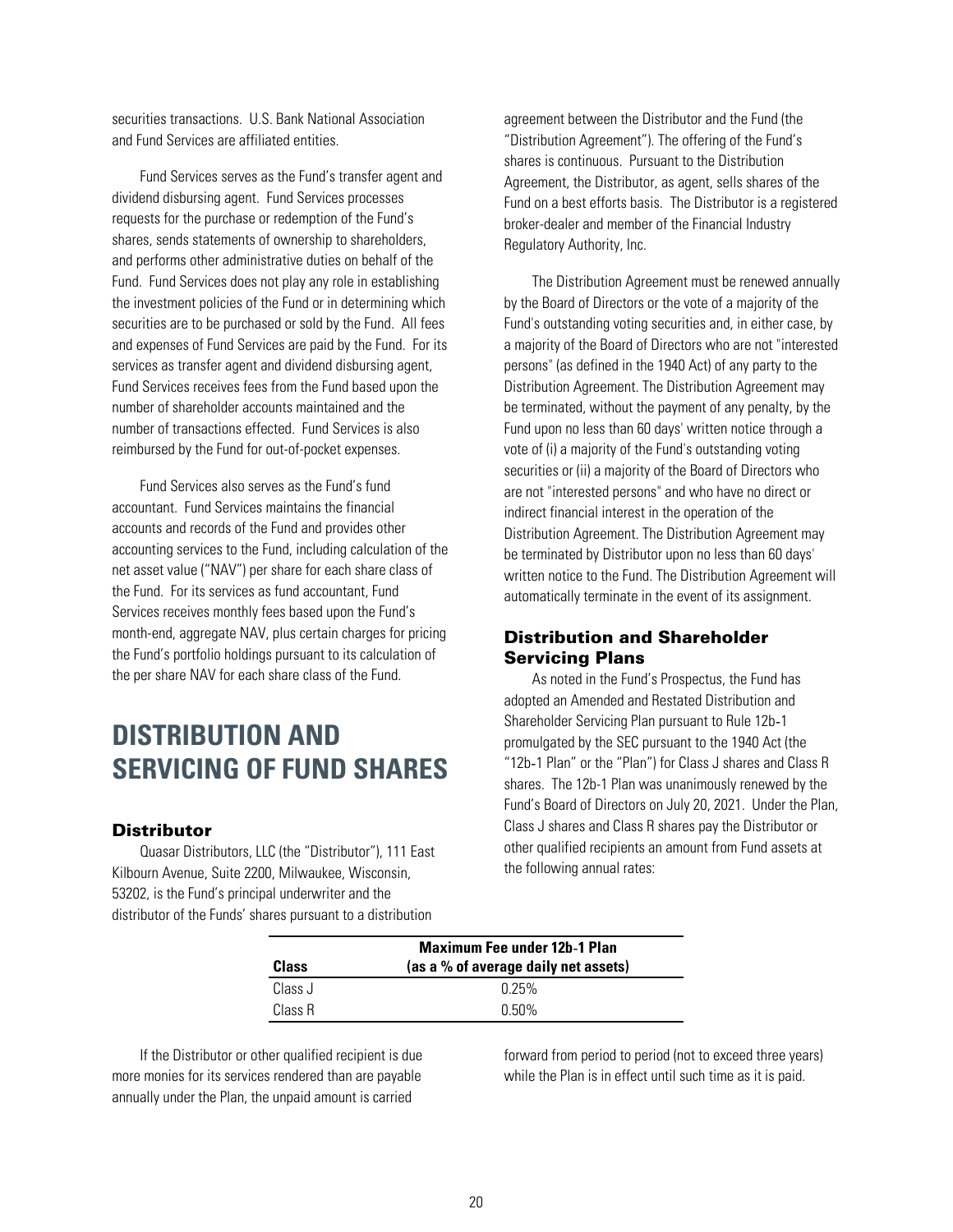The 12b-1 Plan is a "compensation" plan  $(i.e.$  the distribution fee is payable to the Distributor regardless of the distribution-related expenses actually incurred on behalf of the Fund's Class J and Class R shares) that provides for payment by each class to the Distributor and other qualified recipients ( $e.g.$  securities dealers, financial institutions and other industry professionals, collectively, "financial intermediaries") for the services they provide that are principally related to the sale and promotion of the Fund's Class J and Class R shares or to provide certain shareholder services, including services provided by brokerdealers that maintain individual shareholder account records for, and provide account maintenance and shareholder servicing to, their customers who invest in the Fund through a single "omnibus" account.

Activities covered by the 12b-1 Plan include:

- Advertising and marketing of the Fund's Class J shares and Class R shares;
- Preparing, printing, and distributing prospectuses and sales literature to prospective shareholders, brokers, or administrators;
- Implementing and operating the 12b-1 Plan; and
- Providing shareholder services and maintenance of shareholder accounts by qualified recipients.

The Plan must be renewed annually by the Board of Directors, including a majority of the Independent Directors who have no direct or indirect financial interest in the operation of the 12b-1 Plan, cast in person at a meeting

called for that purpose. The Board believes the Plan could be a significant factor in the growth and retention of Fund assets resulting in a more advantageous expense ratio that would benefit Fund shareholders.

The Plan and any related agreements may not be amended to increase the amount spent for distribution expenses without the approval of those shareholders holding a majority of the Fund's outstanding shares. All material amendments to the Plan, the Distribution Agreement, or any other related agreements must be approved by a vote of the Independent Directors, cast in person at a meeting called for the purpose of voting on any such amendment.

The Distributor is required to report in writing to the Board, at least quarterly, on the amounts and purpose of any payment made under the Plan. The Distributor is also required to provide the Board with other information as requested so as to enable the Directors to make an informed decision on whether to continue the Plan from year to year.

With the exception of the Adviser and the Distributor, no "interested person" of the Fund, as defined in the 1940 Act, and no Independent Director of the Fund has or had a direct or indirect financial interest in the Plan, the Distribution Agreement, or any other related agreement.

The tables below show the amount of 12b-1 fees incurred and the allocation of such fees by the Fund for the fiscal year ended May 31, 2021.

Class J shares of the Fund paid the following amounts under the 12b-1 Plan:

| <b>Expenses</b>                               | 12b-1 Expenses Paid |
|-----------------------------------------------|---------------------|
| Advertising                                   | \$0                 |
| Printing/Postage                              | \$7,024             |
| Payments to Distributor                       | \$43,266            |
| Payments to broker-dealers                    | \$5,966,876         |
| Payments to sales personnel                   | \$0                 |
| Interest, carrying or other financing charges | \$0                 |
| Other (Payments to Adviser)                   | \$265,877           |
| <b>TOTAL</b>                                  | \$6,283,043         |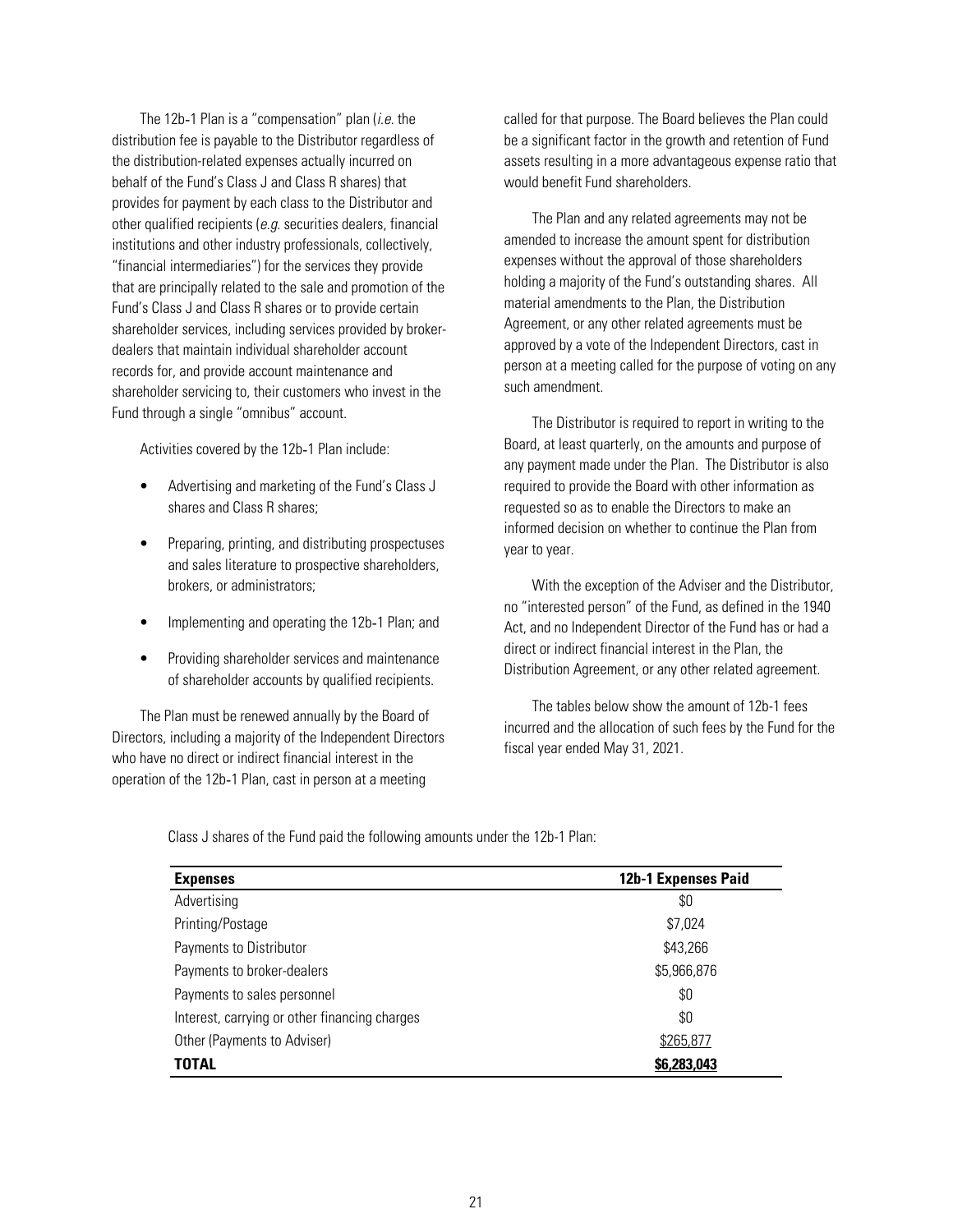Class R shares of the Fund paid the following amounts under the 12b-1 Plan:

| <b>Expenses</b>                               | 12b-1 Expenses Paid |
|-----------------------------------------------|---------------------|
| Advertising                                   | \$0                 |
| Printing/Postage                              | \$173               |
| Payments to Distributor                       | \$0                 |
| Payments to broker-dealers                    | \$122,152           |
| Payments to sales personnel                   | \$0                 |
| Interest, carrying or other financing charges | \$0                 |
| Other (Payments to Adviser)                   | \$4,294             |
| TOTAL                                         | \$126,619           |

During each of the Fund's last three fiscal years ended May 31, 2019, 2020 and 2021, respectively, the Distributor did not receive any net underwriting commissions on the sale of the Fund's shares.

As of May 31, 2021, the Class J shares of the Fund had \$577,982 of unreimbursed expenses under the Plan paid by the Adviser for services it rendered to the Fund under the Plan in prior years. Such unreimbursed expenses represented 0.023% of Class J shares assets (and 0.006% of the Fund's net assets) as of May 31, 2021.

As of May 31, 2021, the Class R shares of the Fund had (\$13,551) of unreimbursed expenses under the Plan paid by the Adviser for services it rendered to the Fund under the Plan in prior years. Such unreimbursed expenses represented (0.54)% of Class R shares assets (and less than 0.000% of the Fund's net assets) as of May 31, 2021.

Payments made by the Fund to financial intermediaries (including those that sponsor mutual fund supermarket programs) are based primarily on the dollar amount of assets invested in the Class J shares and Class R shares of the Fund attributable to a particular financial intermediary. Financial intermediaries may pay a portion of the payments received from the Fund to their investment professionals and to other financial intermediaries for which they provide clearing services. In addition, Class J shares and Class R shares of the Fund may, from time to time, make payments under the 12b-1 Plan to defray expenses incurred by financial intermediaries for the marketing support they provide for the Fund, such as conducting training and educational meetings regarding various aspects of the Fund for their investment professionals, hosting client seminars where the Fund is discussed, and providing exhibition space to Adviser sales

and marketing personnel at industry trade shows and conferences sponsored by the financial intermediaries. Payments made by the Fund to the Adviser are to reimburse the Adviser for the costs it incurs in providing distribution and shareholder servicing and related activities to the Fund, including compensation and travel expense for sales and marketing personnel of the Adviser, including the Adviser's Director - Sales and Marketing as well as other sales and marketing employees of the Adviser, preparation of marketing materials and payments made to media relations and marketing consulting firms.

With respect to all share classes, to the extent payments made to financial intermediaries exceed the fees payable from the class under the applicable 12b-1 Plan or Shareholder Service Plan and the sub-transfer agency fees paid by the Class J shares, the Adviser makes payments to such intermediaries from its past profits and other resources, including from its relationship with the Fund. A number of factors are considered in determining the amount of these additional payments to intermediaries, including the amount of assets invested with the Fund and other mutual funds sponsored by the Adviser, the stability of such assets over time, the distribution capabilities of the intermediary and the quality of the firm's relationship with the Adviser, the Fund and other mutual funds sponsored by the Adviser. The total amount of these payments is substantial, may be substantial to any given recipient and may exceed the costs and expenses incurred by the recipient for any fund-related marketing or shareholder servicing activities. The payments described in this paragraph may be considered "revenue sharing payments." To the extent that financial intermediaries receiving revenue sharing payments sell more shares of the Fund, the Adviser benefits from the increase in assets. For the fiscal year ended May 31, 2021, the Adviser's payments to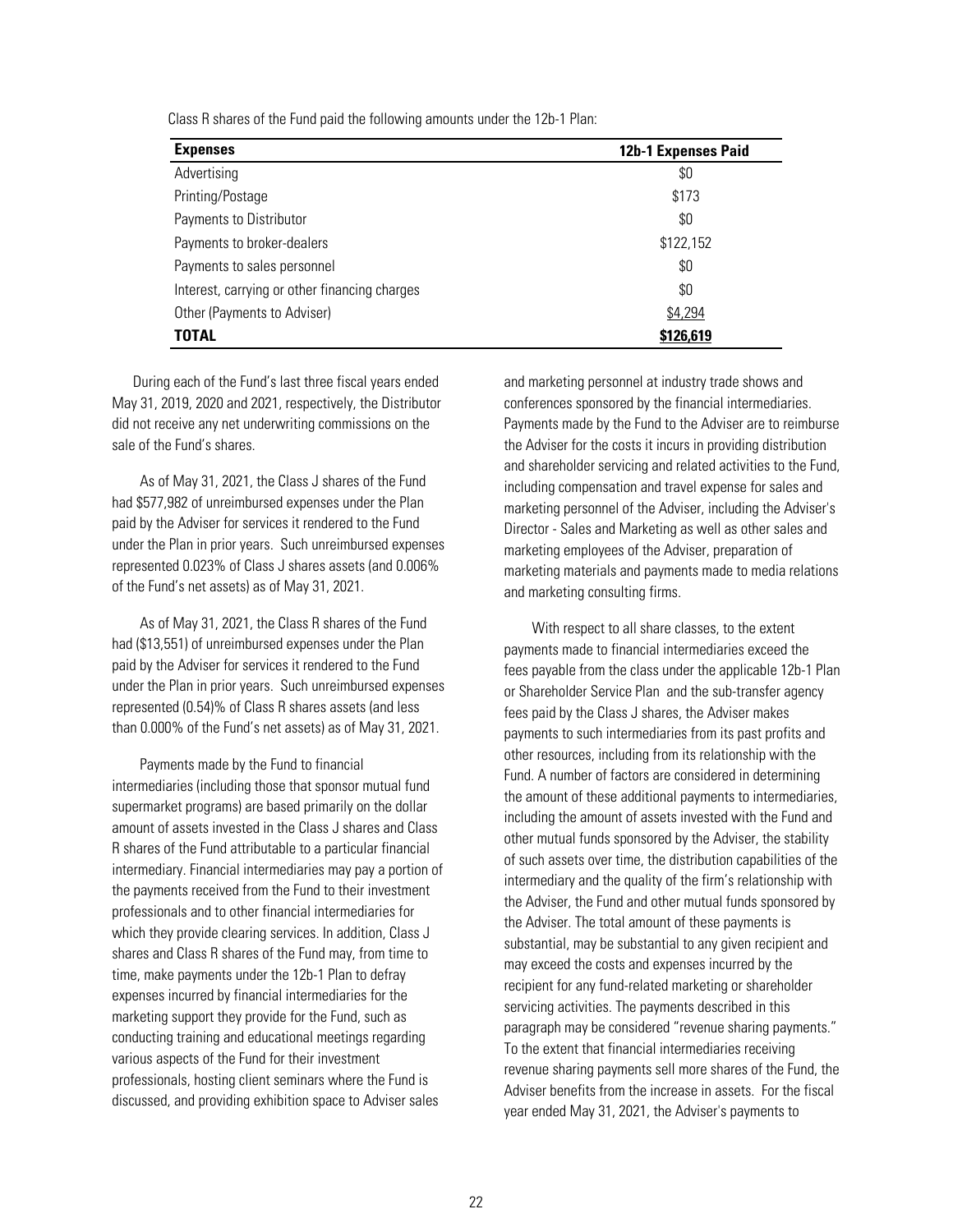<span id="page-25-0"></span>financial intermediaries in excess of the 12b-1 fees and sub-transfer agency fees paid by the Fund were made primarily to the following broker-dealers that sponsor mutual fund supermarket programs (see discussion below) and other financial intermediaries that provide shareholder recordkeeping and servicing and retirement plan services, and whose customers have invested in the Fund: Charles Schwab & Co., Inc., Edward Jones, Fidelity Brokerage Services, Inc., Pershing LLC, Great West Financial Services, Nationwide Investment Services, Morgan Stanley Smith Barney, MSCS Financial Services, Wells Fargo, Vanguard Brokerage Services, TD Ameritrade, Inc., TD Ameritrade Trust, Financial Data Services/Merrill Lynch, RBC Wealth Management, ADP Broker Dealer, Ascensus, Benefit Plan Administrative Services, E\*Trade Group, Inc., Raymond James, Ameriprise Financial, J.P. Morgan Securities LLC, Principal and U.S. Bank. The Adviser expects that additional firms may be added to this list from time to time.

The Fund does not participate in any joint distribution activities with any other investment company.

Investors should consult their financial intermediary regarding the details of the payments such intermediary and their investment professionals receive in connection with the sale or servicing of Fund shares. The receipt of payments and other compensation described in this section provides a financial intermediary and its investment professionals with an incentive to favor sales of the Fund over shares of other mutual funds or to favor one class over another class of with respect to which the intermediary does not receive payment or receives a lower amount.

## Fund Supermarkets

The Fund's Class J shares participate in various "fund supermarket" programs in which a mutual fund supermarket sponsor (generally a broker-dealer) offers many mutual funds to the sponsor's customers without charging the customers a sales charge or transaction fee. The Fund pays the fund supermarket sponsor a negotiated fee for distributing the Fund's Class J shares and for maintaining shareholder account records and providing shareholder services to the sponsor's customers holding shares of the Fund. If the fund supermarket sponsor's fees exceed the 12b-1 fees with respect to the Fund's Class J shares and the sub-transfer agency fees paid by these shares, the Adviser pays the excess from its past profits and other resources, including from its relationship with the Fund.

### **Sub-Transfer Agency Fees**

The Fund's Class J shares make payments to certain financial intermediaries who have chosen to maintain an "omnibus account" with the Fund, which is a single account in the Fund that contains the combined investment in Class J shares for all of a financial intermediary's customers. In turn, these financial intermediaries provide shareholder record-keeping and servicing to their individual customers who are beneficial owners of the Fund through these omnibus accounts. These payments, commonly known as sub-transfer agency fees, made by the Fund to such financial intermediaries for the shareholder recordkeeping and servicing they provide to their individual customers who are indirect Fund shareholders approximate the fees that would be paid by the Fund to Fund Services for maintaining and servicing these accounts if the financial intermediaries' customers were instead direct shareholders of the Fund. The sub-transfer agency fees paid to these financial intermediaries is reviewed and approved annually by the Board of Directors and is determined based on the fees and expenses paid by the Fund to Fund Services during the previous year for the services Fund Services provided to the Fund's direct shareholders.

## Shareholder Servicing Plan – Class I Shares

The Fund has adopted an Amended Shareholder Servicing Plan for the Class I shares to pay for shareholder support services from the Fund's assets pursuant to a Shareholder Servicing Agreement in an amount not to exceed 0.10% of Class I shares' average daily net assets. Class I shares are responsible for paying shareholder servicing fees to various shareholder servicing agents, including retirement plan administrators and other service providers, who have written shareholder servicing agreements with the Fund, and perform shareholder servicing functions and maintenance of shareholder accounts, including participant recordkeeping and administrative services for participants in retirement plans, on behalf of the Class I shareholders. Class I shares paid \$2,872,712 in shareholder servicing fees during the fiscal year ended May 31, 2021.

To the extent amounts paid to financial intermediaries exceed the payments made under the Class I Shares Amended Shareholder Servicing Plan, the excess is paid by the Adviser from its past profits and other resources,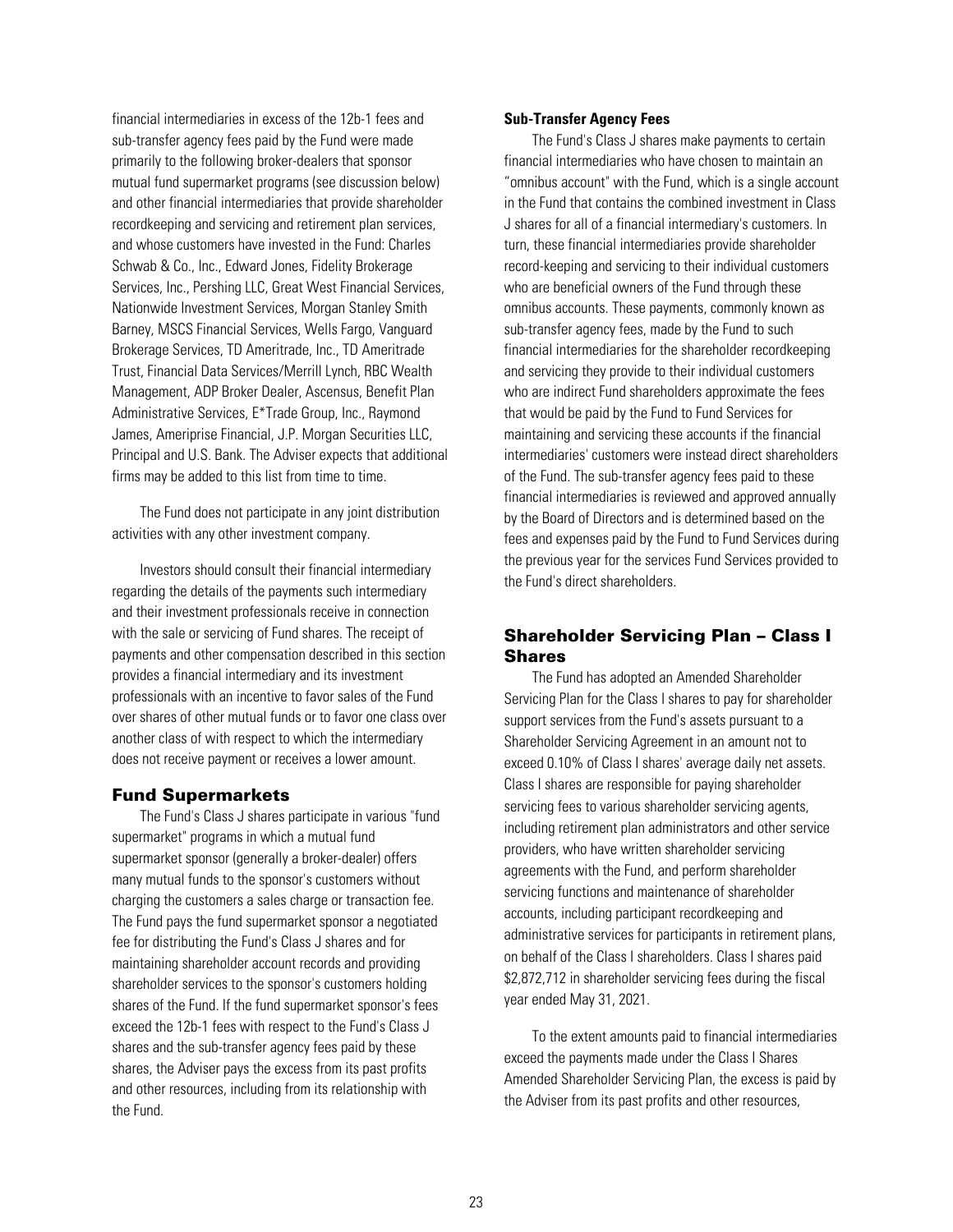<span id="page-26-0"></span>including from its relationship with the Fund. The total amount of these payments is substantial, may be substantial to any given recipient and may exceed the costs and expenses incurred by the recipient for any fund-related marketing or shareholder servicing activities. For the fiscal year ended May 31, 2021, the Adviser's payments to financial intermediaries in excess of the shareholder servicing fees paid by the Fund were made primarily to the following broker-dealers and financial intermediaries that provide shareholder servicing functions and maintenance of shareholder accounts, and retirement plan services, and whose customers have invested in the Fund: Charles Schwab & Co., Inc., Fidelity Brokerage Services, Inc., Ascensus, Vanguard Brokerage Services, Financial Data Services/Merrill Lynch, Ameriprise Financial, J.P. Morgan Securities, LPL Financial and RBC Wealth Management. The Adviser expects that additional firms may be added to this list from time to time.

## Shareholder Servicing Plan – Class R Shares

The Fund has adopted a Shareholder Servicing Plan for its Class R shares that authorizes the Fund to make payments to financial intermediaries, retirement plan administrators and other service providers in return for their shareholder servicing and maintenance of Class R shareholder accounts, including participant recordkeeping and administrative services provided for participants in retirement plans that maintain Class R accounts in the Fund. The shareholder servicing and maintenance fees authorized under the Shareholder Servicing Plan for Class R shares may not exceed 0.25% per year of the Fund's average daily net assets for Class R shares and may not be used to pay for any service in connection with the distribution and sale of Class R shares. Class R shares paid \$43,683 in shareholder servicing fees during the fiscal year ended May 31, 2021.

## Code of Ethics

The Fund and the Adviser have adopted a written code of ethics under Rule 17j-1 of the 1940 Act. The Fund and the Adviser have adopted a joint Code of Ethics and Standards of Conduct (the "Code of Ethics"). Subject to the provisions of the Code of Ethics, directors, officers and employees of the Adviser ("Covered Persons") are permitted to purchase and sell for their own accounts the same securities the Adviser recommends to the Fund. The Code of Ethics is designed to identify and limit conflicts of

interest and help Covered Persons comply with applicable laws in the conduct of the Adviser's business. The Code of Ethics requires all Covered Persons to place the interests of the Adviser's clients ahead of their own interests and the interests of the Adviser, that they not take inappropriate advantage of their position with the Adviser and that they conduct their personal securities transactions in a manner that is not inconsistent with the interests of the Adviser's clients. For Covered Persons deemed to have access to nonpublic trading and holdings information for the Adviser's clients, the Code of Ethics sets forth procedures, limitations and prohibitions that govern their personal securities transactions in accounts held in their name as well as accounts in which they have indirect ownership. The Distributor relies on the principal underwriter's exception under Rule 17j-1(c)(3) from the requirements to adopt a code of ethics pursuant to Rule 17j-1 because the Distributor is not affiliated with the Fund or the Adviser, and no officer, director, or general partner of the Distributor serves as an officer or director of the Fund or the Adviser.

Covered Persons are required to pre-clear all transactions in securities not otherwise exempt under the Code of Ethics. Requests to trade will not be approved when the proposed personal transaction would be contrary to the provisions of the Code of Ethics, including instances where the Adviser has purchased or sold the security (or has a pending trade order for the security) for a client account that day or within the previous seven calendar days (the "Blackout Period"). The pre-clearance requirement and Blackout Period do not apply to de minimis personal securities transactions effected by Covered Persons in securities of relatively large capitalization companies, as defined in the Code of Ethics. The Code of Ethics includes other restrictions and prohibitions on personal trading, such as a ban on short-term trading  $(i.e.,$ securities cannot be purchased and sold within 60 calendar days at a profit and for Fund shares, this prohibition is extended to 90 calendar days) and short sales of any security held in a client account, and restrictions on the purchase of securities in an IPO or private placement. The prohibitions of the Code of Ethics do not apply to certain exempt securities, such as mutual funds (excluding the Fund) and certain short-term debt securities.

In addition to the limitations and prohibitions described above, the Code of Ethics subjects Covered Persons to various periodic reporting obligations regarding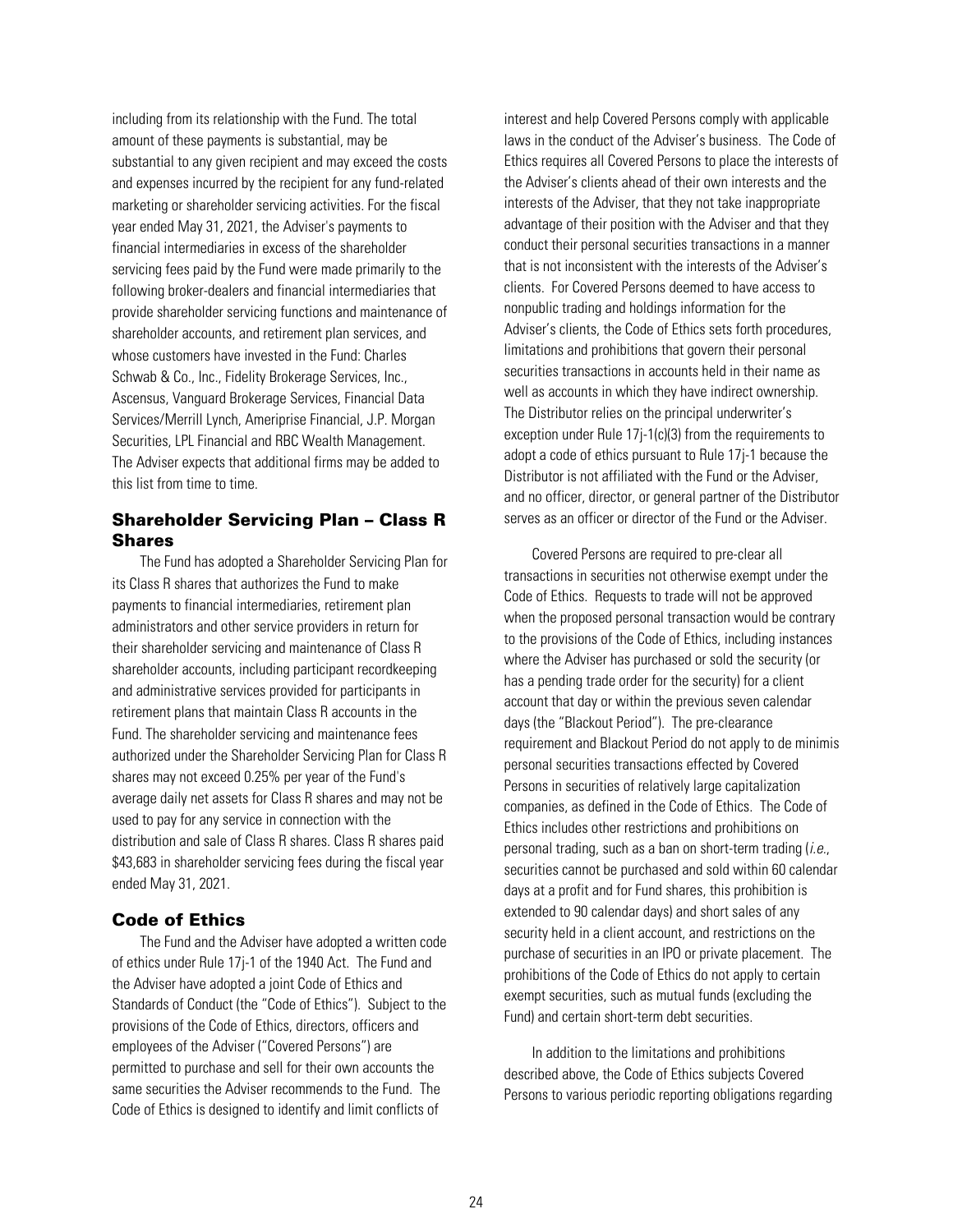<span id="page-27-0"></span>their investment accounts, personal securities transactions and holdings. The Code of Ethics is administered by the Adviser, which reviews all reportable transactions for compliance. Violations of the Code of Ethics are reviewed by Adviser management and may subject such Covered Persons to sanctions as deemed appropriate under the circumstances.

The Code of Ethics also contains policies on insider trading that include procedures designed to prevent trading or communications by Covered Persons that might constitute the misuse of material, nonpublic information.

The Distributor has adopted a separate code of ethics under Rule 17j-1 of the 1940 Act.

The Code of Ethics is available by accessing the SEC's website at www.sec.gov.

## Proxy Voting Guidelines

The Adviser provides a voice on behalf of shareholders of the Fund. The Adviser views the proxy voting process as an integral part of the relationship with the Fund. The Adviser is also in a better position to monitor corporate actions, analyze proxy proposals, make voting decisions and ensure that proxies are submitted promptly. Therefore, the Fund delegates its authority to vote proxies to the Adviser, subject to the supervision of the Board. The Fund's proxy voting policies are summarized below.

### Policies of the Fund's Adviser

It is the Adviser's policy to vote all proxies received by the Fund on a timely basis. Upon receiving each proxy, the Adviser will review the issues presented and make a decision to vote for, against or abstain on each of the issues presented in accordance with the proxy voting guidelines that it has adopted. The Adviser will consider information from a variety of sources in evaluating the issues presented in a proxy. The Adviser generally supports policies, plans and structures that give quality management teams enough flexibility to run the business in order to maximize value for owners. Conversely, the Adviser generally opposes proposals that it believes may restrict the ability of shareholders to realize the full potential value of their investment.

#### Conflicts of Interest

The Adviser's duty is to vote in the best interests of the Fund's shareholders. Therefore, in the event that a potential material conflict of interest arises between the Adviser and the Fund, the Adviser will take one of the following steps to resolve the conflict:

- 1. Vote the securities based on a pre-determined voting policy if the application of the policy to the matter presented involves little discretion on the part of the Adviser;
- 2. Disclose the conflict to the Independent Directors of the Fund and obtain their direction on how to vote the proxy; or
- 3. Vote the securities in accordance with a predetermined policy based upon the recommendations of an independent third party, such as a proxy voting service.

### More Information

The Fund's voting records relating to its portfolio securities during the most recent 12-month period ended June 30 is available on the SEC's website at www.sec.gov. In addition, a copy of the Fund's proxy voting policies and procedures, and the voting records described in the previous sentence, are also available without charge, upon request by calling the Fund at 800-992-4144. These materials will be sent within three business days of receipt of a request.

## Anti-Money Laundering Program

The Fund has established an Anti-Money Laundering Compliance Program (the "Program") as required by the Uniting and Strengthening America by Providing Appropriate Tools Required to Intercept and Obstruct Terrorism Act of 2001 ("USA PATRIOT Act"). To ensure compliance with this law, the Fund's Program provides for the development of internal practices, procedures and controls, designation of anti-money laundering compliance officers, an ongoing training program and an independent audit function to determine the effectiveness of the Program.

Procedures to implement the Program include, but are not limited to, determining that the Fund's Distributor and transfer agent have established proper anti-money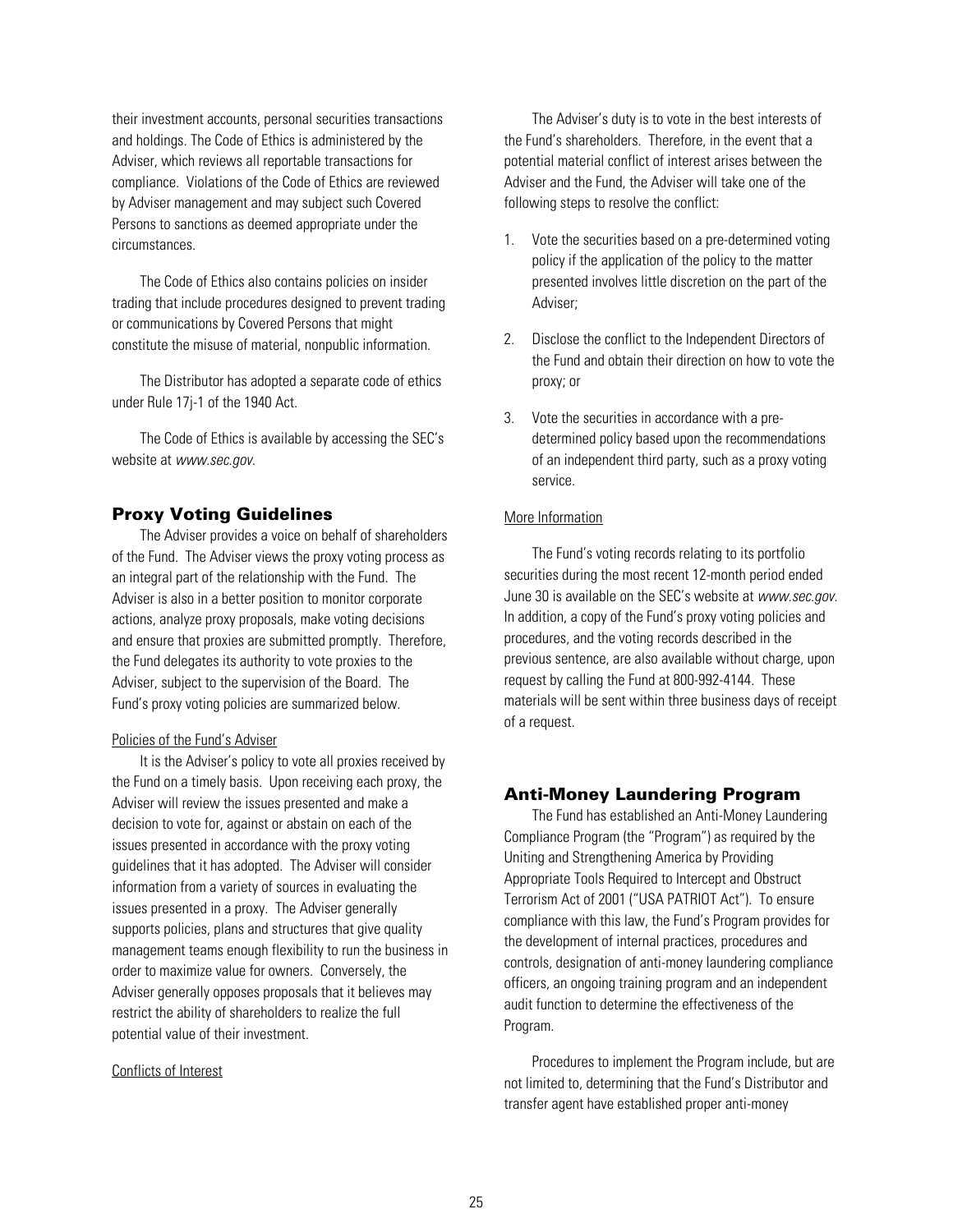<span id="page-28-0"></span>laundering procedures, reporting suspicious and/or fraudulent activity and a complete and thorough review of all new opening account applications. The Fund will not transact business with any person or legal entity whose identity and beneficial owners, if applicable, cannot be adequately verified under the provisions of the USA PATRIOT Act.

As a result of the Program, the Fund may be required to "freeze" the account of a shareholder if the shareholder appears to be involved in suspicious activity or if certain account information matches information on government lists of known terrorists or other suspicious persons, or the Fund may be required to transfer the account or proceeds of the account to a governmental agency.

# **BROKERAGE ALLOCATION AND OTHER PORTFOLIO TRANSACTIONS**

## General Considerations

The Adviser is responsible for the execution of the Fund's portfolio transactions and the allocation of brokerage transactions. The Adviser's objective in selecting broker/dealers and in effecting portfolio transactions is to seek the best combination of price and execution with respect to the Fund's portfolio transactions. The best net price, giving consideration to brokerage commissions, spreads and other costs, is an important factor in this decision, but a number of other factors are also considered. These factors may include, but are not limited to: (1) the Adviser's knowledge of negotiated commission rates and spreads currently available; (2) the nature of the security to be traded; (3) the size and type of transaction; (4) the nature and character of the markets for the security to be purchased or sold; (5) the desired timing of the trade; (6) the activity existing and expected in the market for the particular security; (7) confidentiality and anonymity; (8) execution; (9) clearance and settlement capabilities as well as the broker/dealer's reputation and perceived financial soundness; (10) the Adviser's knowledge of broker/dealer operational problems; (11) the broker/dealer's execution services rendered on a continuing basis and in other transactions; and (12) the reasonableness of spreads or commissions. With respect to fixed income transactions, the Adviser may compare broker or dealer bids or offers on the basis of best price net to client.

The Adviser has no pre-existing obligations to deal with any broker or group of brokers regarding the execution of the Fund's portfolio transactions. However, the Adviser uses only a few brokers to execute most, if not all, of the Fund's equity securities transactions. These brokers have agreed to execute all Fund equity securities trades at commission rates and with execution services that the Adviser believes are favorable to the Fund and its shareholders. To evaluate the execution quality of these trades, the Adviser analyzes all of the Fund's trades each quarter and reports its findings to the Board. The Fund paid the following amounts in total brokerage commissions during the past three fiscal years:

| <b>Brokerage Commissions Paid</b><br><b>During Fiscal Years Ended May 31,</b> |           |           |  |  |
|-------------------------------------------------------------------------------|-----------|-----------|--|--|
| <b>2021</b>                                                                   | 2020      | 2019      |  |  |
| \$162.153                                                                     | \$212.174 | \$115.415 |  |  |

The Fund's investment philosophy generally results in a low portfolio turnover rate due to the relatively few portfolio transactions during any period, other than those required by the purchase or sale of Fund shares. As a result, for the fiscal year ended May 31, 2021, brokerage commissions represented less than 0.01% of the Fund's average net assets.

To the knowledge of the Fund's management, during the Fund's three most recent fiscal years, the Fund did not

pay any brokerage commissions to any broker who was (i) an affiliated person of the Fund; (ii) affiliated with an affiliated person of the Fund; or (iii) affiliated with the Adviser or Distributor. The Fund did not acquire securities of its regular brokers or dealers (as defined in Rule 10b-1 under the 1940 Act) or their parents during its most recent fiscal year.

The Adviser does not enter into "soft-dollar" arrangements to obtain research, meaning that it does not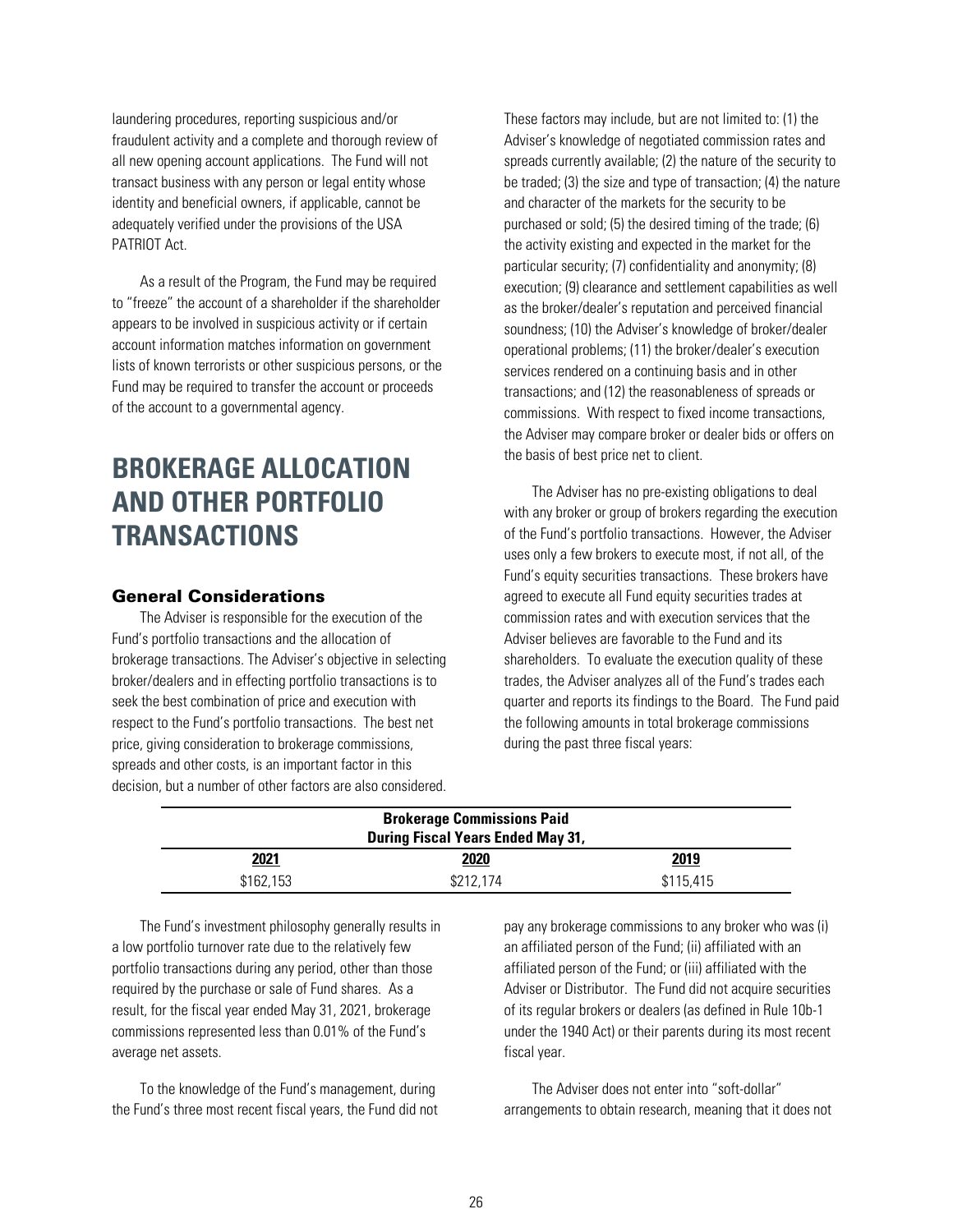<span id="page-29-0"></span>use the Fund's commissions to pay for and receive investment research from any of its brokers.

Investment decisions for the Fund are made independently from those of other accounts managed by the Adviser. However, because of the similar investment approach employed by the Adviser, securities of the same issuer may be purchased, held or sold by the Fund and other accounts. As a result, the Adviser has adopted trade allocation procedures that, among other things, seek to allocate trades fairly and equitably to all accounts, including the Fund, consistent with Adviser's fiduciary duty to each client. In determining a fair allocation, the Adviser evaluates a number of factors, including among others, the size of the transaction, transaction costs and the relative size of a client's account.

When the same investment decision is made for more than one client account, which may include the Fund purchase or sale, orders for a security are not required to be combined for execution as a "block" trade unless the Adviser believes that one or more such orders has the potential to impact the market. Because the majority of the equity securities purchased by the Adviser for its clients have significant liquidity and high average daily trading volume, market impact is often not a significant concern. However, the potential for market impact may exist when (i) the investment team decides to liquidate or significantly reduce a security position held in all or substantially all clients accounts; (ii) the investment team makes the decision to purchase a new security in all or substantially all client accounts; or (iii) sizeable orders for the same security for multiple accounts are submitted by one or more portfolio managers and reach the trading desk at approximately the same time.

In these circumstances, the Adviser will generally combine all client orders given to each broker for execution as a "bunched" or block trade. When multiple block trades are placed with multiple brokers, the sequence in which brokers are contacted and given the block trade orders is randomly determined using computer software.

Additionally, the Adviser generally attempts to combine orders even if market impact is not a significant concern. However, where the Adviser does not block trades (as set forth above), it will work trades in the order received from portfolio managers. If similar orders for different accounts are received after the first order, traders

may begin aggregating the remaining orders if all accounts would be treated in a fair and equitable manner.

Execution prices for each block trade are averaged and each account participating in the block trade receives that average price. Partially filled orders for each block trade are allocated pro rata each day in proportion to each participating account's order size.

Although the Adviser believes that ultimately the ability to participate in block trades will be beneficial to the Fund, in some cases this procedure may adversely affect the price paid or received or the size of the position purchased or sold by the Fund.

## Capital Stock

The Fund was incorporated under Oregon law on April 17, 1992. The Fund has an authorized capital of 5,000,000,000 shares of Common Stock, all of which have been authorized for existing share classes. The Fund offers Class J, Class I, Class R, and Class Y shares pursuant to a Rule 18f-3 Plan adopted by the Board in accordance with the 1940 Act. Shares of each class represent an equal pro rata interest in the Fund and, generally, have identical voting, dividend, liquidation, and other relative rights, preferences, limitations, and terms and conditions, except: (1) each class has a different designation; (2) each class of shares bears expenses attributable to that class as set forth in the Rule 18f-3 Plan and the Prospectus; (3) each class has exclusive voting rights on matters submitted to shareholders and relate solely to the class or its distribution and service plan adopted under Rule 12b-1, if applicable; and (4) each class has separate voting rights on matters submitted to shareholders in which the interests of one class differ from the interests of another class. The differences among the classes are subject to change by action of the Board to the extent permitted by the 1940 Act and the Fund's Amended and Restated Articles of Incorporation and Amended and Restated Bylaws. All issued and outstanding shares of the Fund are fully paid and non-assessable. No share class has preemptive rights. Fractional shares have the same rights proportionately as full shares. The Fund's shares do not have cumulative voting rights, which means that shareholders owning more than 50 percent of Fund shares voting for the election of directors may elect all the directors. Under the Fund's Amended and Restated Articles of Incorporation and Amended and Restated Bylaws, there are no restrictions on the right of Fund shareholders to retain or dispose of the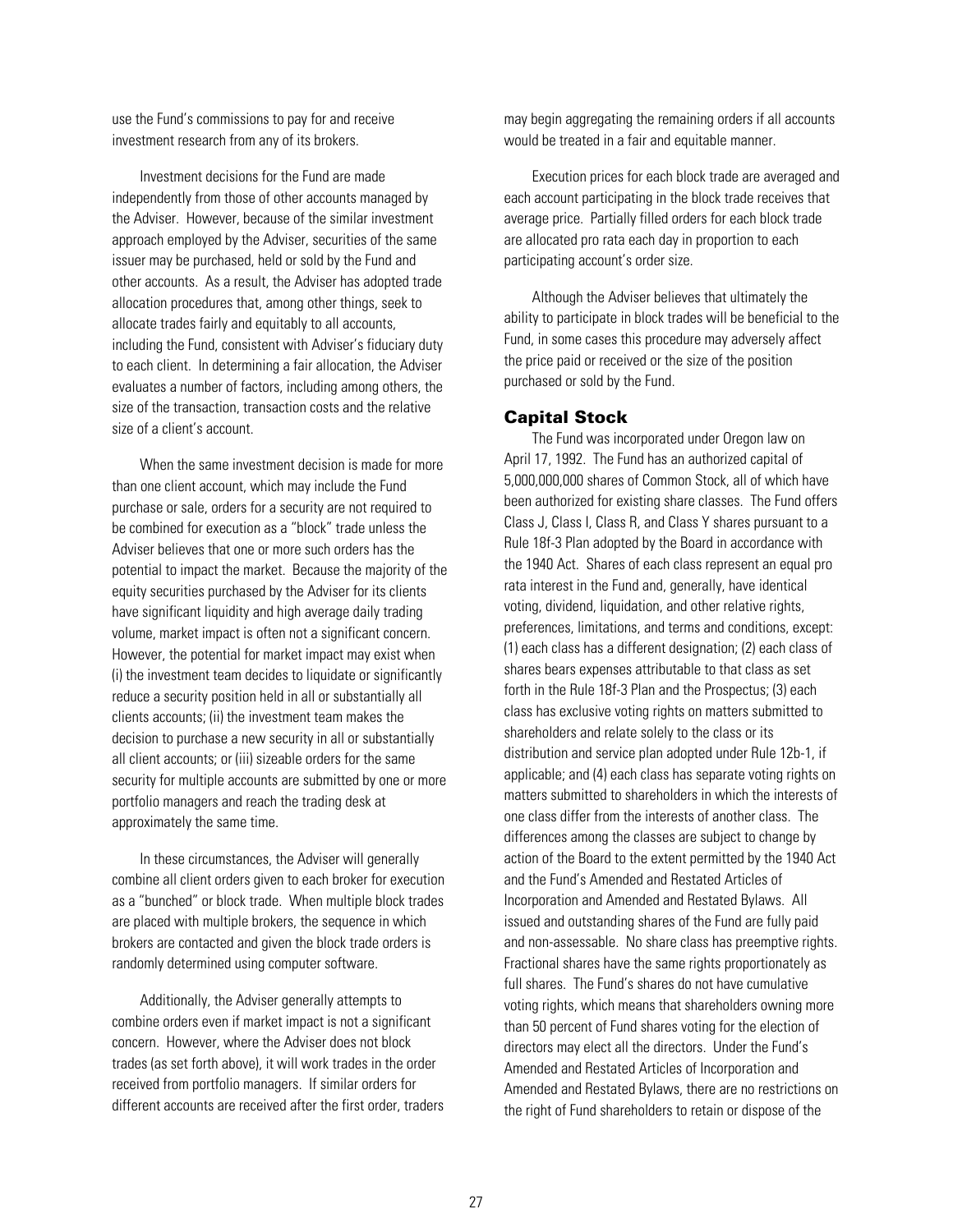<span id="page-30-0"></span>Fund's shares, other than the possible termination of the Fund.

# **PURCHASE, REDEMPTION AND PRICING OF FUND SHARES**

Information concerning the purchase and redemption of the Fund's shares is set forth in the sections "How to Buy Fund Shares" and "How to Redeem Fund Shares" in the Fund's Prospectus.

## Purchases and Redemptions

Shares are directly sold by the Fund on a continuous basis. Shares may also be purchased or sold through certain broker-dealers, financial institutions or other service providers, as described in the Fund's Prospectus. The Fund does not charge any sales load or commission in connection with the purchase of shares.

Although the Fund and Adviser have established a minimum investment amount of \$2,500 for Class J shares and Class R shares, \$250,000 for Class I shares and \$1,000,000 for Class Y shares, the Fund, in its sole discretion, may approve smaller amounts for certain investors.

The Fund reserves the right to suspend or postpone redemptions during any period when:

- (1) Trading on the New York Stock Exchange (the "NYSE") is closed for other than customary weekend and holiday closing, or restricted as determined by the SEC;
- (2) The SEC has by order permitted the Fund to suspend redemptions; or
- (3) An emergency exists, as determined by the SEC, which makes the disposal of the Fund's portfolio securities or a determination of the net asset value of the Fund's shares not reasonably practicable.

The Fund may institute a policy that requires the automatic redemption of Fund shares if a shareholder's account balance drops below a certain amount as a result of redemptions by the shareholder. If an automatic

redemption policy is adopted, the Fund may not cause a redemption to occur if the decrease in a shareholder's account balance was caused by any reason other than a shareholder's redemption of Fund shares. As of the date of this SAI, the Fund has not adopted a policy imposing the automatic redemption of a shareholder's account if it falls below a certain amount. Authorization for adopting and implementing such a policy rests with the Board. The Board will enact an automatic redemption policy if it determines that it is in the best interests of the Fund and its shareholders.

None of the Fund, the Adviser or Fund Services will be liable for any loss or expense of effecting redemptions upon instructions believed by them to be genuine and in accordance with the procedures described in the Fund's Prospectus.

## Conversion Privileges

Shareholders of Class J shares have the privilege of converting their shares to Class I, Class R, and Class Y shares, provided that immediately after the conversion, the Class J shareholder meets the then applicable eligibility requirements for Class I, Class R or Class Y shares.

Shareholders of Class I shares have the privilege of converting their shares to Class Y shares, provided that immediately after conversion, the Class I shareholder meets the then applicable eligibility requirements for Class Y shares.

Investors who hold Class I or Class Y shares of the Fund through a fee-based program of a financial intermediary, but who subsequently become ineligible to participate in the program or withdraw from the program, may be subject to conversion of their Class I or Class Y shares by their program provider to another class of shares of the Fund having expenses (including Rule 12b-1 fees) that may be higher than the expenses of the Class I or Class Y shares. Investors should contact their program provider to obtain information about their eligibility for the provider's program and the class of shares they would receive upon such a conversion.

A share conversion from one class of shares of the Fund to a different class of the same Fund generally will not result in a realization of a capital gain or loss for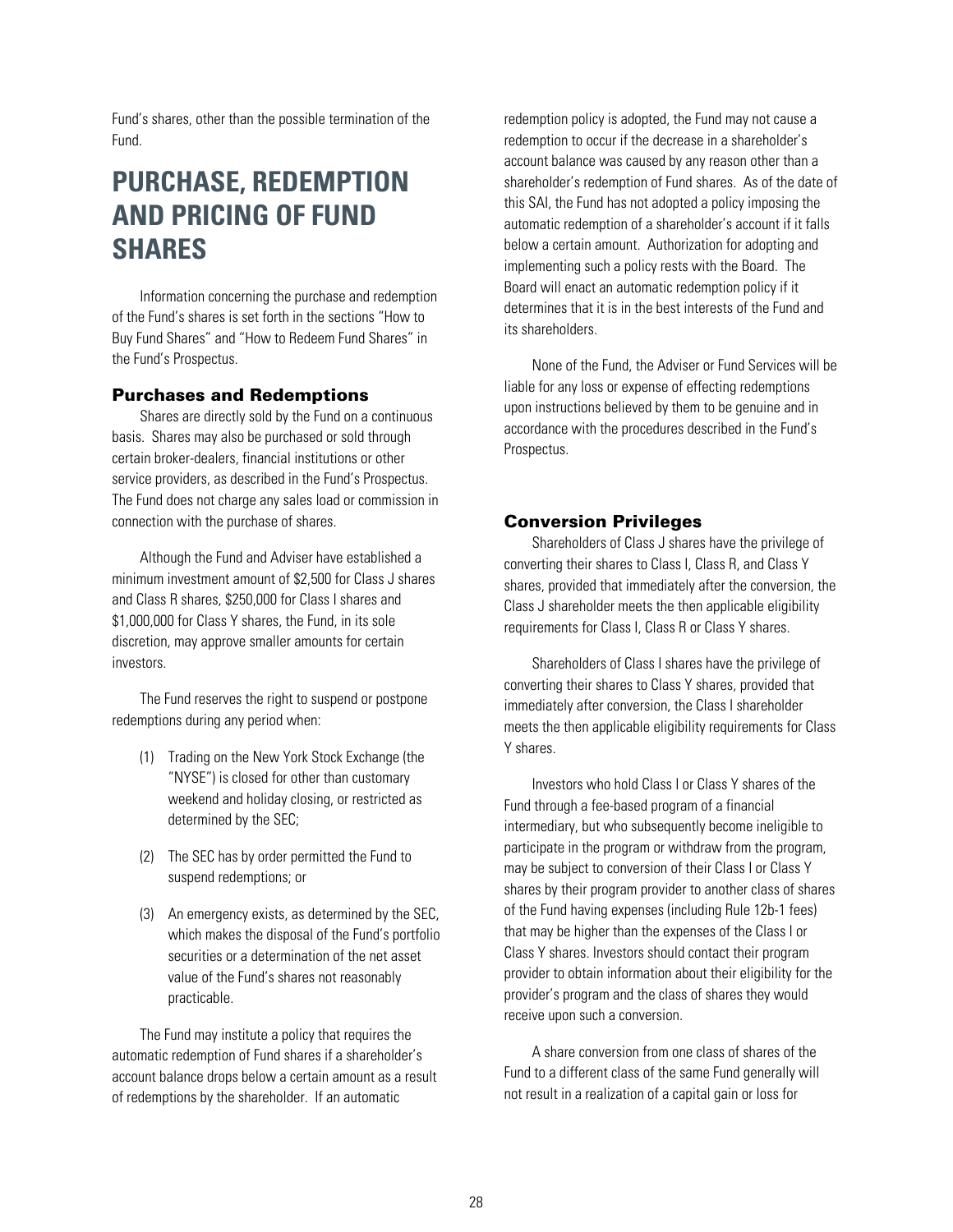<span id="page-31-0"></span>federal income tax purposes. You should consult your tax adviser before converting shares of one class of the Fund for another class of shares of the Fund.

## Pricing of Fund Shares

As indicated in the Fund's Prospectus, the Fund's net asset value per share ("NAV") for each class of the Fund's shares is determined as of the close of business on the NYSE (currently, 4 p.m. Eastern time) on each day the NYSE is open for trading. The NAV will not be determined on the following holidays: New Year's Day, Martin Luther King, Jr. Day, President's Day, Good Friday, Memorial Day, Independence Day, Labor Day, Thanksgiving Day and Christmas Day.

The Fund's NAV for each class of Fund shares is computed by dividing the value of the Fund's securities and any cash or other assets (including interest and dividends accrued but not yet received) allocated to the class, minus all liabilities (including accrued expenses) allocated to that class, by the total number of shares outstanding for the class at such time. Expenses, including the fees payable to the Adviser, are accrued daily as is practicable. Dividend income is recorded on the ex-dividend date and interest on bonds or other interest-bearing securities is accrued daily.

Securities that are listed on United States stock exchanges or the NASDAQ® Stock Market are valued at the last sale price or official closing price on the day the securities are valued or, if there has been no sale on that day, at the last available bid price. Quotations are taken from the market in which the security is primarily traded. Over-the-counter securities are valued at their current bid price. Securities for which market quotations are not readily available are valued at fair value as determined by the Adviser by or under the direction of the Board. Notwithstanding the above procedures, fixed-income securities may be valued on the basis of prices provided by an approved pricing service when the Board believes that such prices reflect market values.

An example of how the shares of the Fund calculated their total offering price per share as of May 31, 2021 is as follows:

#### **Class J Shares**

|                       | <b>Net Assets</b>             |     | Net Asset Value Per Share |  |
|-----------------------|-------------------------------|-----|---------------------------|--|
|                       | <b>Shares Outstanding</b>     | =   |                           |  |
| <b>Class I Shares</b> | \$2,459,593,720<br>42,493,628 | $=$ | \$60.00                   |  |
|                       |                               |     |                           |  |
|                       | Net Assets                    | $=$ | Net Asset Value Per Share |  |
|                       | Shares Outstanding            |     |                           |  |
|                       | \$5,003,473,512<br>83,398,534 | $=$ | \$59.99                   |  |
| <b>Class R Shares</b> |                               |     |                           |  |
|                       | <b>Net Assets</b>             | $=$ | Net Asset Value Per Share |  |
|                       | Shares Outstanding            |     |                           |  |
|                       | \$26,380,176                  | Ξ   | \$59.66                   |  |
|                       | 442,198                       |     |                           |  |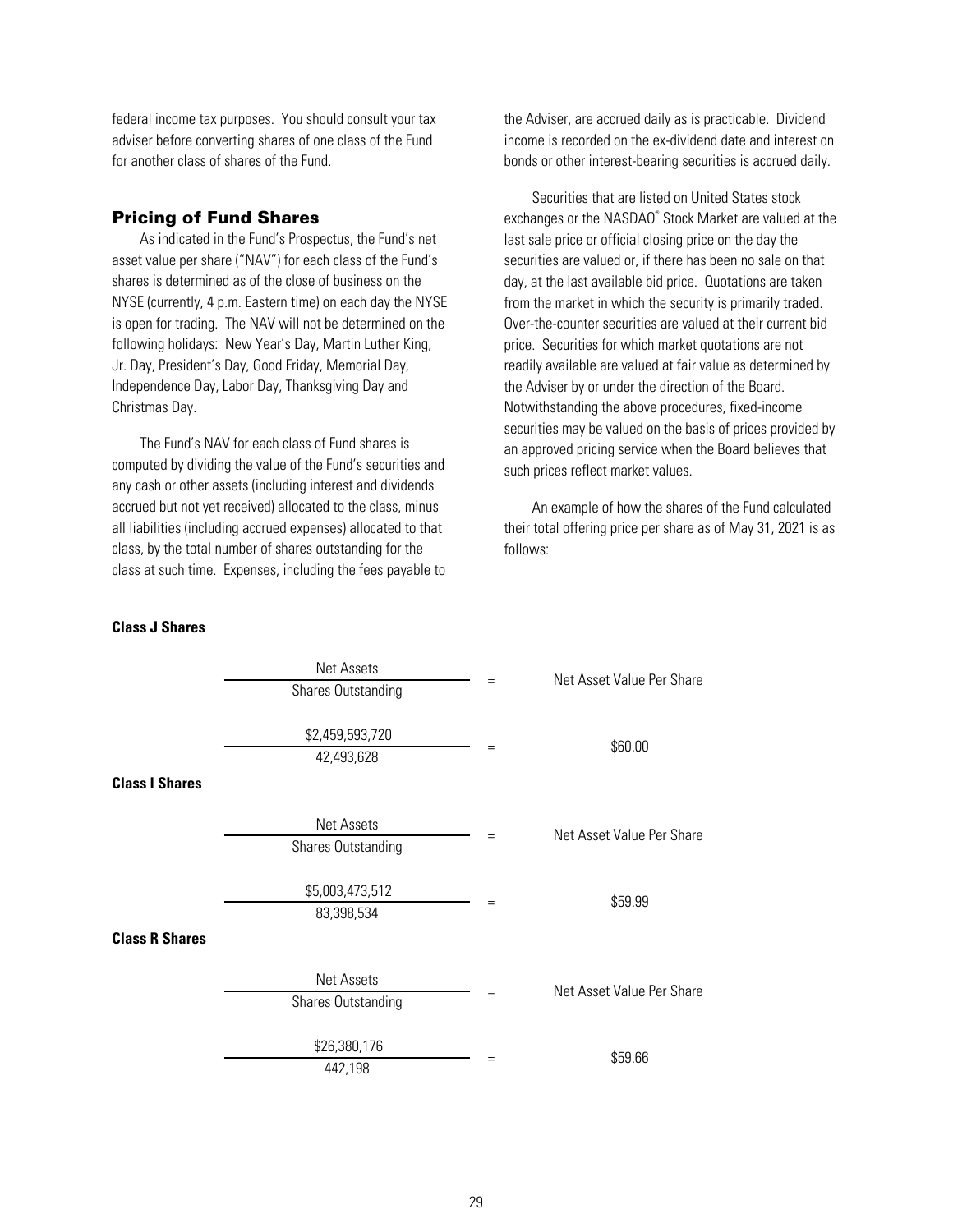### <span id="page-32-0"></span>**Class Y Shares**

Net Assets

\$2,755,356,250  $\frac{1}{45,935,630,230}$  = \$59.98

# **TAXATION OF THE FUND**

This section is not intended to be a full discussion of federal income tax laws and the effect of such laws on you.

This section is based on the Code, Treasury Regulations, judicial decisions, and IRS guidance on the date hereof, all of which are subject to change, and possibly with retroactive effect. These changes could impact the Fund's investment or the tax consequences to you of investing in the Fund. Some of the changes could affect the timing, amount and tax treatment of Fund distributions made to shareholders. There may be other federal, state, foreign or local tax considerations relevant to a particular shareholder. No assurance can be given that legislative, judicial, or administrative changes will not be forthcoming which could affect the accuracy of any statements made in this section. Please consult your tax advisor before investing.

The Fund expects to qualify continuously as a regulated investment company ("RIC") under Part I of Subchapter M of the Code. To qualify as a RIC, the Fund generally must satisfy a gross income test and certain diversification tests. The Fund's policy is to distribute to its shareholders all of its investment company taxable income and any net capital gain for each fiscal year in a manner that complies with the distribution requirements of the Code, so that the Fund will not be subject to any federal income or excise taxes on amounts distributed. However, the Fund can give no assurances that its anticipated distributions will be sufficient to eliminate all Fund level taxes. If the Fund does not qualify as a RIC, and is unable to obtain relief from such failure, it would be taxed as a regular corporation and, in such case, it would be more beneficial for a shareholder to directly own the Fund's underlying investments rather than indirectly owning them through the Fund.

Shares Outstanding The Contract Contract Per Share Shares Outstanding The Share Share Share Share

## Tax Status of the Fund

To qualify as a RIC for any taxable year, the Fund must, among other things: (a) derive at least 90% of its gross income from dividends, interest, payments with respect to securities loans, gain from sale or other disposition of stock or securities, and certain other types of income; and (b) diversify its holdings so that, at the end of each fiscal quarter: (i) the Fund holds cash, government securities, securities of other RICs and other securities that represent at least 50% of the value of all Fund assets; (ii) the other securities of any one issuer used to satisfy this 50% asset test constitute no more than 5% of the value of the assets of the Fund and 10% of the outstanding voting securities of the issuer; and (iii) no more than 25% of the value of the assets of the Fund is invested in the securities (other than government securities or the securities of other RICs) of any one issuer or of two or more issuers that the Fund "controls" within the meaning of Section 851 of the Code and that meet certain other criteria. In certain situations, however, a RIC such as the Fund, that fails to satisfy either or both of these requirements will continue to be treated as a RIC but the Fund will be subject to an additional tax, which will reduce the amounts available for distribution to shareholders. In addition, the Fund must file, or have filed, a proper election with the Internal Revenue Service.

Generally, to be taxed as a RIC, the Fund must distribute in each taxable year at least 90% of its "investment company taxable income" for the taxable year, which includes, among other items, dividends, interest and net short-term capital gain in excess of net long-term capital loss, computed without any deduction for dividends paid.

A RIC, such as the Fund, that meets the requirements described above is taxed on its investment company taxable income to the extent such income is not distributed to the shareholders of the Fund. In addition, any excess of net long-term capital gain over net short-term capital loss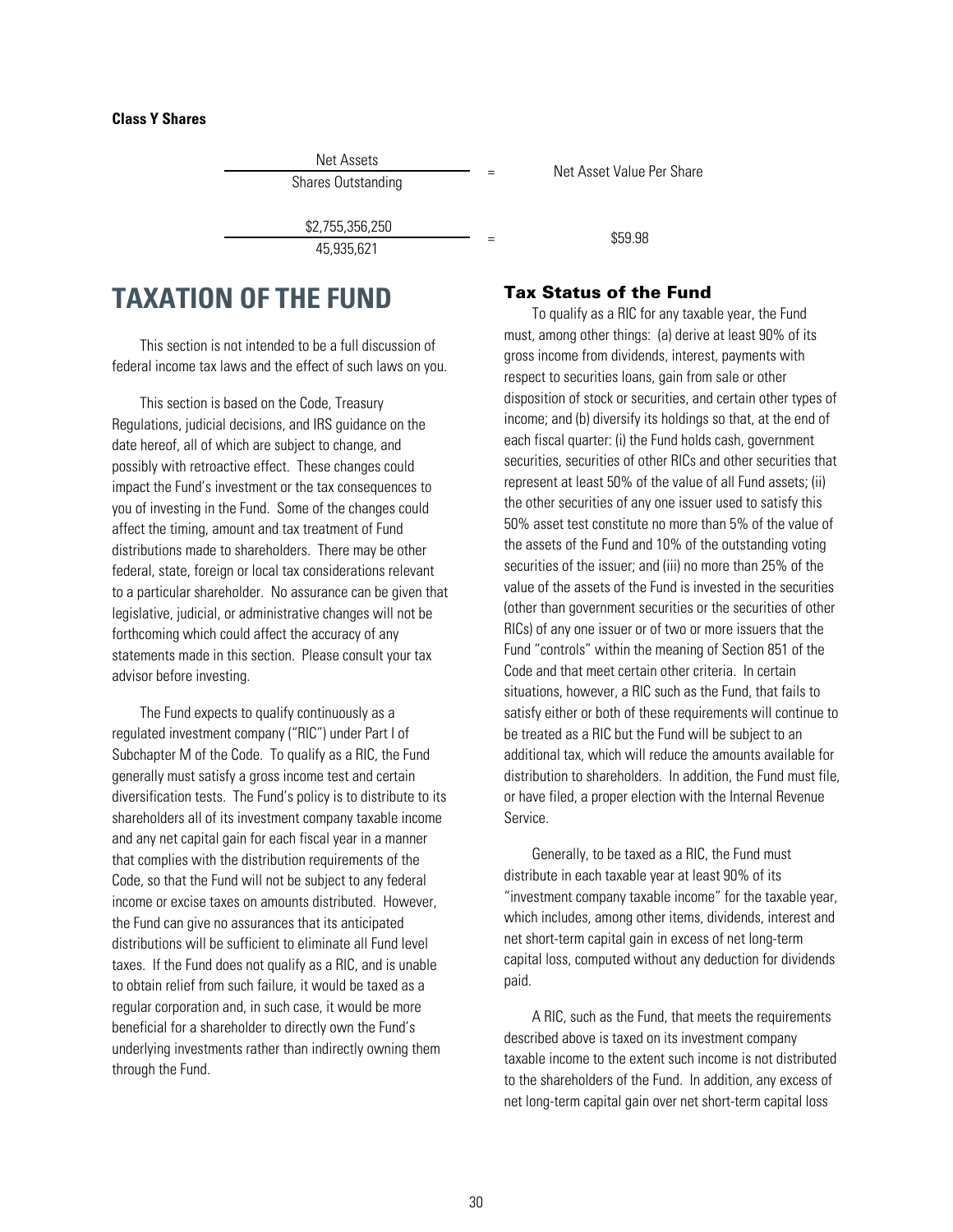<span id="page-33-0"></span>that is not distributed to the shareholders of the Fund is taxed to the Fund at the current corporate income tax rate of 21%.

If the Fund retains any net long-term capital gain in excess of net short-term capital loss and pays federal income tax on such excess (at the current corporate income tax rate of 21%), it may designate such capital gain as having been distributed to shareholders but not in an amount that exceeds such shareholder's proportionate share of the amount subject to tax. If the Fund designates the undistributed capital gains, shareholders:

- Will be taxed on such amounts as long-term capital gain;
- May claim their proportionate share of the federal income tax paid by the Fund on such gain as a credit against their own federal income tax liabilities; and
- Generally, will be entitled to increase the adjusted tax basis of their shares in the Fund by the difference between their pro rata shares of such gains and their tax credits.

The Fund may be liable for a special excise tax if it fails to make sufficient distributions during the calendar year. The required distributions for each calendar year generally equal the sum of (a) 98% of the ordinary income for the calendar year plus (b) 98.2% of the capital gain net income for the one-year period that ends on October 31 during the calendar year, plus (c) an adjustment relating to any shortfall for the prior taxable year. If the actual distributions are less than the required distributions, a federal excise tax of 4% applies to the difference between such amounts.

If the Fund were unable to continue to qualify as a RIC for any reason, and is unable to obtain relief from such failure, it would become liable for federal income tax on its net income and net capital gain (and, possibly, other taxes) for the taxable year or years in which it fails to qualify. Moreover, except to the extent that certain dividend distributions to individuals are taxable at long-term capital gain rates, distributions to shareholders for such period(s) would be treated as dividends taxable at ordinary income rates to the extent of the Fund's current and accumulated earnings and profits, even though all or part of such distributions might have qualified for treatment as longterm capital gain to shareholders had the Fund continued to qualify as a RIC.

There can be no assurance that the requirements for treatment as a RIC will be met by the Fund in all possible circumstances. The remainder of this discussion assumes the Fund qualifies as a RIC and has satisfied the annual income, investment, and distribution requirements.

## Taxation of Fund Distributions

Distributions of investment company taxable income are treated as ordinary income. Distributions of qualified dividend income to a non-corporate shareholder paid out of the Fund's investment company taxable income will be taxable at long-term capital gain rates. All of the ordinary income dividends paid by a Fund will be taxable as qualified dividend income if the qualified dividend income received by a Fund is equal to 95% (or a greater percentage) of the Fund's gross income (exclusive of net capital gain) in any taxable year. In the case of a corporate shareholder, a portion of the distributions paid by the Fund may be eligible for the dividends-received deduction because a portion of the Fund's income may consist of dividends paid by U.S. corporations. Distributions properly reported by the Fund as a capital gain dividend  $(i.e.,$  as representing the excess of net long-term capital gain over net short-term capital loss) in written statements furnished to the Fund's shareholders are taxable to shareholders as long-term capital gain, regardless of the length of time shareholders have held shares of the Fund. Any loss that is realized and allowed on redemption of shares of the Fund six months or less from the date of purchase of such shares and following the receipt of a capital gain dividend will be treated as a long-term capital loss to the extent of the capital gain dividend. The Code contains special rules on the computation of a shareholder's holding period for this purpose.

Distributions will be taxable as described above, whether paid in shares or in cash. Each distribution will be accompanied by a brief explanation of the form and character of the distribution. Shareholders will be notified annually as to the federal income tax status of distributions, and shareholders receiving distributions in the form of newly-issued shares will receive a report as to the NAV of the shares received.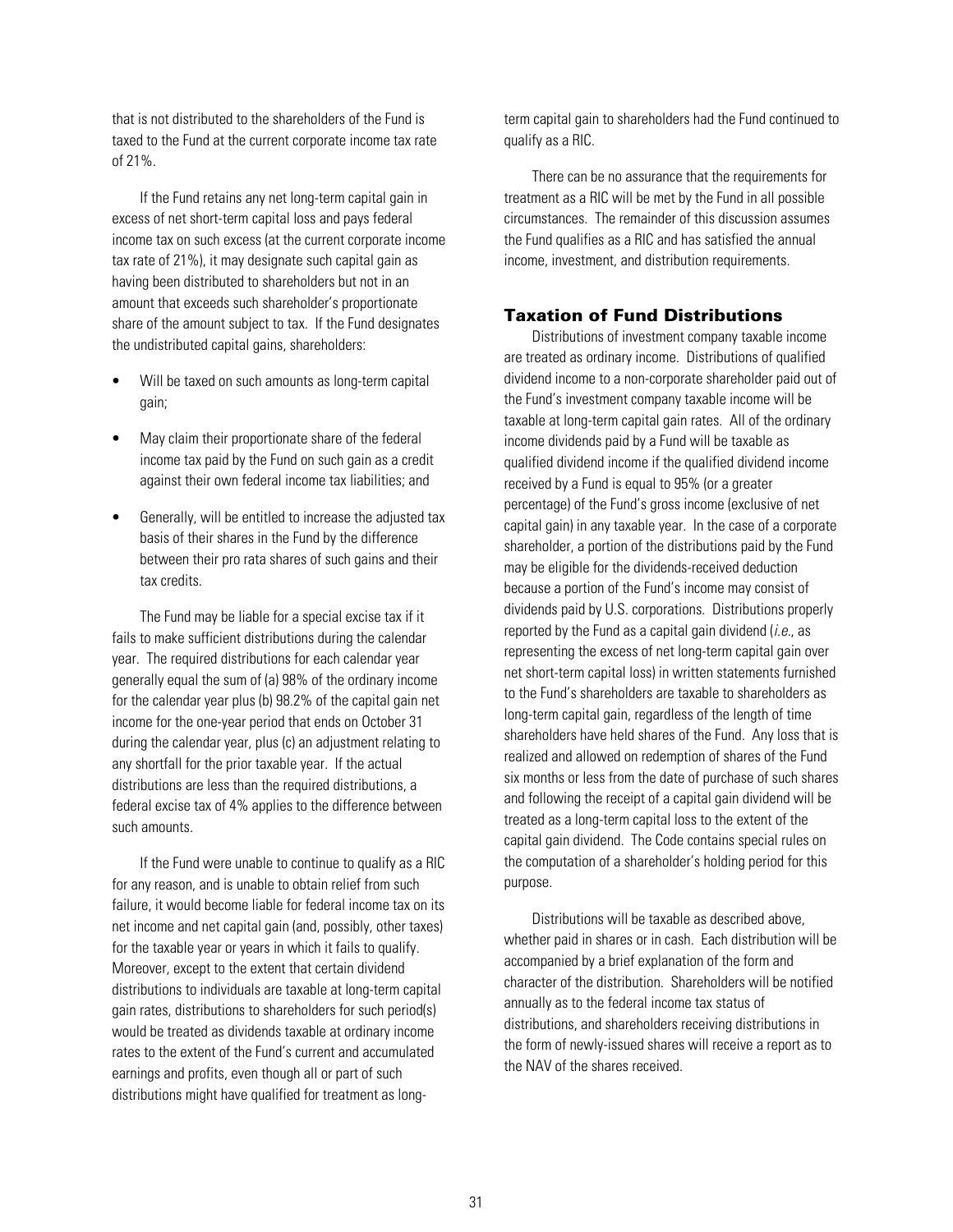<span id="page-34-0"></span>A distribution will be taxable to a shareholder even if the distribution reduces the NAV of the shares held below their cost (and is, in an economic sense, a return of the shareholder's capital). This is more likely when shares are purchased shortly before an annual distribution of capital gain or other earnings.

## Other Tax Considerations

The Fund must obtain from each shareholder a certification of the shareholder's taxpayer identification number and certain other information. The Fund will not accept an investment to establish a new account that does not comply with this requirement. If a shareholder fails to certify such number and other information, or upon receipt of certain notices from the Internal Revenue Service, the Fund may be required to withhold a percentage of any reportable interest or dividends, or redemption proceeds, payable to the shareholder, and to remit such sum to the Internal Revenue Service for credit toward the shareholder's federal income taxes. A shareholder's failure to provide a correct social security number or other tax identification number may subject the shareholder to a penalty of \$50 imposed by the Internal Revenue Service. In addition, that failure may subject the Fund to a separate penalty of \$50. This penalty will be charged against the shareholder's account, which may then be closed. Any such closure of the account may result in a capital gain or loss to the shareholder.

If the Fund declares a dividend in October, November or December payable to the shareholders of record on a certain date in such a month and pays the dividend during January of the following year, the shareholders will be taxed as if they had received the dividend on December 31 of the year in which the dividend was declared. Thus, a shareholder may be taxed on the dividend in a taxable year prior to the year of actual receipt.

Individuals, trusts and estates are subject to a tax of 3.8% (in addition to regular income tax) on net investment income. The net investment income tax is imposed on the lesser of the taxpayer's (i) investment income, net of deductions properly allocable to such income or (ii) the amount by which the taxpayer's modified adjusted gross income exceeds certain thresholds (\$250,000 for married individuals filing jointly, \$200,000 for unmarried individuals and \$125,000 for married individuals filing separately). The Fund anticipates that it will distribute income that will be includable in investment income and modified adjusted

gross income for purposes of this net investment income tax.

A redemption of Fund shares may result in taxable gain or loss to the redeeming shareholder, depending upon whether the redemption proceeds payable to the shareholder are more or less than the shareholder's adjusted basis for the redeemed shares.

Under the Foreign Account Tax Compliance Act ("FATCA"), the Fund may be required to withhold a 30% tax on distributions of (i) investment company taxable income and (ii) net capital gain and the gross proceeds of a sale, exchange or redemption of Fund shares. FATCA withholding (i) applies to distributions of investment company taxable income, and (ii) is scheduled to apply, to distributions of net capital gain and the gross proceeds of a sale, exchange or redemption of Fund shares. FATCA withholding applies to distributions to (i) certain "foreign financial institutions" unless the applicable foreign financial institution complies with certain information reporting requirements generally intended to allow the IRS to obtain information about U.S. accountholders, among other items, and (ii) certain "non-financial foreign entities" unless the applicable institution or entity provides the Fund with a properly completed Form W-8BEN-E Certificate of Status of Beneficial Owner for United States Tax Withholding and Reporting (Entities), certifying that it is not subject to FATCA withholding. The Treasury Department has issued proposed Treasury Regulations that would eliminate FATCA withholding on Fund distributions of the gross proceeds from a sale or redemption of Fund shares. Although taxpayers are entitled to rely on these proposed Treasury Regulations until final Treasury Regulations are issued, these proposed Treasury Regulations have not been finalized, may not be finalized in their proposed form, and are potentially subject to change.

Shareholders and prospective investors are urged to consult their tax adviser regarding the application of this FATCA withholding tax to their investment in the Fund and the potential certification, compliance, due diligence, reporting, and withholding obligations to which shareholders and prospective investors may become subject in order to avoid this withholding tax.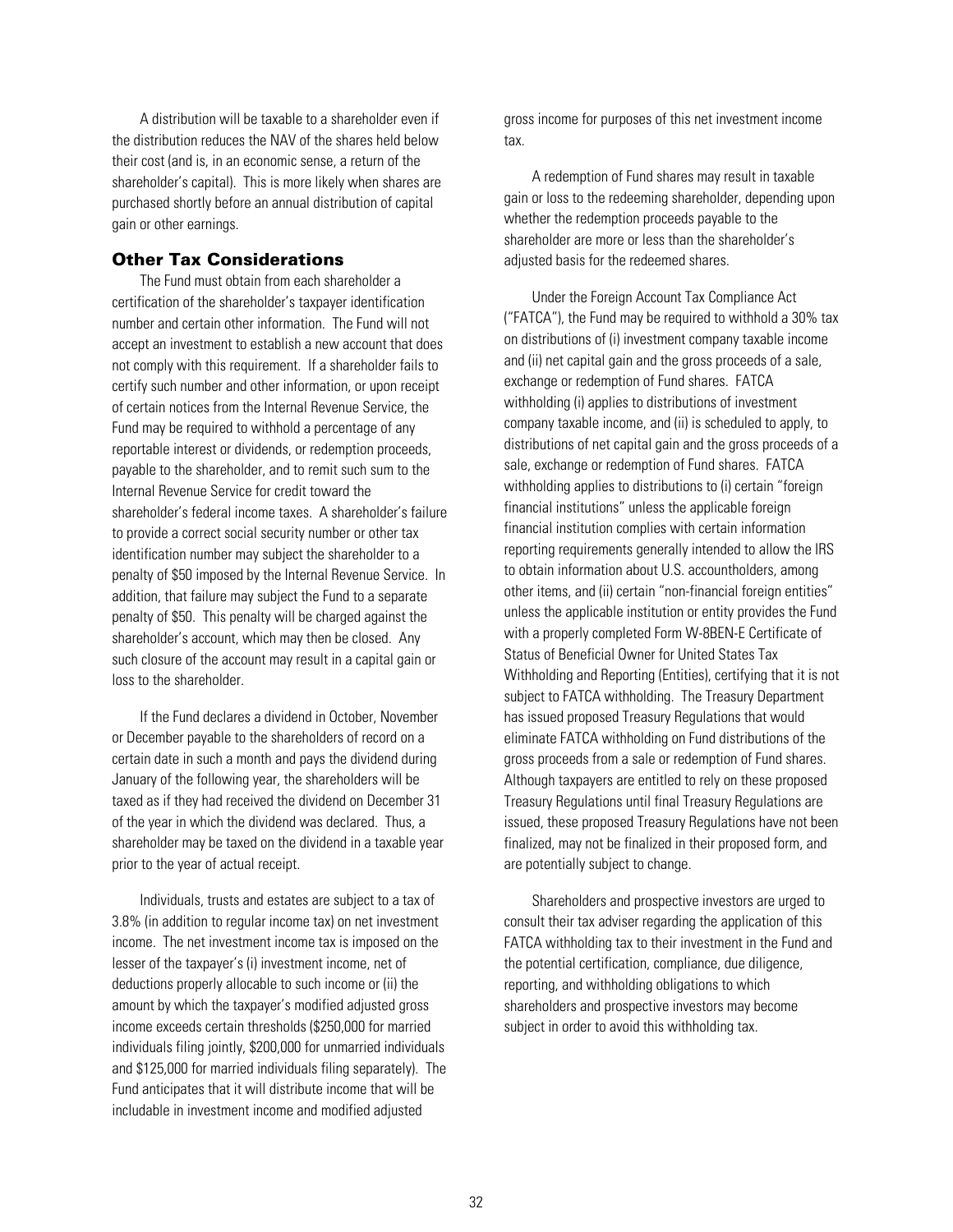## <span id="page-35-0"></span>Additional Information

The foregoing summary and the summary of the tax consequences of an investment in the Fund included in the Prospectus under "Distributions and Taxes" are necessarily general and abbreviated. No attempt has been made to present a complete or detailed explanation of tax matters. The summary does not identify or address all statutory provisions that presently are scheduled to become inapplicable or "sunset" as of a future date. Furthermore, the provisions of the statutes and regulations on which these summaries are based are subject to prospective or retroactive change by legislative or administrative action. State and local taxes are beyond the scope of this discussion. Prospective investors in the Fund should consult their own tax advisers regarding federal, state or local tax matters.

# **COST BASIS REPORTING**

The Fund is required to report to the IRS the cost basis of shares acquired by a shareholder on or after January 1, 2012 ("covered shares") when the shareholder sells, exchanges or redeems such shares. These requirements do not apply to shares held through a tax-deferred arrangement, such as a 401(k) plan or an IRA, or to shares held by tax-exempt organizations, financial institutions, corporations (other than S corporations), banks, credit unions, and certain other entities and governmental bodies. Shares acquired before January 1, 2012 ("non-covered shares") are treated as if held in a separate account from covered shares. The Fund is not required to determine or report a shareholder's cost basis in non-covered shares and is not responsible for the accuracy and reliability of any information provided for non-covered shares.

The cost basis of a share is generally its purchase price adjusted for distributions, returns of capital and other corporate actions. Cost basis is used to determine whether the sale, exchange or redemption of a share results in a capital gain or loss. If you sell, exchange or redeem covered shares during any year, then the Fund will report the gain or loss, cost basis, and holding period of such covered shares to the IRS and you on Consolidated Form 1099.

A cost basis method is the method by which the Fund determines which specific shares are deemed to be sold, exchanged or redeemed when a shareholder sells, exchanges or redeems less than its entire holding of Fund shares and has made multiple purchases of Fund shares on different dates at differing net asset values. If a shareholder does not affirmatively elect a cost basis method, the Fund will use the loss/gain utilization method, which depletes shares with losses prior to shares with gains. For lots that yield losses, short-term shares are sold, exchanged or redeemed prior to long-term shares. For lots that yield gains, long-term shares are sold, exchanged or redeemed prior to short-term shares. Each shareholder may elect in writing (and not over the telephone) any alternate IRS-approved cost basis method to calculate the cost basis in its covered shares. The default cost basis method applied by the Fund or the alternate method elected by a shareholder may not be changed after the settlement date of a sale, exchange or redemption of Fund shares.

If you hold Fund shares through a broker (or another nominee), please contact that broker or nominee with respect to the reporting of cost basis and available elections for your account.

You are encouraged to consult your tax adviser regarding the application of these cost basis reporting rules and, in particular, which cost basis calculation method you should elect.

# **GENERAL INFORMATION**

## Independent Registered Public Accounting Firm

Cohen & Company, Ltd., 1350 Euclid Avenue, Suite 800, Cleveland, Ohio 44115 serves as the Fund's independent registered public accounting firm. In addition to reporting on the annual financial statements of the Fund, Cohen & Company, Ltd. may review certain of the Fund's filings that are filed with the SEC, as necessary.

## Limitation of Director Liability

The Fund's Amended and Restated Articles of Incorporation and Amended and Restated Bylaws include provisions that limit the personal liability of the Fund's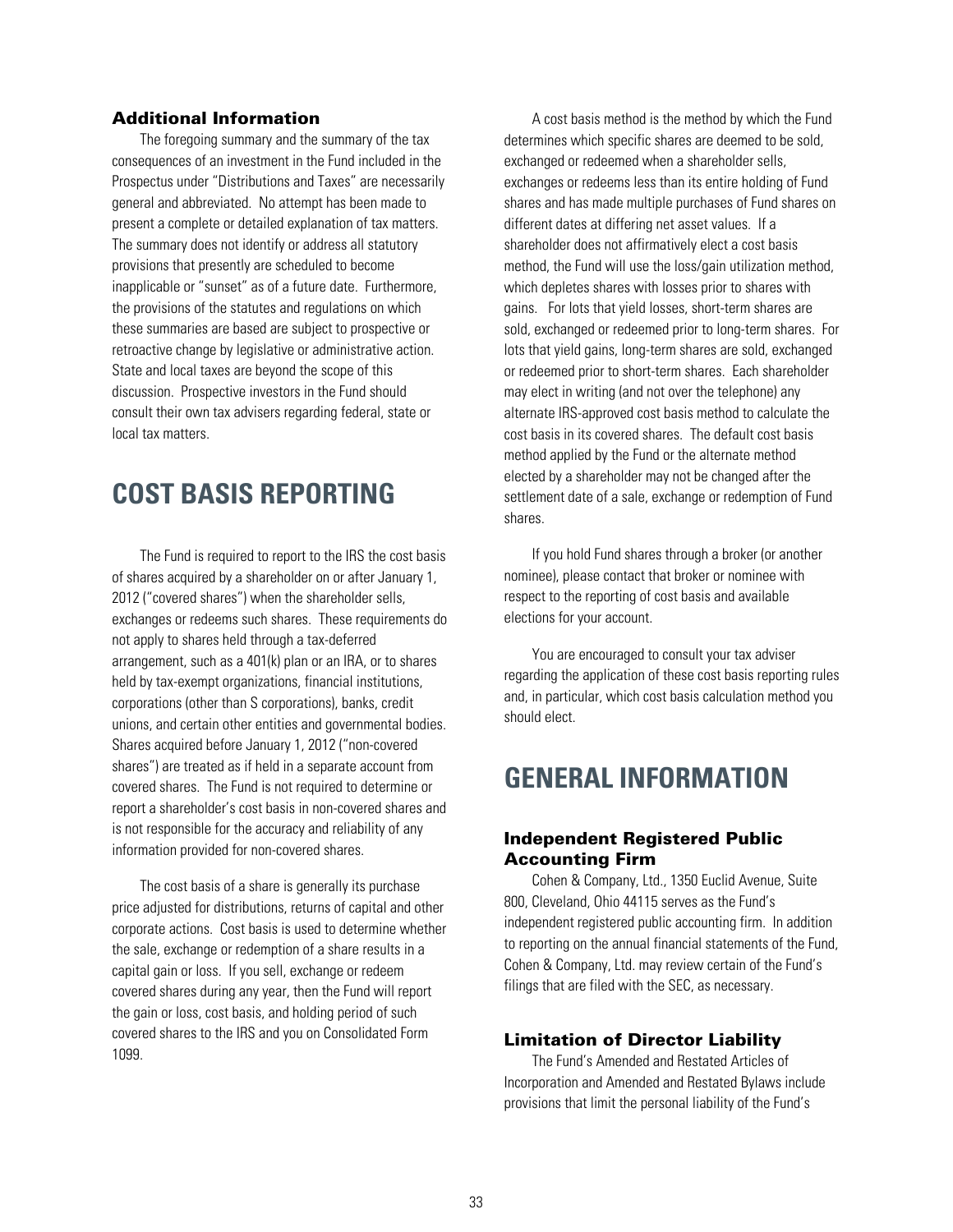<span id="page-36-0"></span>directors to the Fund or its shareholders for monetary damages for conduct as a director. The provisions eliminate such liability to the fullest extent permitted by law. Oregon law permits elimination of such liability, except in the following cases: (i) any breach of the director's duty of loyalty to the Fund or its shareholders; (ii) acts or omissions not in good faith or which involved intentional misconduct or a knowing violation of law; (iii) any unlawful distribution, as defined by Oregon law; or (iv) any transaction from which the director derived an improper personal benefit. The general effect of the provisions is to eliminate monetary damages as one of the remedies available to shareholders for enforcement of a director's duty of care.

## Financial Statements

The audited financial statements of the Fund for the fiscal year ended May 31, 2021 and the report of the Fund's independent registered public accounting firm in connection therewith, are included in the Fund's Annual Report to Shareholders dated May 31, 2021, as filed with the Securities and Exchange Commission on Form N-CSR on August 5, 2021, which is incorporated by reference into this SAI.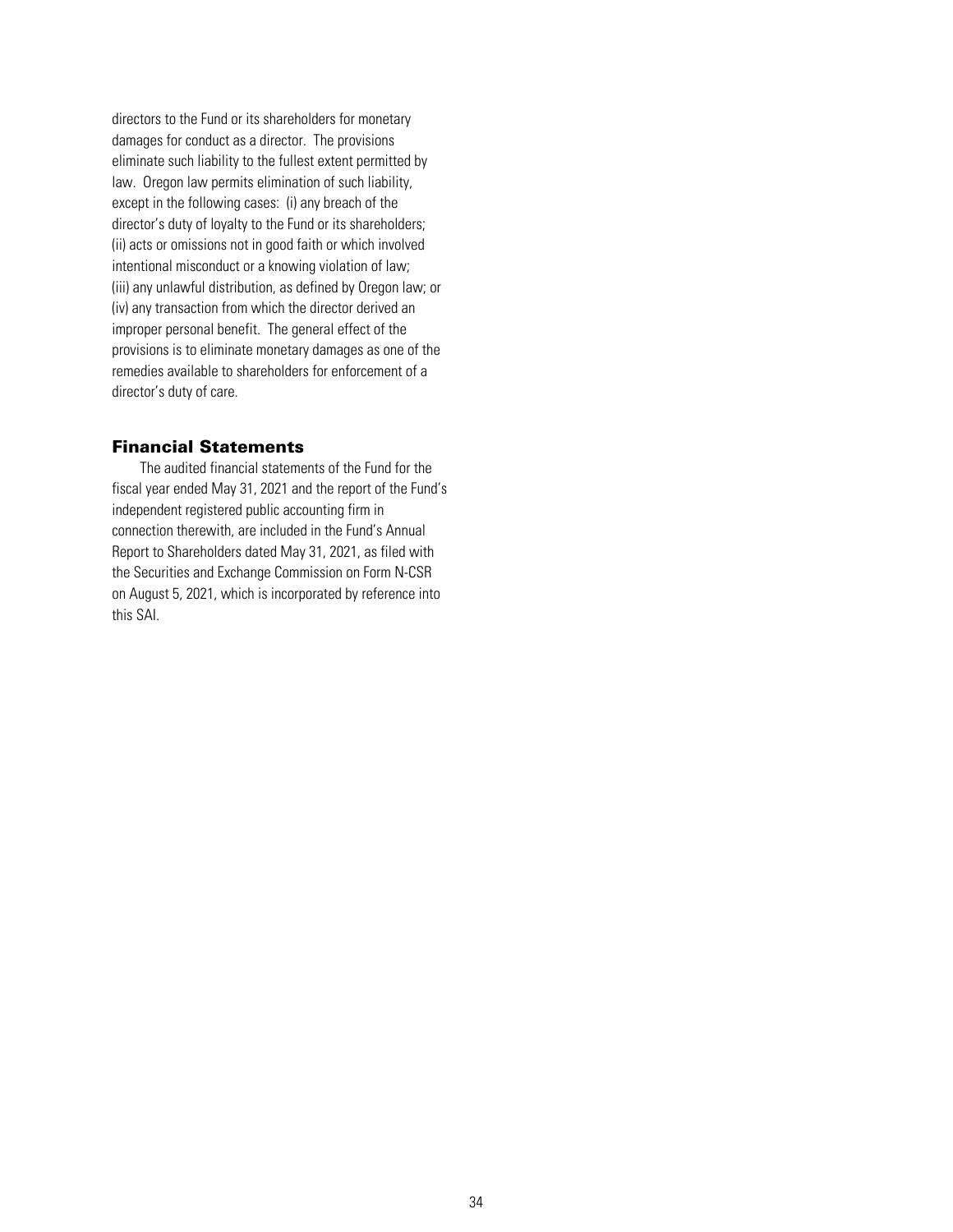# **APPENDIX A**

## **COMMERCIAL PAPER RATINGS**

<span id="page-37-0"></span>Prime 1 (P-1) and A-1 are the highest commercial paper ratings issued by Moody's Investor Services, Inc. ("Moody's") and Standard & Poor's Corporation ("S&P"), respectively.

## Description of Moody's Commercial Paper Ratings

Issuers within the Prime category may be given ratings 1, 2 or 3, depending on the relative strengths of certain factors. Among the factors considered by Moody's in assigning ratings are the following:

- (1) Evaluation of the management of the issuer;
- (2) Economic evaluation of the issuer's industry or industries and an appraisal of speculative type risks that may be inherent in certain areas;
- (3) Evaluation of the issuer's products in relation to competition and customer acceptance;
- (4) Liquidity;
- (5) Amount and quality of long-term debt;
- (6) Trend of earnings over a period of ten years;
- (7) Financial strength of a parent company and the relationships which exist with the issuer; and
- (8) Recognition by the management of obligations that may be present or may arise as a result of public interest questions and preparations to meet obligations.

## Description of S&P's Commercial Paper Ratings

An issuer's commercial paper rated A by S&P has the following characteristics:

- (1) Liquidity ratios are adequate to meet cash requirements;
- (2) Long-term senior debt of the issuer should be rated A or better, although in some cases BBB credits may be allowed if other factors outweigh the BBB;
- (3) The issuer has access to at least two additional channels of borrowing;
- (4) Basic earnings and cash flow have an upward trend with allowance made for unusual circumstances;
- (5) Typically, the issuer's industry should be well established and the issuer should have a strong position in the industry, and the reliability and quality of management should be unquestioned. Commercial paper rated A is further referred to by the use of numbers 1, 2 and 3 to denote relative strength within this highest classification, with "1" being the highest rating.